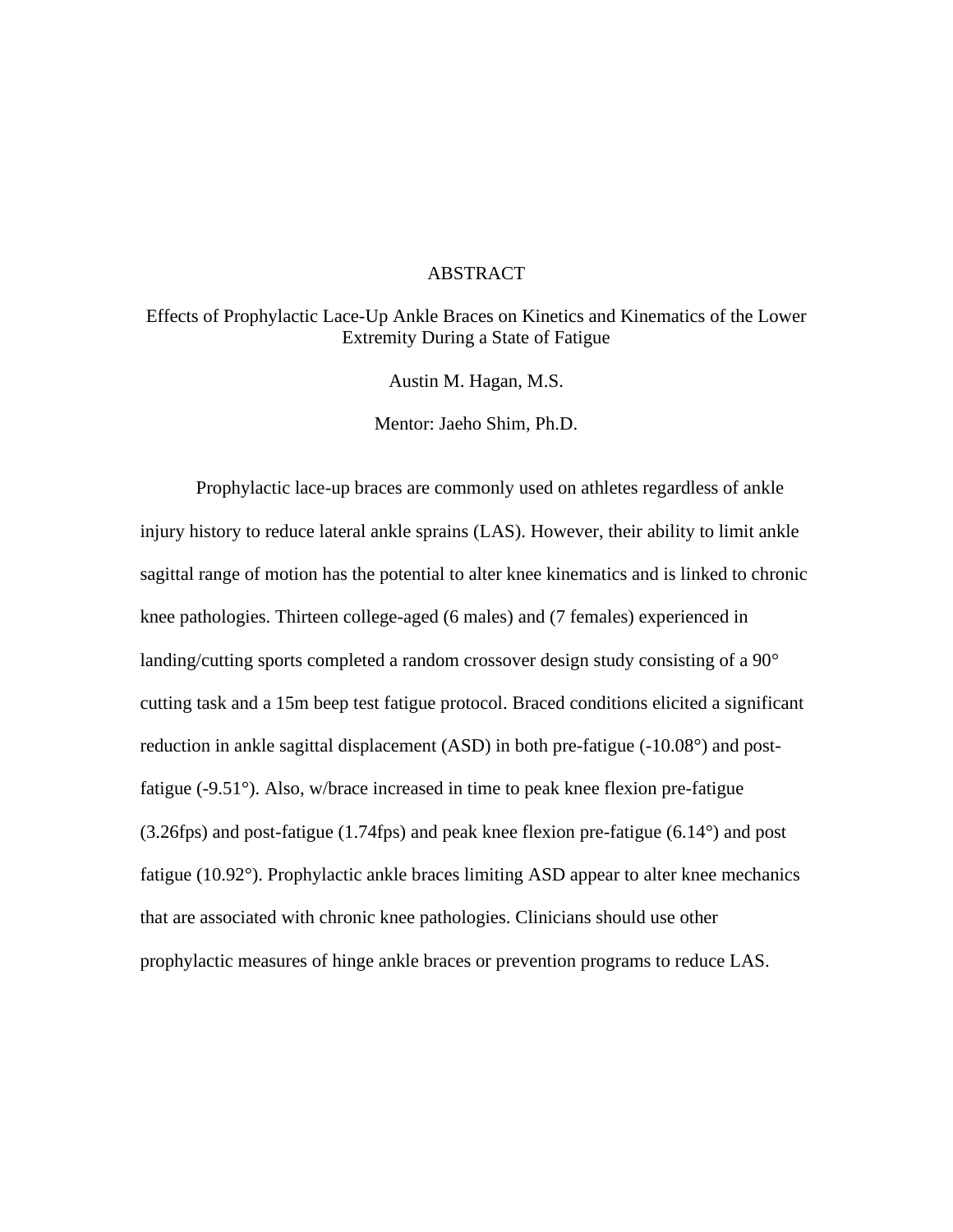# Effects of Prophylactic Lace-up Ankle Braces on Kinetics and Kinematics of the Lower Extremity During a State of Fatigue

by

Austin Hagan, B.S.

A Thesis

Approved by the Department of Health, Human Performance and Recreation

Dale Connally, Ph.D., Interim Chairperson

Submitted to the Graduate Faculty of Baylor University in Partial Fulfillment of the Requirements for the Degree of

Master of Science

Approved by the Thesis Committee

Jaeho Shim, Ph.D., Chairperson

Jonathan Rylander, Ph.D.

Darryn Willoughby, Ph.D.

Accepted by the Graduate School May 2021

J. Larry Lyon, Ph.D., Dean

*Page bearing signatures is kept on file in the Graduate School.*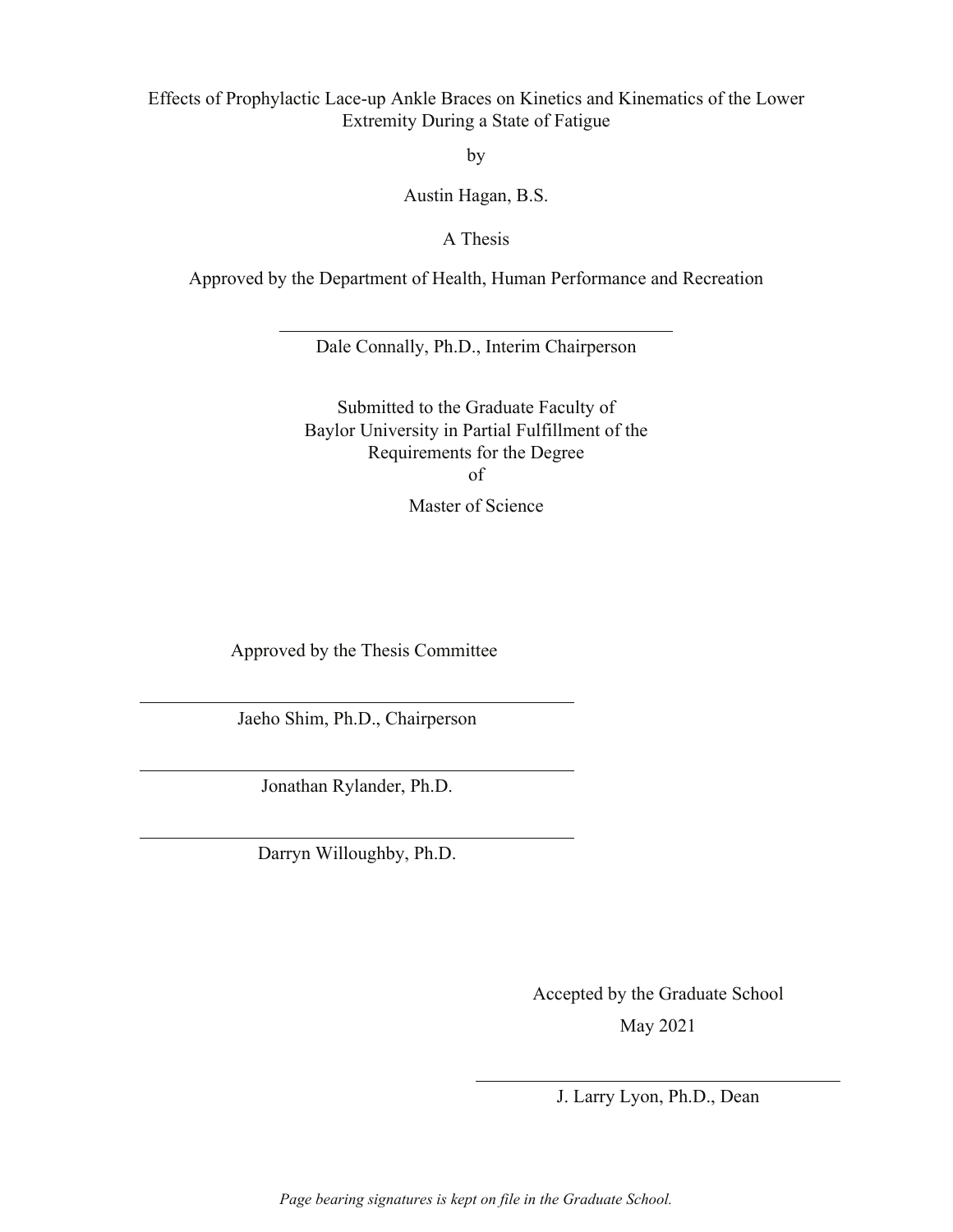Copyright © 2021 by Austin M. Hagan

All rights reserved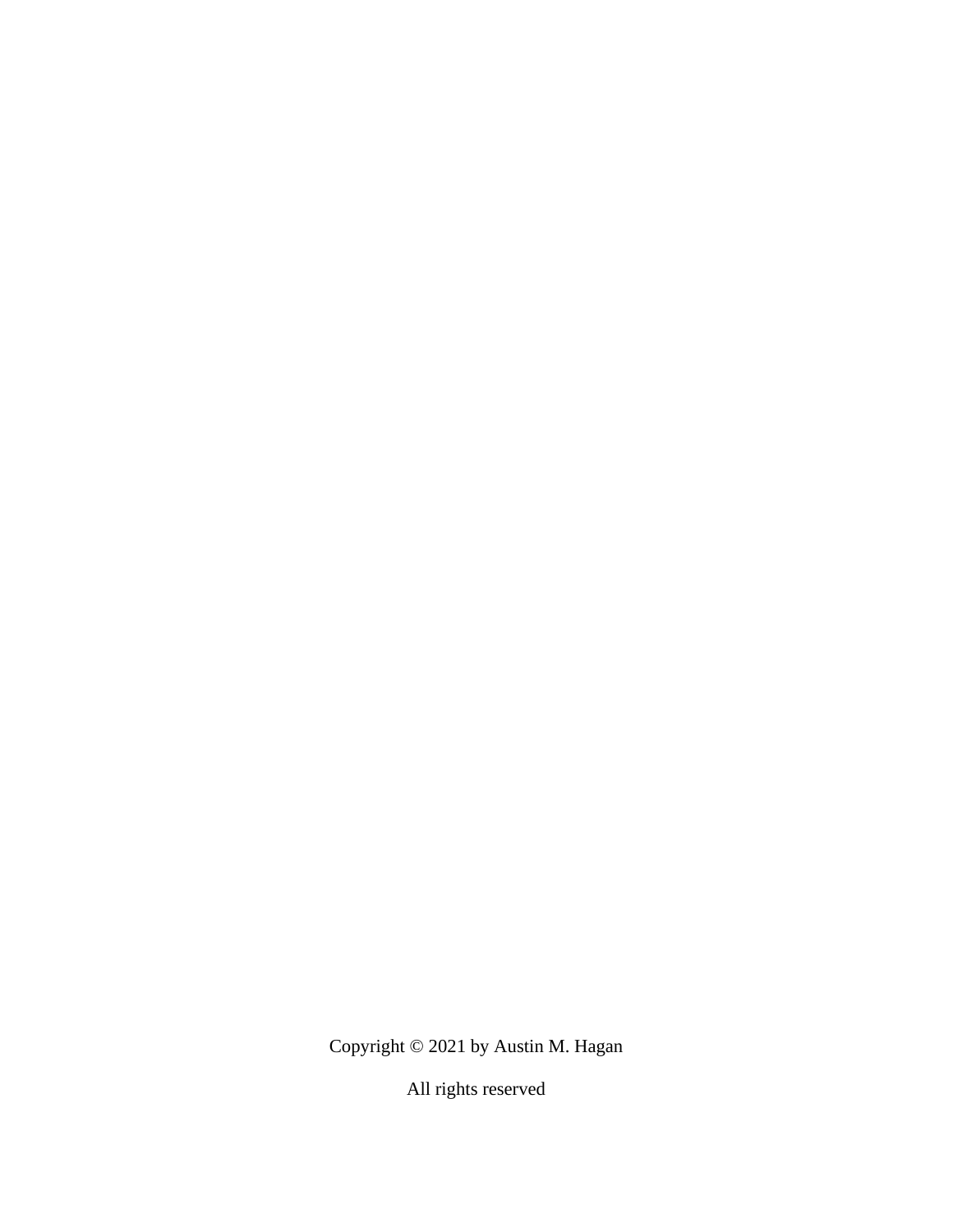# TABLE OF CONTENTS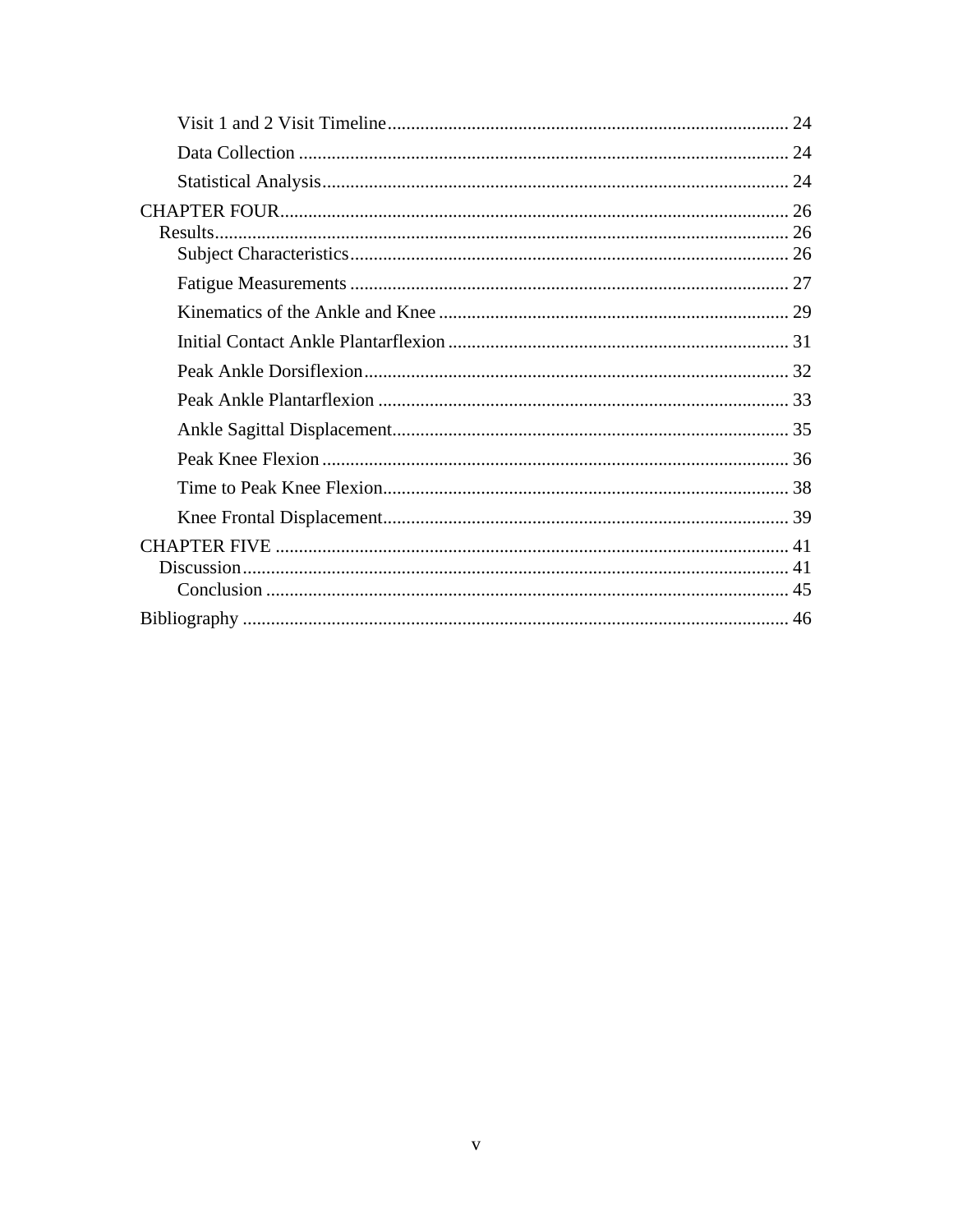# LIST OF FIGURES

|                                                                              | 24 |
|------------------------------------------------------------------------------|----|
|                                                                              |    |
|                                                                              |    |
|                                                                              |    |
| Figure 5.2. ΔICPF Pre w/brace vs w/o brace and Post w/brace vs w/o brace  32 |    |
|                                                                              |    |
|                                                                              |    |
|                                                                              |    |
|                                                                              |    |
| Figure 5.7. ΔASD Pre w/ brace vs w/o brace and Post w/brace vs w/o brace  36 |    |
|                                                                              |    |
| Figure 6.2. ΔPKF Pre w/ brace vs w/o brace and Post w/brace vs w/o brace  37 |    |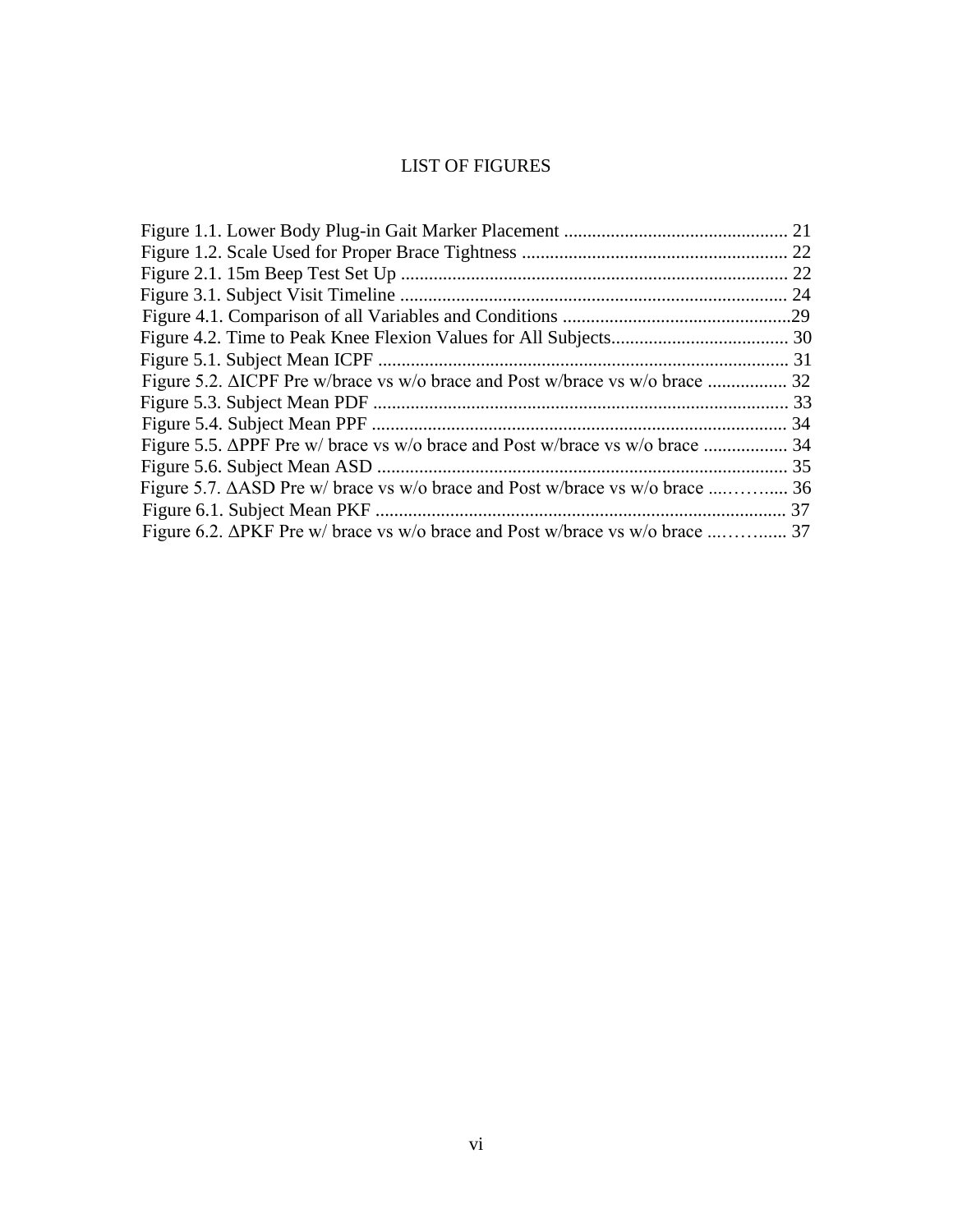# LIST OF TABLES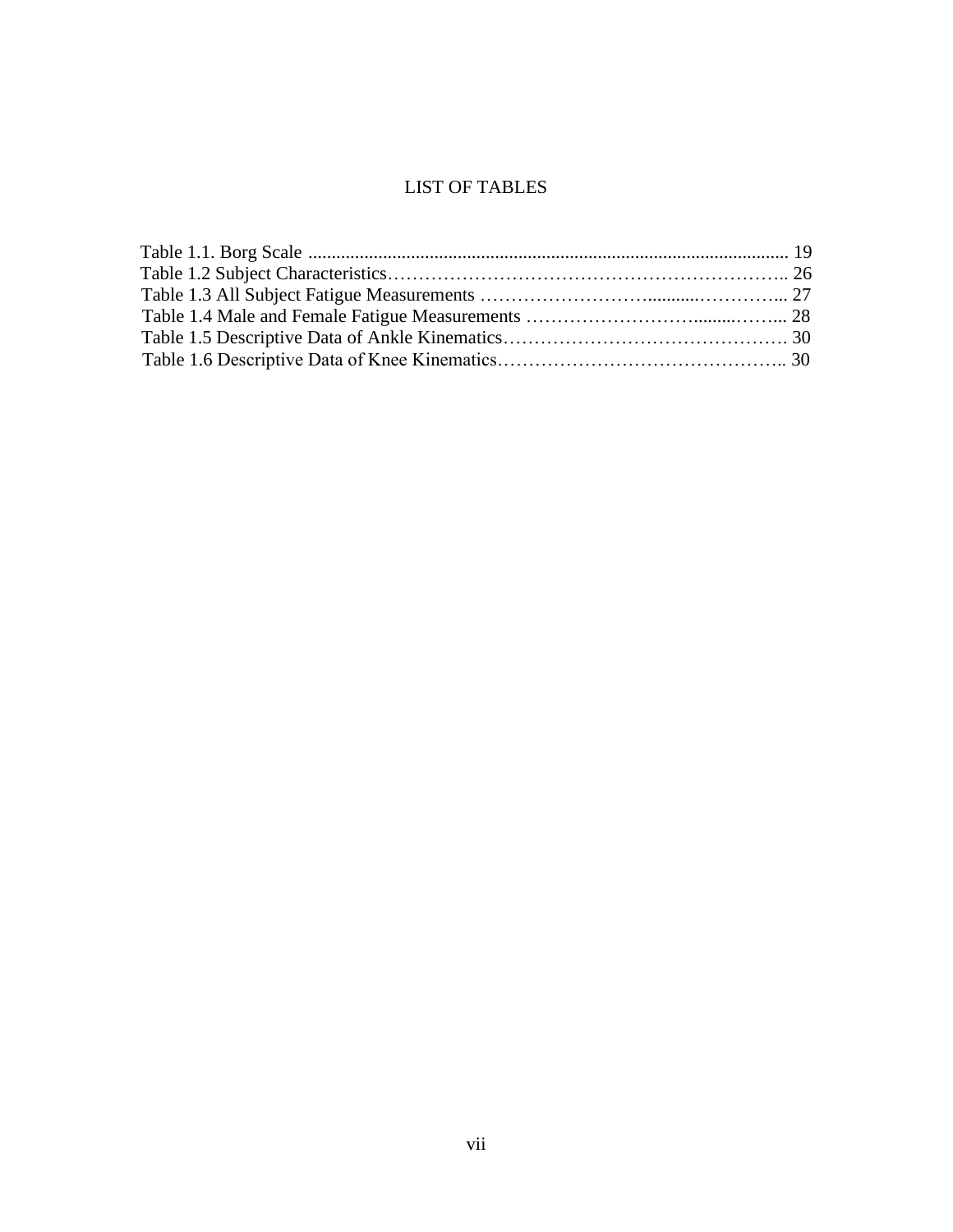# ACKNOWLEDGMENTS

<span id="page-7-0"></span>I would like to first thank my thesis committee chairperson, Dr. Jaeho Shim, for the continued support in all aspects of this project. A further thanks to the thesis committee Dr. Willoughby and Dr. Rylander and the rest of our team for their dedication to this project. Finally, I would like to thank the Department of Health, Human Performance and Recreation, Robbins College of Health and Human Sciences, Baylor University, for its generous funding and support of this project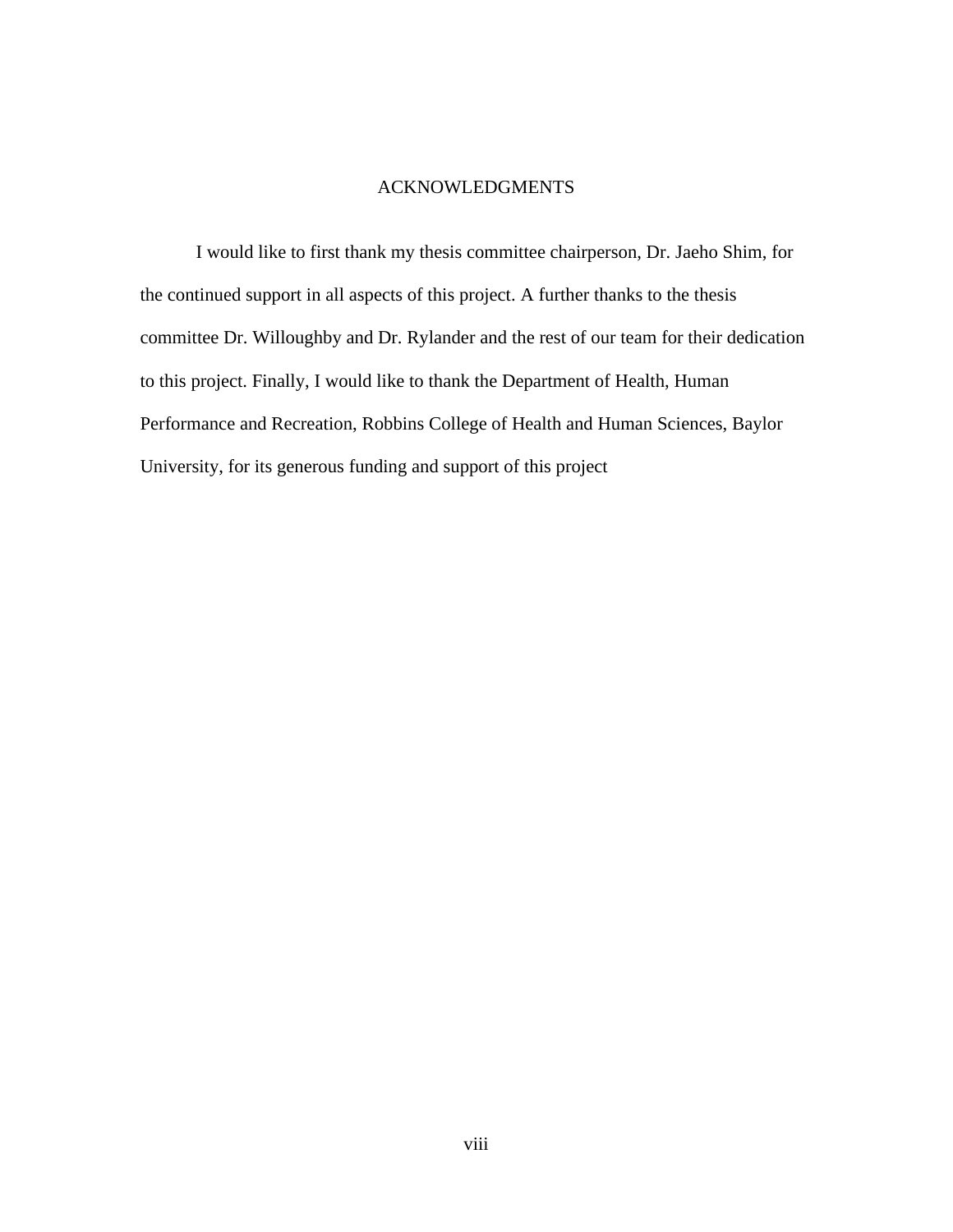### CHAPTER ONE

### Introduction

<span id="page-8-1"></span><span id="page-8-0"></span>Prophylactic ankle braces are commonly used by youth, recreational, collegiate, and professional athletes with the primary aim to prevent LAS. Over 50% of injuries during athletic events involve the lower extremities, where the vast majority occur at the ankle, followed by the knee (Schroeder et al., 2019). Lateral ankle sprains predominantly occur after initial foot contact while running, cutting, or landing from a jump. During cutting momentum must rapidly reduce and the reverse into a new direction. This rapid shift may lead to the body to inappropriately attenuate forces yielding increases in noncontact ankle sprains. The primary mechanism of injury for LAS is excessive inversion and plantarflexion which is common sports involving cutting and jumping accounting for 58% of basketball injuries and 63% of volleyball injuries (Shaw et al., 2018). In NCAA sports the highest proportion of LAS occur in high impact sports including men's basketball (15%), women's basketball (14.5%), women's volleyball (10.7%), and women's lacrosse (10.2%) (Delahunt et al., 2019). Prevention of acute LAS is crucial since ankle sprains can have a lasting impact on functional performance and reinjury rates.

The three primary lateral ligaments that stabilize the talocrural joint of the ankle are the anterior talofibular ligament (ATFL), posterior talofibular ligament (PTFL), and calcaneofibular ligament (CFL). The weaker of the three ATFL provides restraint for excessive anterior glide and is injured the most during LAS. The PTFL is rarely injured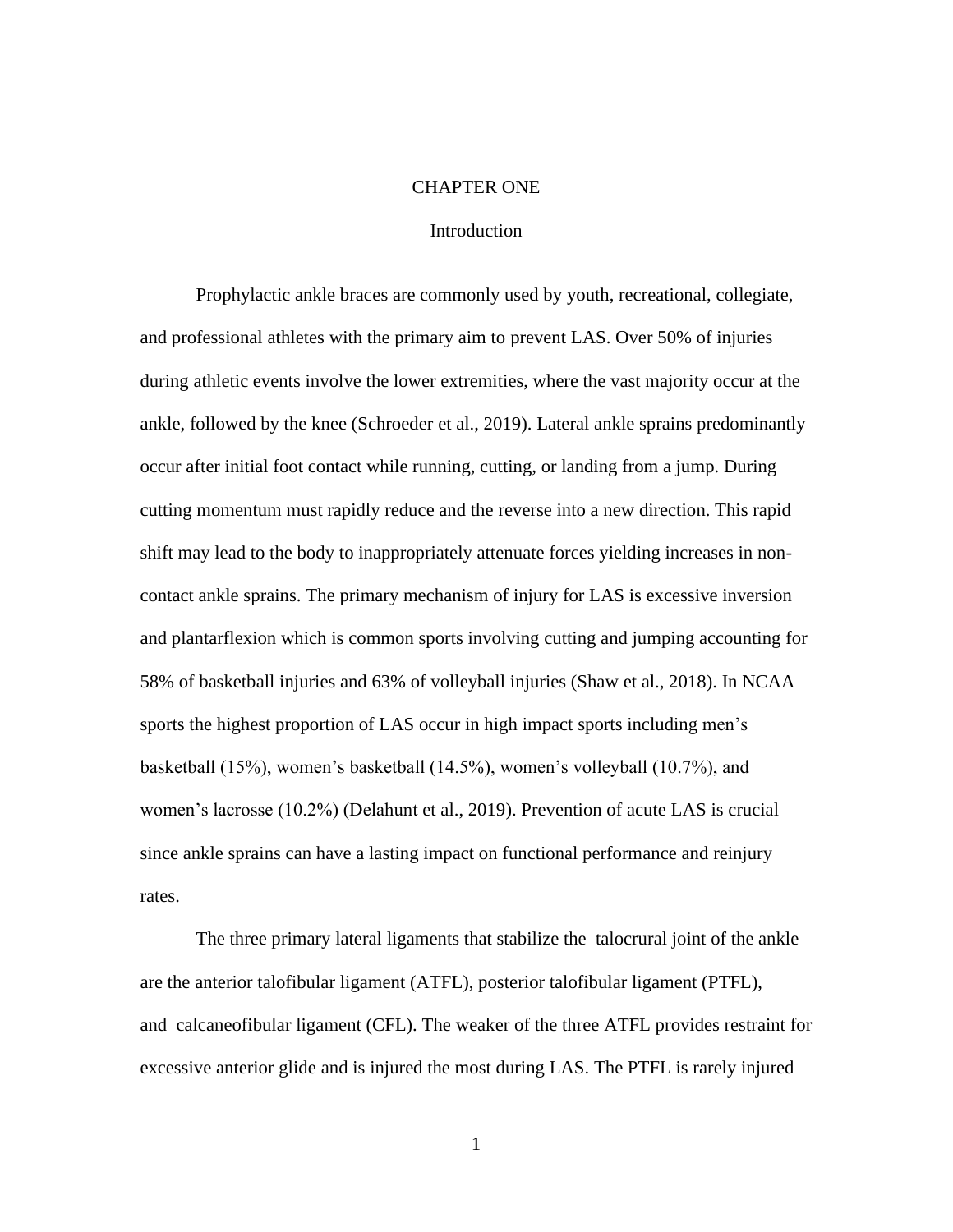during LAS but damage to the PTFL is often accompanied with a fracture or dislocation. The CFL is hardly the only ligament damaged but accompanies PTFL sprains 25% of the time (Medina McKeon et al., 2019). Ankle sagittal range of motion consist of plantarflexion and dorsiflexion at the talocrural joint. Ankle frontal range of motion consist of inversion (supination) and eversion (pronation).

Traumatic ankle sprains are one of the most common musculoskeletal injuries in athletic populations and lead to higher recurrence rates and the development of chronic ankle instability (CAI) (Herzog et al., 2019). First-time LAS can develop into CAI up to 40% of the time and are marked by having symptoms 12 months post-injury. Enduring symptoms of CAI consist of recurrent ankle sprains, perceived ankle instability, ankle weakness, and signs of inflammation (Hertel et al., 2019). Prophylactic ankle braces are used in conjunction with other preventative and rehabilitation techniques to minimize ankle inversion and plantarflexion range of motion to reduce ankle injury rates (Dewer, 2019). Athletes with CAI go through ankle prevention programs, use prophylactic ankle braces, and dynamic stability programs to mitigate symptoms and limit further sprains. Patients with CAI commonly develop anterior ankle impingement (AAI) from the production of soft tissue osteophytes. Commonly, AAI symptoms are due to the promotion of intraarticular fibrous scars or tibiotalar spurs from repetitive or traumatic sprains (Talusan et al., 2014). Soft tissue development of AAI occurs in 63% of patients with CAI and 12% of patients develop anterior bony (osteophyte) induced impingement (Odak et al., 2015). The Long-term impacts of LAS and their potential to develop into chronic conditions of CAI and AAI have made ankle bracing and preventative programs very popular.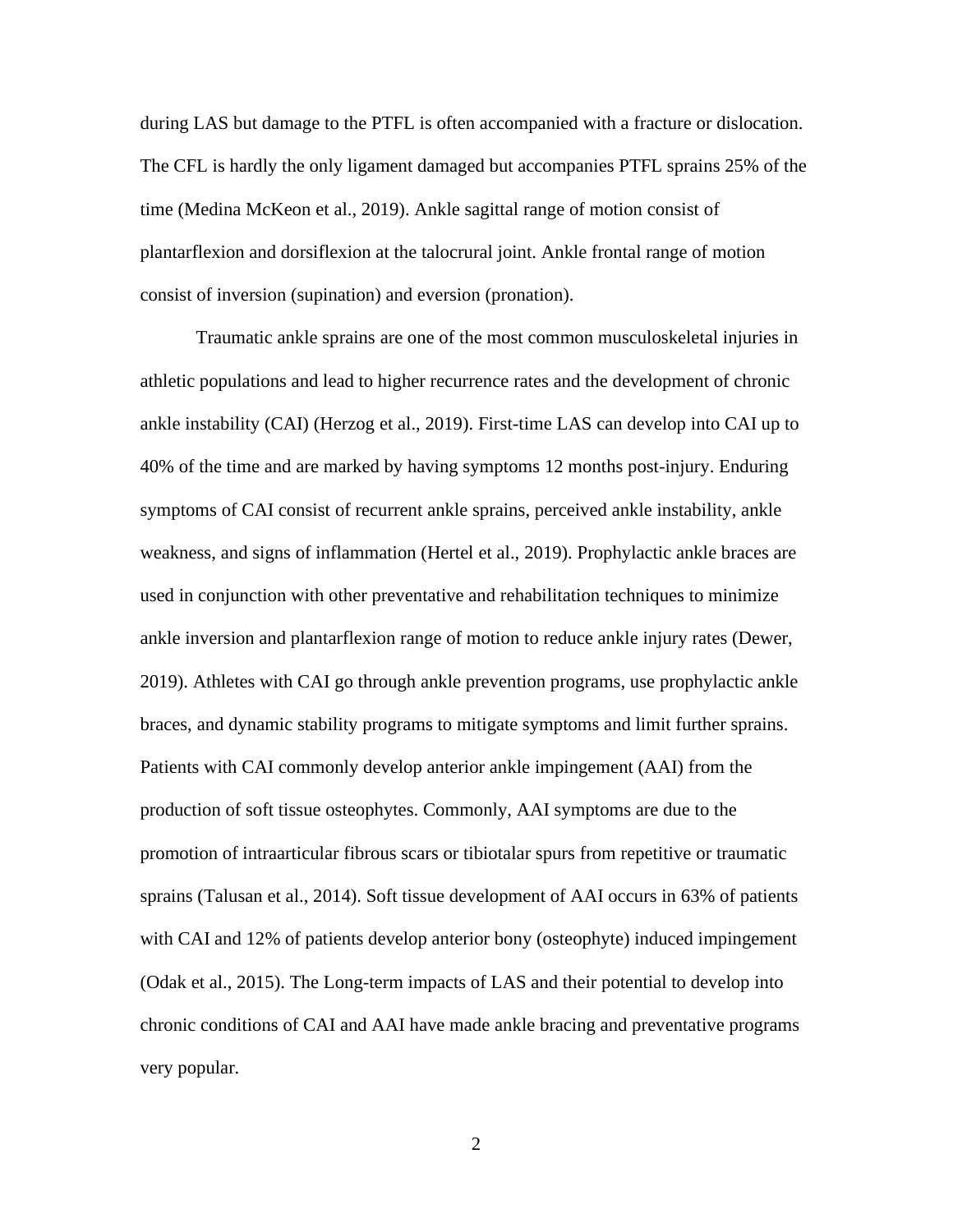Prophylactic ankle braces are designed to limit excessive joint motion in both the frontal and sagittal plane due to LAS mechanism of injury (excessive inversion and plantarflexion). The most used prophylactic ankle braces are semi-rigid braces (lace-up and hinge braces) and elastic/compression braces. Both elastic and semirigid braces can restrict ankle dorsiflexion. However, semi-rigid ankle braces are used more since they limit ankle sagittal range of motion and inversion more effectively (Wu et al., 2018). Both lace-up and hinge ankle braces limit ankle inversion and eversion however lace-up braces limit ankle sagittal plane motion of dorsiflexion and plantarflexion. Lace-up brace's ability to limit ankle dorsiflexion is unnecessary in reducing ankle sprain injury rates and may have a detrimental upstream effect on the knee kinematics (Klem et al., 2016). These restrictions are critical for athletes and clinicians to understand when choosing the best ankle support for performance and injury prevention.

When selecting a brace, the ability to limit ankle range of motion, the athlete's perceived comfort, functionality, and ability to perform without impairments are heavily considered. This is apparent since different athletes are comfortable with different braces. For instance, soccer players and runners prefer compression braces while volleyball players preferred semi-rigid braces (Janssen et al., 2017). This is primarily due to soccer and running athletes running for long periods of time leading to athletes to favor comfort. Semi-rigid ankle braces reduce the anterior tibial shear force of the subtalar joint and can also reduce ankle injuries by improving proprioception (Klem et al., 2016). Semi-rigid ankle braces provide support and cutaneous sensory input aimed to increase mechanical stiffness, reduce ankle range of motion, and improve ankle proprioception for adults with CAI after an injury (Webster et al., 2017).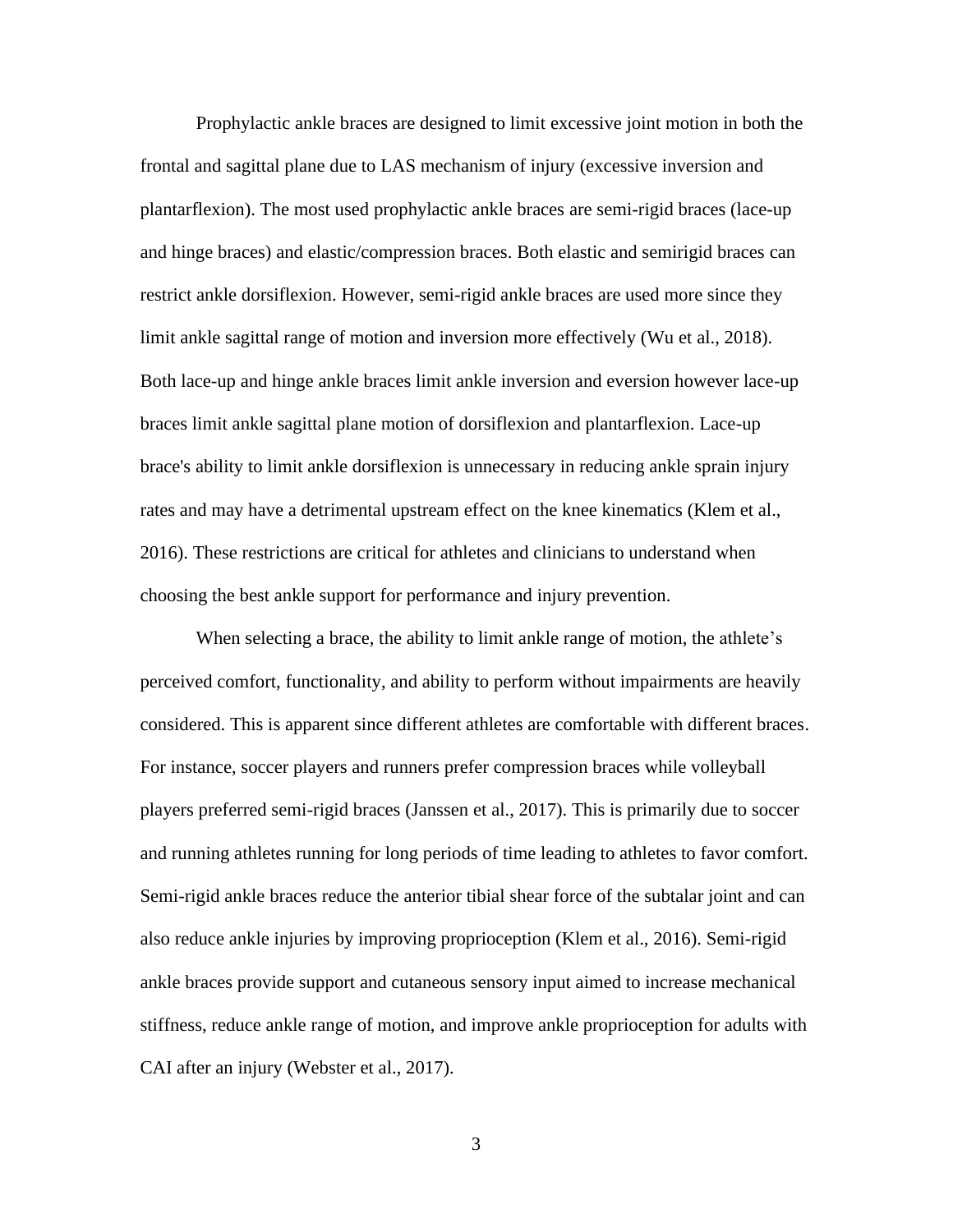Athletes using lace-up braces while participating in cutting and landing sports have lower incidences of acute ankle injuries without affecting severity. However, for athletes, there are no differences in acute knee and other lower extremities injury rates (McGuine et al., 2011). Current research supports the use of external ankle supports since they consistently limit ankle injury rates in various athletic settings (Newman et al., 2017, Dizon et al., 2007; Thacker et al., 1999). Since prophylactic lace-up ankle braces are commonly used in athletics due to their ability to prevent inversion ankle sprains (Mcguine et al., 2011, Pedowitz et al., 2008) clinicians, teams, and physically active individuals use them regardless of individuals past ankle injury history (Bellows et al., 2018 and Henderson et al., 2019).

Restriction of ankle range of motion during landing and cutting can be problematic since past studies have indicated alterations in knee mechanics connected to chronic knee pathologies (Distefano et al., 2008 and Klem et al., 2016). Two recent systematic reviews have observed changes in knee kinematics due to prophylactic ankle braces specifically caused by reductions in dorsiflexion (Mason-MacKay et al., 2016 and Mason-MacKay et al., 2017). Attenuation of VGRF during landing and cutting is primarily through eccentric controlled dorsiflexion and knee flexion (Devita et al, 1992). If ankle dorsiflexion and plantarflexion is restricted this may lead to an increase in knee flexion to allow consistent VGRF. Plantarflexion restriction may also alter knee kinematics since the gastrocnemius and soleus might have less eccentric control to absorb landing and cutting forces. Furthermore, since athletes commonly perform during states of fatigue it is important to observe if braced conditions are affected differently than nonbraced conditions following a fatigue protocol.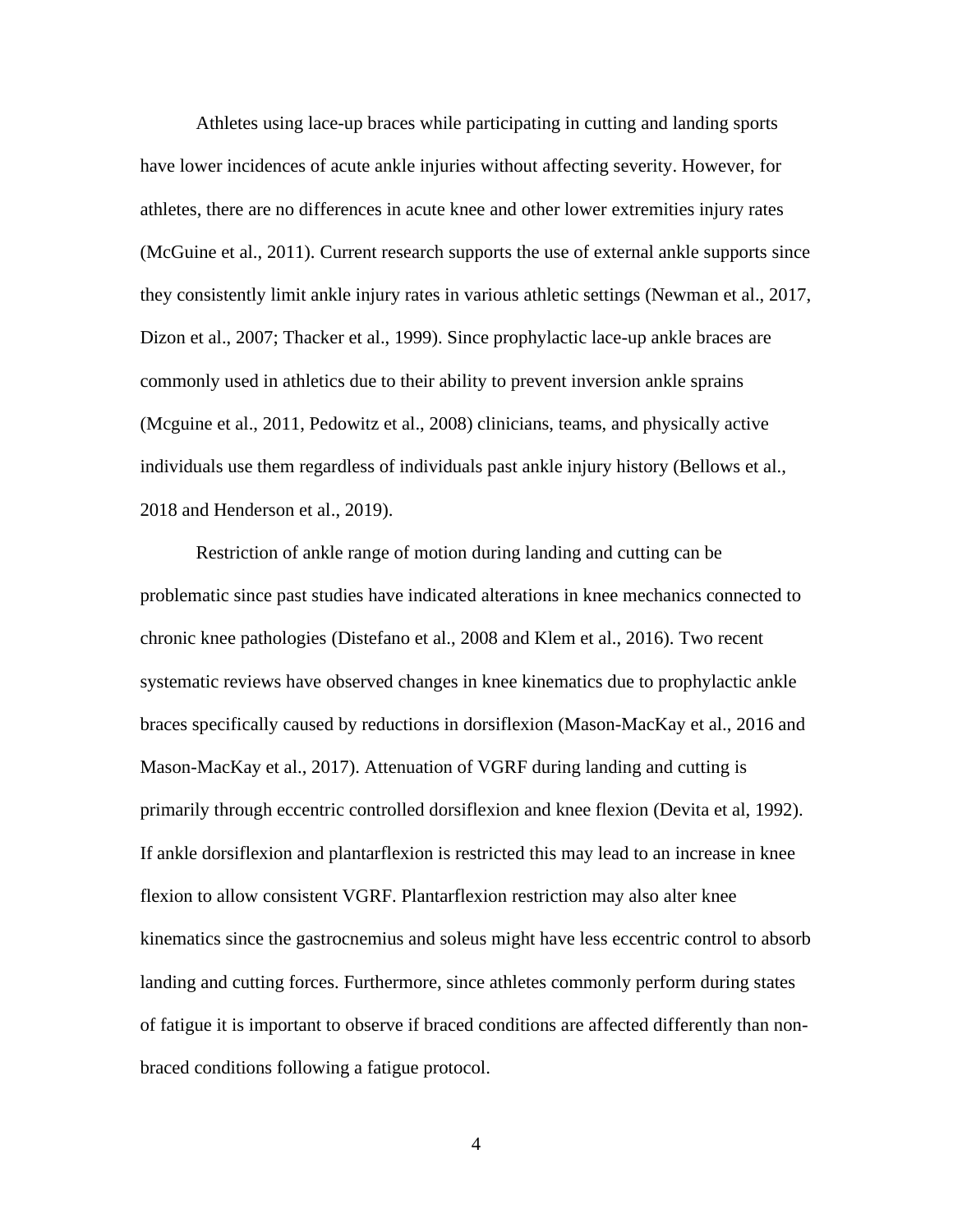### *Purpose*

<span id="page-12-0"></span>The purpose of this study was to observe effects ankle bracing may have on knee kinematics during a 90° cutting maneuver before and after a state of fatigue in physically active athletes with no ankle injury history. Specifically, any changes (increases in PKF, T2PKF, and KFD) associated with chronic knee pathologies were investigated.

## *Hypotheses*

<span id="page-12-1"></span>Ho: There will be no sig difference in ankle and knee kinematics during cutting task between w/brace and w/o brace conditions

Ho: There will be no sig difference in ankle and knee kinematics during cutting task between pre-fatigue and post-fatigue conditions

Ho: There will be no sig interaction in ankle and knee kinematics during cutting task between fatigue protocol and brace conditions

### *Delimitations*

- <span id="page-12-2"></span>1. Males and females between the ages of 18-25 and participate in moderate to vigorous activity at a minimum of 150 minutes a week.
- 2. No previous diagnosis or self-reported ankle injury over the last 6 months (e.g., sprain, fracture, tendonitis).
- 3. No previous significant knee injuries.
- 4. No current/previous heart conditions or under physician's recommendation not to participate in activities leading to maximal exertion or heart rate max.
- 5. Do not currently wear ankle braces during activities.
- 6. Have a history of competitive sports focused on cutting and landing (football, basketball, volleyball, soccer, hockey, baseball, softball, tennis, etc.)

### *Limitations*

- <span id="page-12-3"></span>1. Patients not pushing themselves in the fatigue protocol enough to elicit fatigue effects.
- 2. Learning effect of the fatigue protocol from the first session to the second session.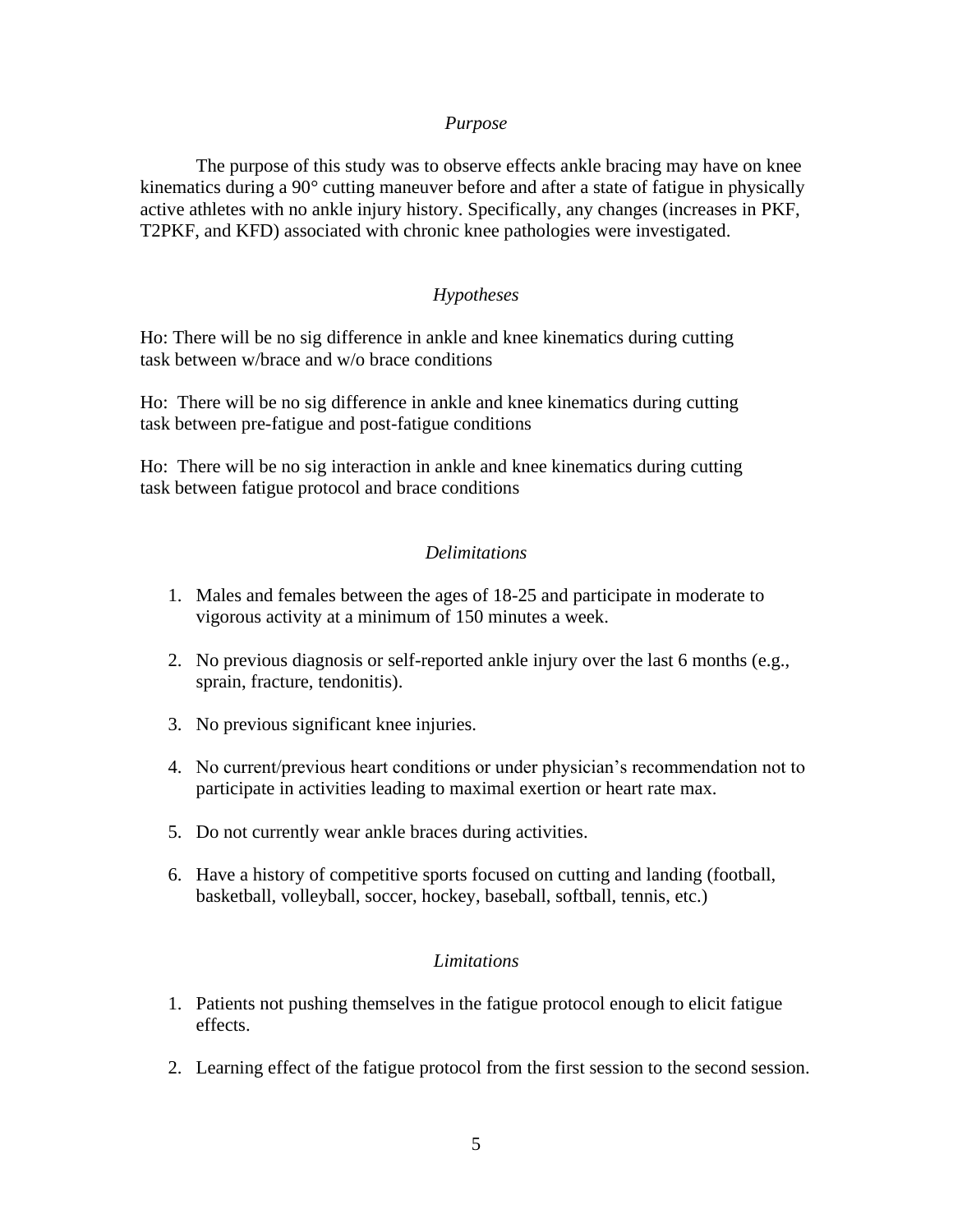- 3. Study outcomes may only be relevant for the chosen population.
- 4. The study doesn't have enough subjects.
- 5. The fatigue task may not effectively elicit enough muscle damage replicating a full athletic competition.

# *Assumptions*

- <span id="page-13-0"></span>1. All research team members will be adequately trained in all necessary study protocols.
- 2. All necessary equipment will function properly and produce valid results.
- 3. All subjects will restrain from physical activity within 72 hours before their sessions.

# *Definition of Terms*

<span id="page-13-1"></span>Anterior Ankle Impingement (AAI) – Chronic anterior ankle pain typically caused by bone spurs or osteophytes developed from repetitive ankle trauma

ATFL – Anterior Talofibular Ligament

ASD – Ankle Sagittal Displacement

Chronic Ankle Instability (CAI) – Condition characterized by recurring symptoms of ankle pain, weakness, and episodes of instability following an acute ankle sprain.

CFL – Calcaneofibular Ligament

Electromyography (EMG) – Diagnostic test using electrodes that assess muscle to nerve signal transmission and their electrical signals eliciting muscle contractions.

ICPF – Initial Contact Plantarflexion

KFD – Knee Frontal Displacement

LAS – Lateral Ankle Sprain

Mechanoreception – Ability to respond to stimuli of touch, sound, pressure change, and posture due to sensory cells (mechanoreceptors).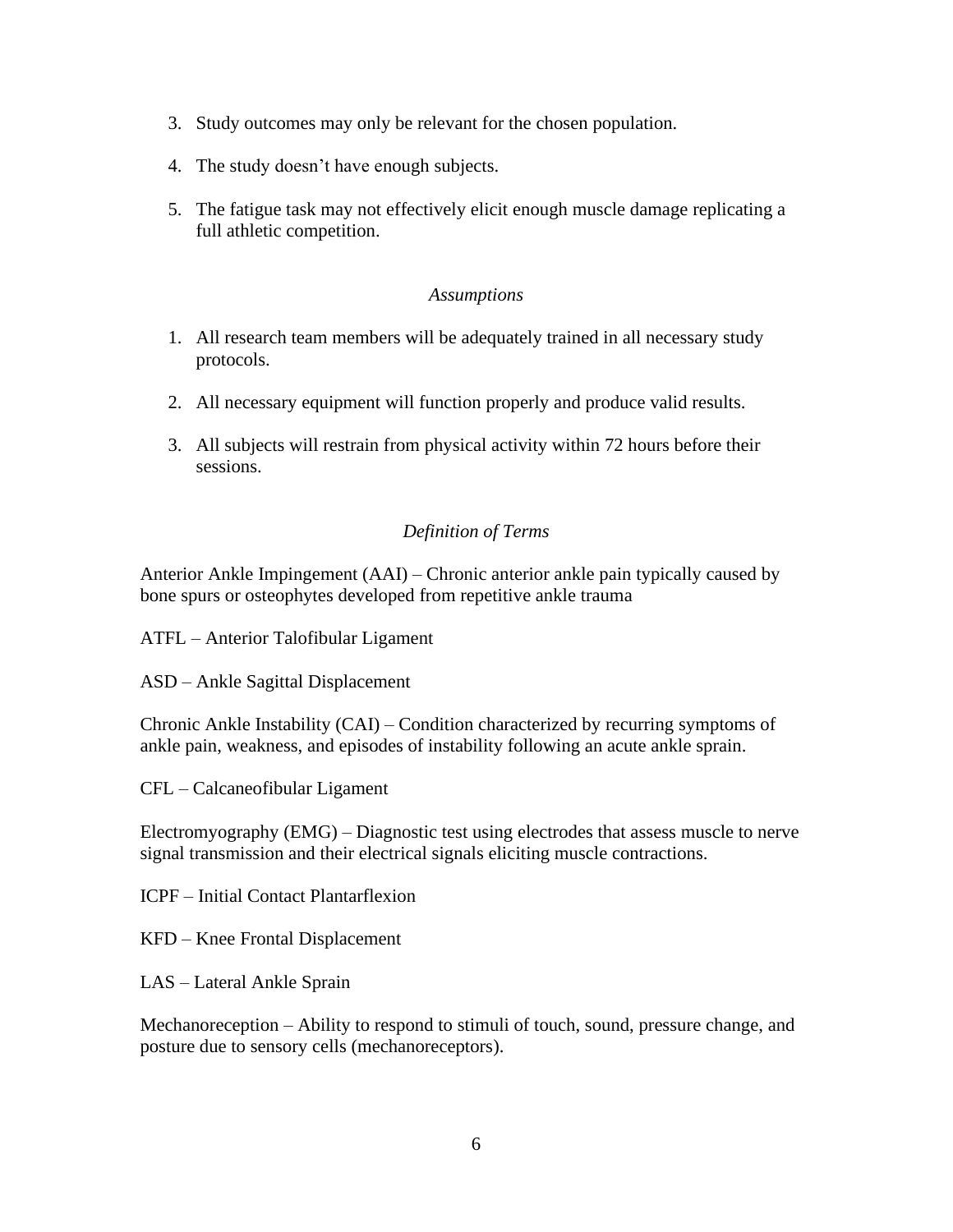Muscle Spindles – Skeletal muscle sensory receptors in the body of the muscle that detects a change in the length of a muscle. They contribute to central nervous system awareness of limb position and fine motor control.

Nociceptors – A sensory cell that responds to potentially damaging stimuli creating the sensation of pain.

PDF – Peak Dorsiflexion

PKF – Peak Knee Flexion

PPF – Peak Plantarflexion

PTFL – Posterior Talofibular Ligament

Prophylactic Ankle Braces – Ankle braces that are designed to prevent injuries in physically active populations.

T2PKF – Time Too Peak Knee Flexion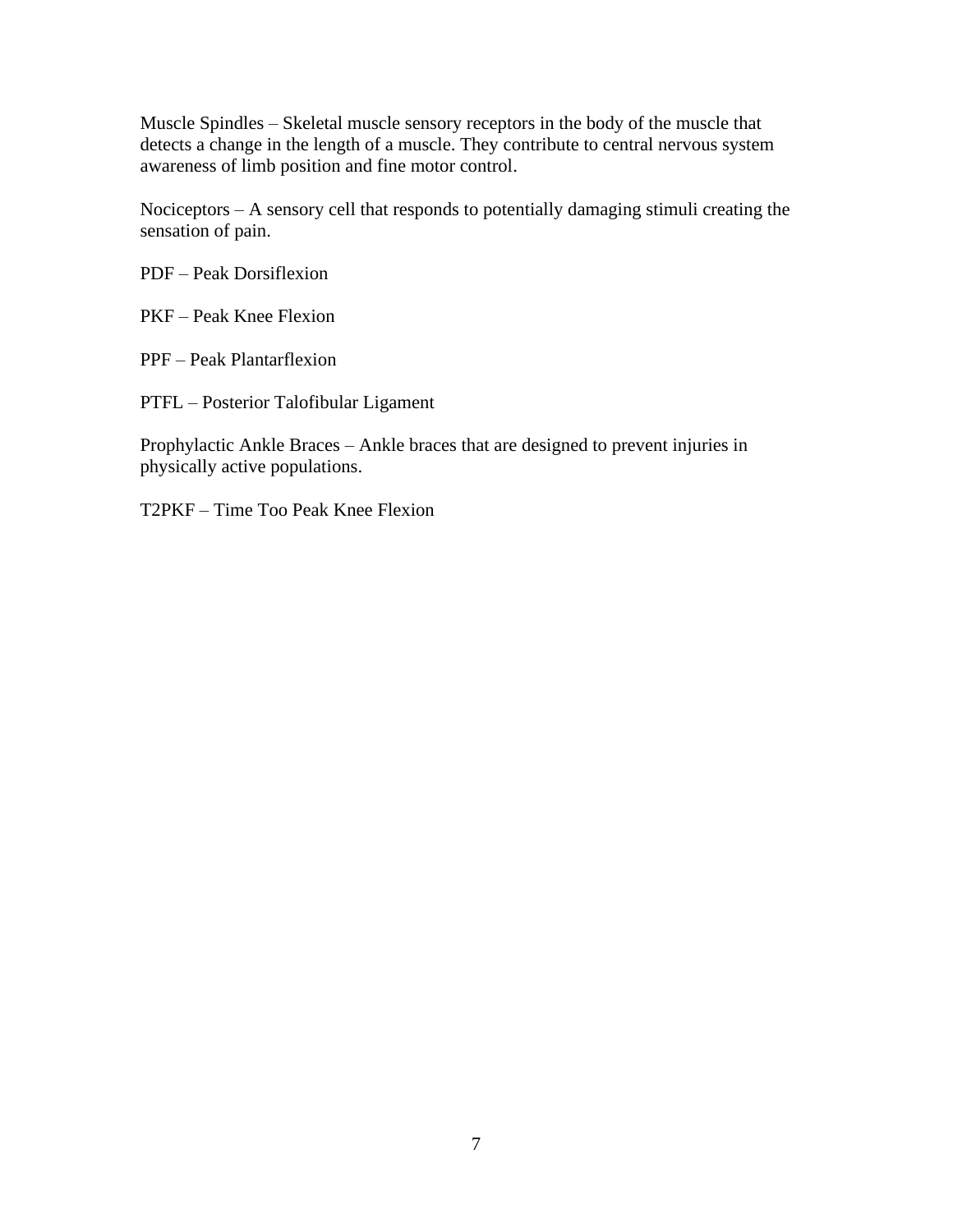### CHAPTER TWO

### Literature Review

#### *Introduction*

<span id="page-15-2"></span><span id="page-15-1"></span><span id="page-15-0"></span>There are various prevention strategies for reducing ankle sprains therefore it is important to understand which strategies are best for each athlete. Both prophylactic ankle braces and prevention programs are effective in reducing ankle sprain risk and, when combined, lead to the best outcomes (Bellow et al., 2018, Burger et al., 2018). Semi-rigid ankle braces can restrict ankle range of motion for up to 45 minutes while taped athlete's ankle range of motion stays limited for only 15 minutes (Forbes et al., 2013). Therefore, ankle bracing has increased since it can limit ankle range of motion for a longer duration. Due to their relatively low cost and ease of use, ankle braces have been used abundantly in athletics regardless of past injury history. Therefore, it is imperative to justify their use as a prophylactic measure while also reassuring their safety during long-term use without a history of an ankle sprain. Prevention programs and neuromuscular warmups with a focus on static and dynamic balance 3 or more days a week can also protect multiple joint systems (Kaminski et al., 2019). Prevention programs have no detrimental impact unless athletes sustain an injury during the exercise. However, prophylactic ankle braces may limit athletic performance and negatively alter knee mechanics.

Current literature aims to examine if ankle braces limit performance measures, limit ankle range of motion, compare braces vs. preventative rehab programs, and if ankle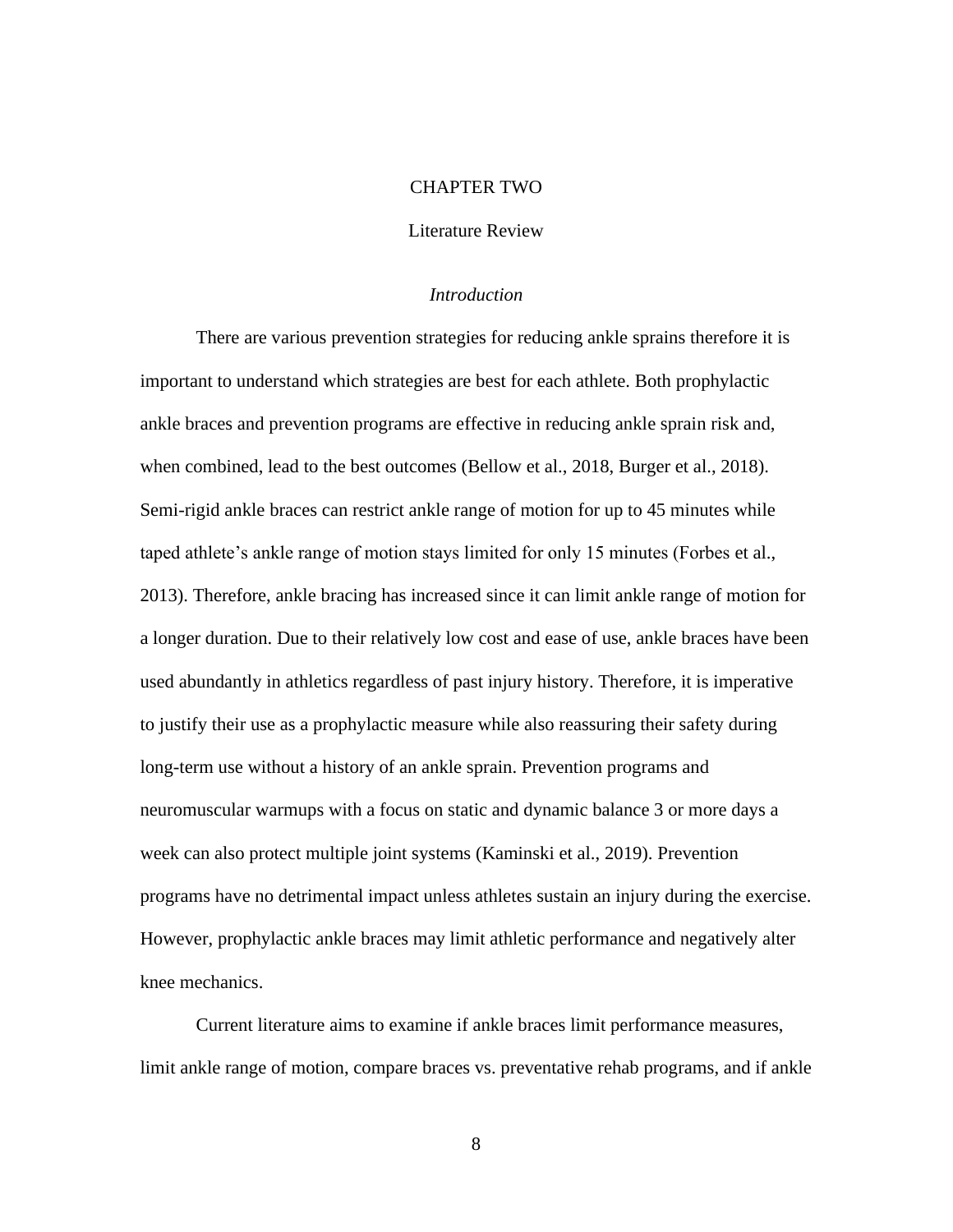range of motion decreases can lead to changes at the knee or hip joint. However, current research lacks functional fatigue protocols comprising of the whole lower extremity which is needed to replicate fatigued athletes during competition.

#### *Braces Effect on Athletic Performance*

<span id="page-16-0"></span>Using prophylactic ankle braces on non-injured athletes may have detrimental effects on athletic performance due to restriction of ankle range of motion altering cutting and landing mechanics. While few studies have shown no correlation in decreasing athletic performance and motion restricting ankle braces, a vast majority have shown negative impact on performance (Theodorakos et al., 2016). Current research indicates that soft-shell and semi-rigid ankle braces can reduce vertical jumping height (MacKean et al., 1995, Henderson et al., 2019, Newman et al., 2018, Smith et al., 2016, You et al., 2020) and impair agility performance (Newman et al., 2018, Beriau et al. 1994, Henderson et al., 2020). A decrease in performance from ankle lace-up braces can be partially attributed to a decrease in EMG activity of the soleus and gastrocnemius during vertical jumps (Henderson et al., 2019). Without the full ankle sagittal range of motion, the gastrocnemius and soleus can't contribute their full potential in producing power or eccentric control while landing and cutting. This is a possible explanation for the need for an increase in knee flexion to compensate for shock absorption while landing and cutting. This increase in knee flexion critically alters landing mechanics that may lead to chronic knee pathologies.

During walking tasks, healthy ankle braced groups have shown a reduction in ankle power output leading to a redistribution of mechanical power generation from the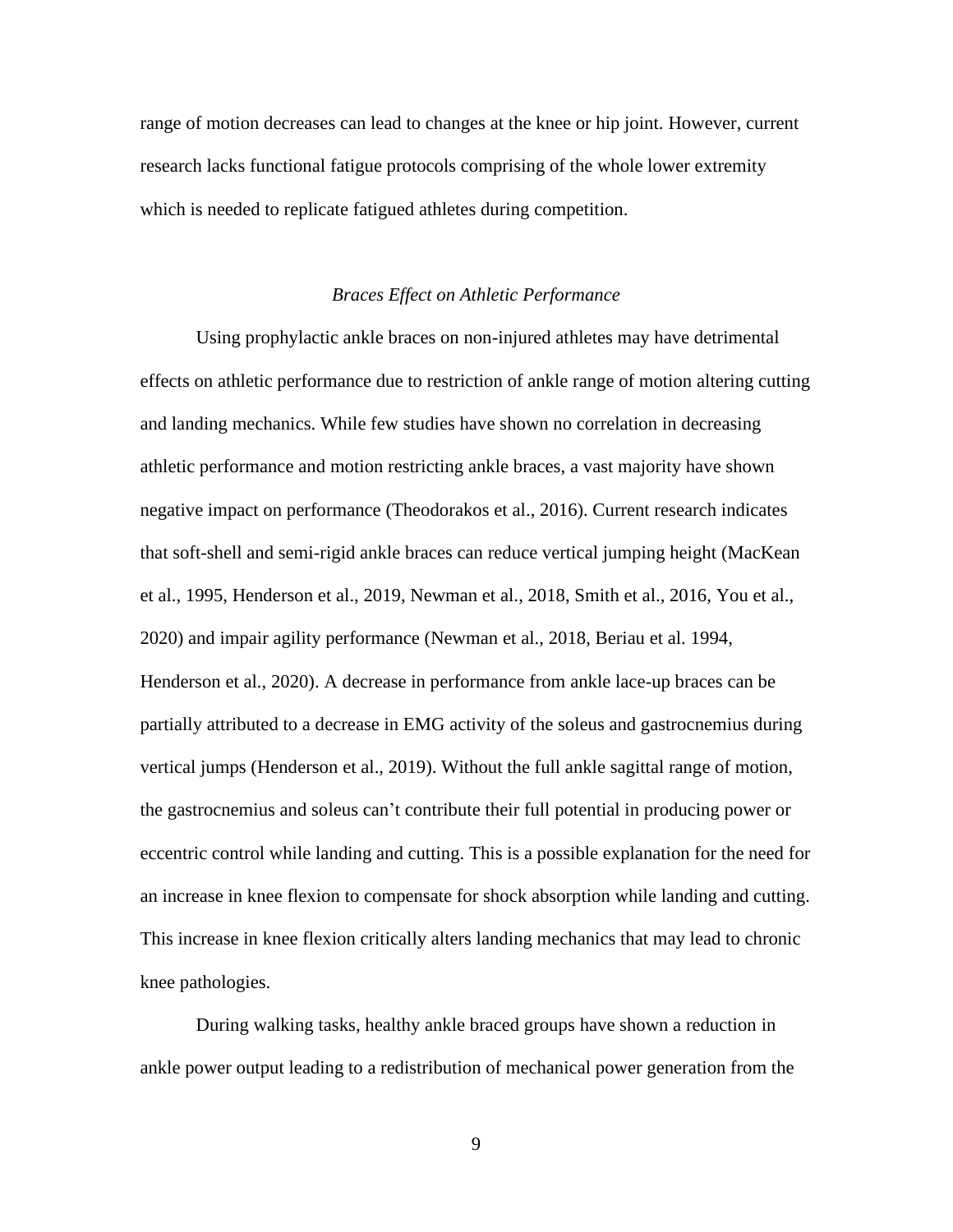hip. This can increase overall metabolic demand since the hip joint muscles and tendons can generate more strength but are less efficient metabolically than those of the ankle joint (Wutzke et al., 2012). Another study found similar results with an increase in redistributed workload, and the knee was found to compensate more for loss of plantarflexion (Huang et al., 2015). These changes indicate that plantarflexion restriction can redistribute mechanical workload from the ankle to the knee and hip which may lead to an increase in metabolic demand and redistribution of joint workload. This can negatively impact an athlete's performance by potentially increasing muscle fatigue. During a sub-maximal treadmill run female subjects had an increase in oxygen consumption and energy expenditure when wearing prophylactic ankle braces while also exhibiting decreased vertical jump height (Mackean et al., 1995). This suggests further negative implications of ankle braces on performance measures because there is an increase in metabolic demand and potential for increases in muscle fatigue.

#### *Ankle and Knee Changes Due to Ankle Braces*

<span id="page-17-0"></span>Ankle bracing can significantly reduce ankle frontal plane inversion and eversion by  $3.95 \pm 3.74^{\circ}$  compared to the standard conditions (Vanwanseele et al., 2014) and can further restrict every motion of the ankle (Willeford, 2018). Consistently, previously published studies have shown a range of motion restriction in all directions of the ankle when prophylactic ankle braces are applied (Cordova et al., 2000, Willeford, 2018). This has led researchers to investigate the impact reduced ankle ranges of motions can have not only on performance but also on how they can alter the kinematics of the knee and hip as well.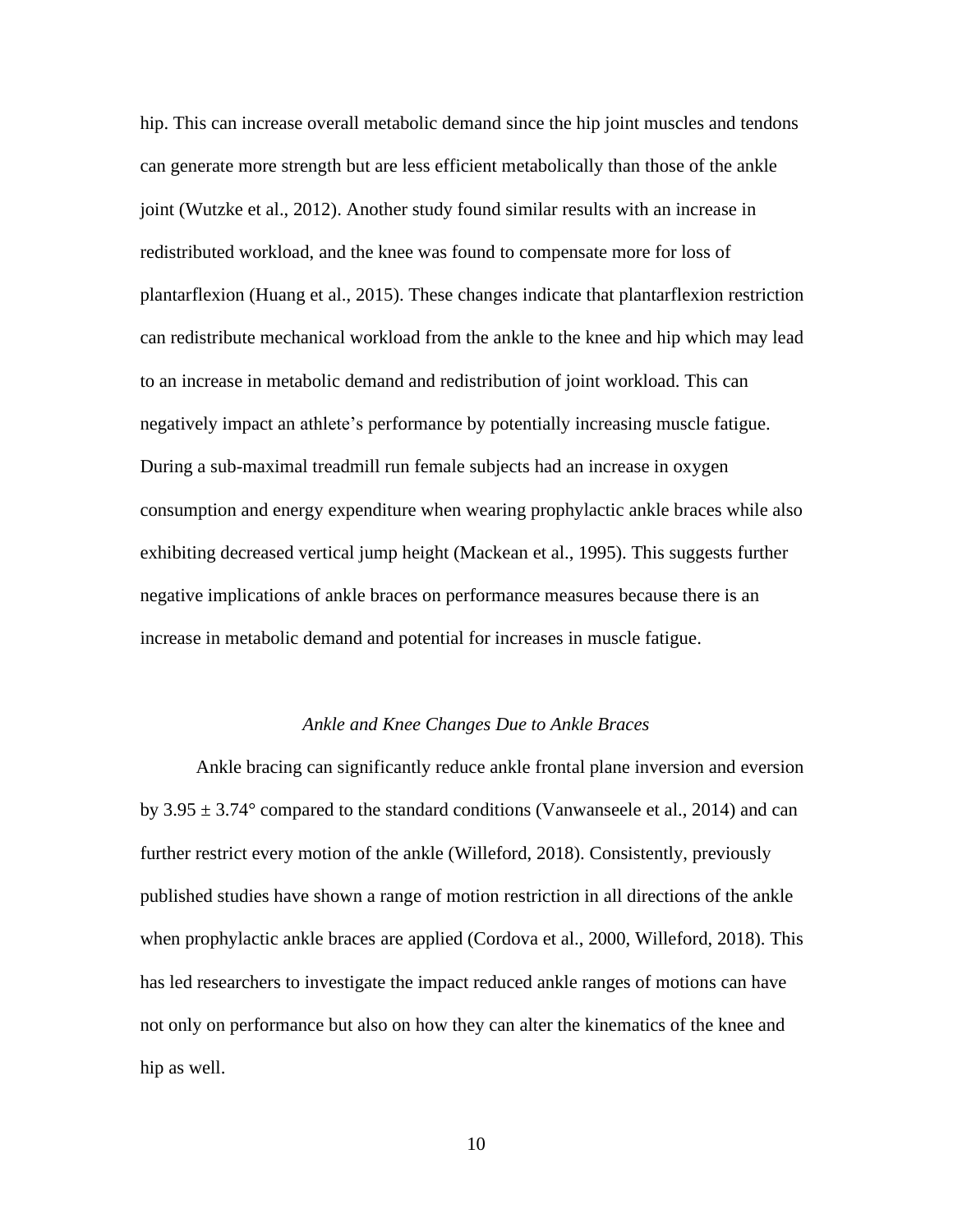ASO ankle braces (semi-rigid lace-up) on the dominant ankle can reduce ankle inversion without influencing the contralateral leg's mechanics and force distribution (Dewar et al., 2019). Contralateral brace influence is an important factor in landing and cutting tasks since most athletes brace only one ankle. Recent research observes how ankle braces impact upstream biomechanical changes of the knee. Primary concerns include the role braces might play in increasing anterior cruciate ligament (ACL) ruptures during landing activities (McGuine et al., 2011). This link is primarily due to decreased ankle dorsiflexion as a significant predictor in athletes having non-contact ACL rates during landing and cutting activities (Amraee, 2015, Wahlstedt et al., 2014) partially due to less dissipation of ground reaction forces (Theisen, 2019). A common predictor for increases in ACL ruptures is poor postural control during athletic movements which is exacerbated by decreases in ankle dorsiflexion angles (Mallory et al., 2014). However, prophylactic lace-up ankle braces have been found to limit ankle sagittal motion while leading to increases in knee flexion at initial ground contact which is a potential protective measure for ACL ruptures (Teng et al., 2013, Bodendorfer et al., 2015). Laceup ankle braces that effectively reduce dorsiflexion during landing tasks are associated with greater knee flexion angles allowing ground reaction forces (GRF) to remain consistent (DiStefano et al, 2008).

Investigation in altered knee kinetics during landing and cutting due to reduction in ankle dorsiflexion range of motion from lace-up braces are needed to ensure lace-up braces are an effective prophylactic measure without causing potential harm. Current literature focuses on ankle braces and ACL injury risk and lacks investigation into possible chronic knee pathologies. Furthermore, a functional fatigue protocol is needed to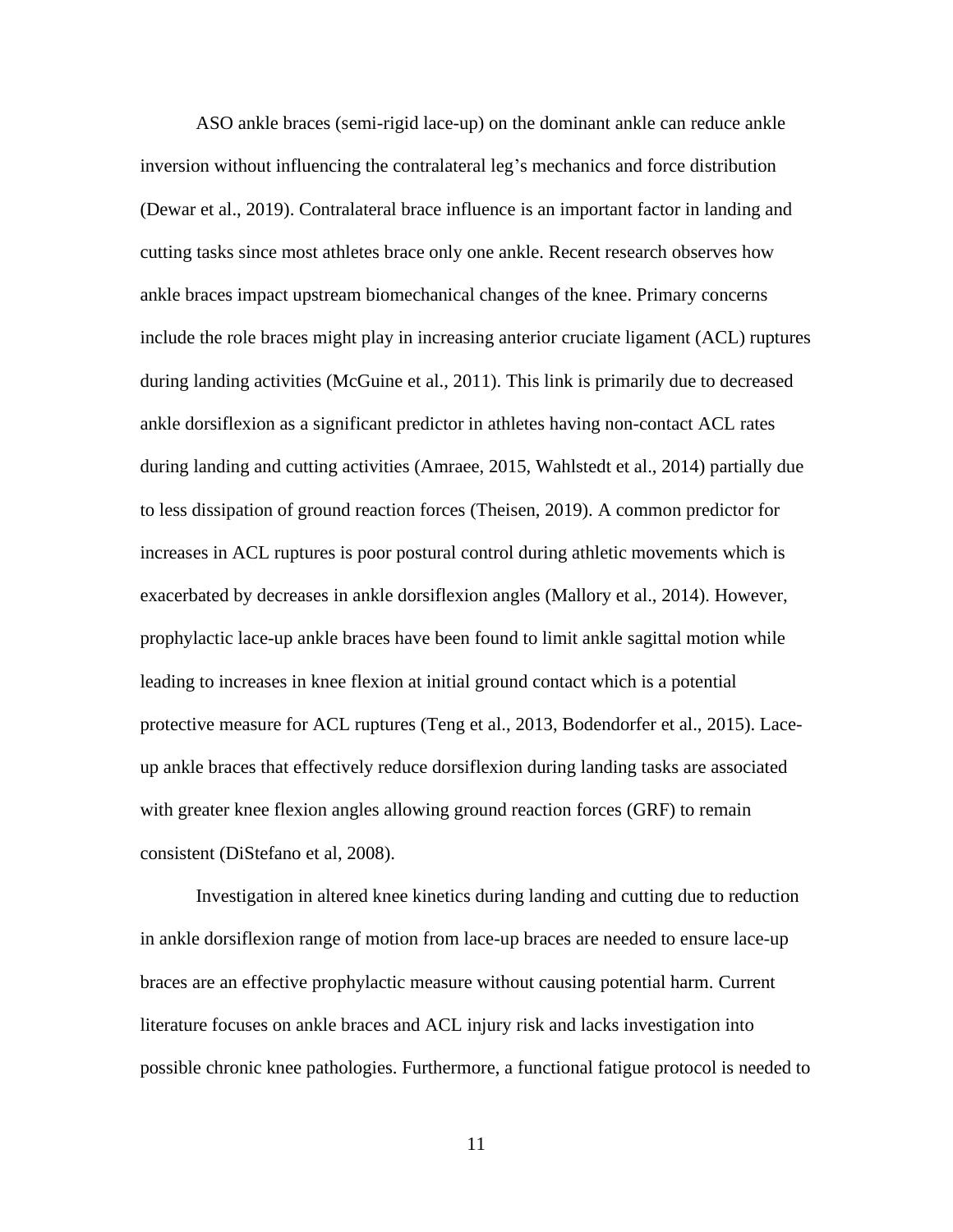replicate physical activity since current research is lacking and fatigued athletes exhibit higher chances of acute and chronic lower extremity injuries due to altered mechanics from muscle fatigue.

# *Factors Leading to Chronic Knee Injuries*

<span id="page-19-0"></span>An increase in eccentric knee flexion, as well as knee valgus strain during landing tasks, is a major risk factor in the development of patellar tendinopathy and other chronic knee injuries (West et al., 2013). A known precursor to patellar tendinopathy is the thickening of the proximal portion of the patellar tendon. Patellar thickening is associated with loss of ankle dorsiflexion range of motion with less than 45°. These subjects were shown to have 1.8 to 2.8 times more likely to have abnormal findings on patellar imaging (Malliaras et al., 2006). Patellar tendinopathy presents as pain at the inferior patellar pole and quadriceps tendinopathy presents as pain at the superior patellar pole with increases in pain during deep knee flexion. The onset of symptoms is related to acute high levels of eccentric knee flexion and athletes with extensor mechanism pain 25% of the time experience pain at the superior pole (Sprague et al., 2019). Low dorsiflexion range of motion is a major risk factor in patellar tendinopathy where basketball players with dorsiflexion range less than 36.5° had a risk of 18.5% to 29.4% of developing patellar tendinopathy within a year (Backman et al., 2011). Ankle dorsiflexion is important in absorbing lower limb forces and has consistently been found in altering knee mechanics in landing and cutting sports (Malliaras et al., 2006, (Aiyegbusi et al., 2019).

Loss of ankle dorsiflexion increases initial landing forces primarily through inadequate eccentric contractions of the gastrocnemius and soleus. Restriction of frontal plane ankle motion due to prophylactic ankle braces and custom orthotics is associated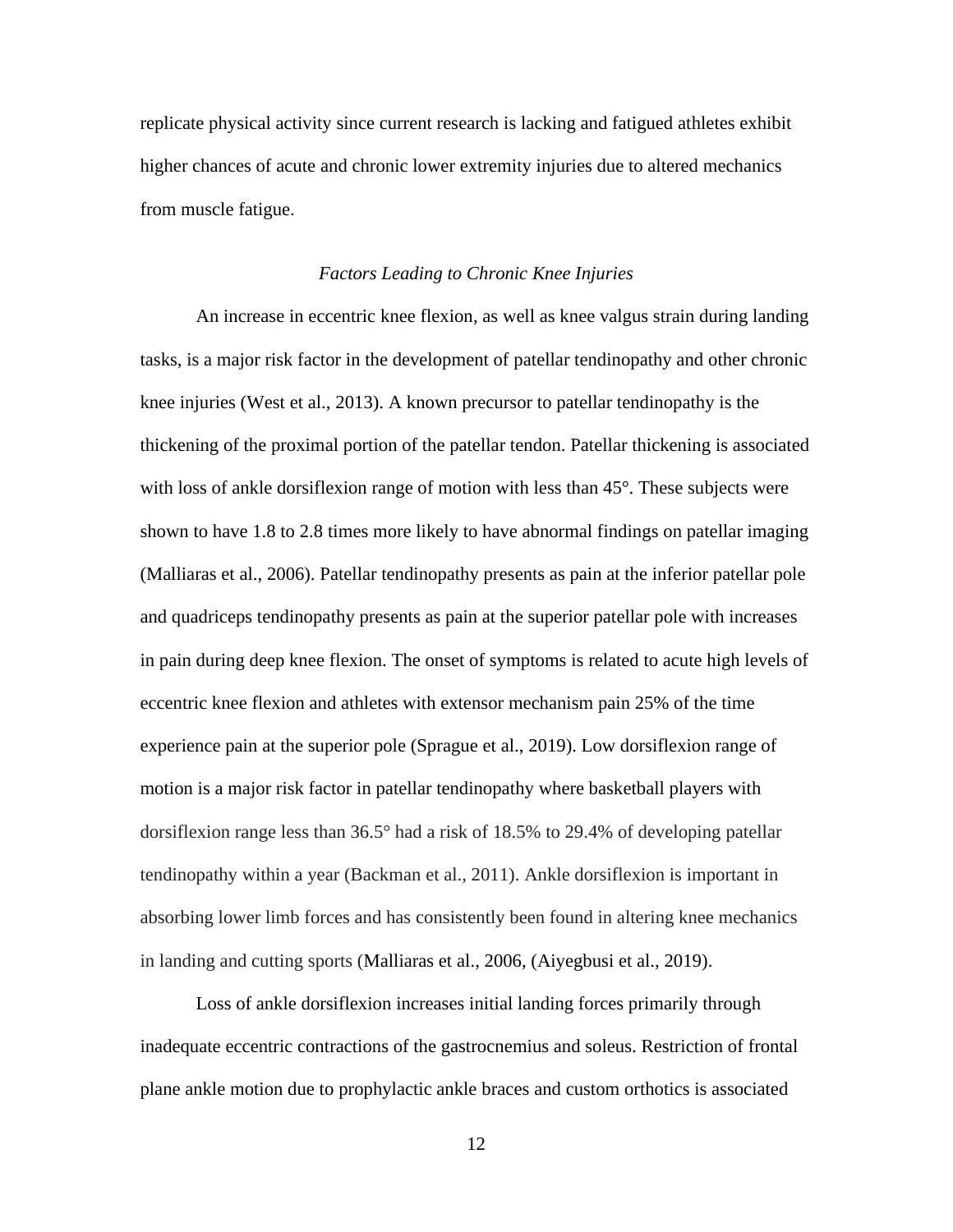with increased knee peak external rotation during vertical landing tasks (Greene et al., 2014) which is a factor leading to the development of chronic knee pathologies from altered knee loading. The most common chronic knee pathology in young and physically active females is patellofemoral pain (PFP) marked by anterior knee pain during squatting, jumping, and running with a strong relationship with increased knee abduction angles (Myer et al., 2014). Other chronic knee conditions, such as iliotibial band friction syndrome (ITBF) and synovial plica of the knee can be caused by altered knee mechanics including increases in knee flexion. The iliotibial band is a fascial continuation of the tensor fascia lata, gluteus medius, and gluteus maximus. The ITB functions as a knee extensor but becomes a knee flexor when the knee is flexed past 30 degrees (Hadeed et al., 2020). If braced conditions contribute to excessive knee flexion past athletes' normal limits then they may potentially negatively impact ITBF symptoms.

### *Muscle Fatigue Effect on Cutting and Landing Mechanics*

<span id="page-20-0"></span>Muscle fatigue has a negative impact on muscle spindles by activation of nociceptors and inflammatory by-products creating altered muscle spindle discharge patterns. Furthermore, fatigue plays a role in joint stability through altered neuromuscular control causing a reduced preparatory joint motion response and loading to restore joint stability during functional movements (Shaw et al., 2008). Landing mechanics may change during fatigue conditions due to neuromuscular protective mechanisms aimed to decrease impact force magnitude (Madigan et al., 2003). However, (Xia et al., 2017) observed constant vertical ground reaction forces (VGRF) but altered joint mechanics with increased hip and knee flexion during drop landing under a fatigue condition. Neuromuscular fatigue is strongly correlated with increases in injury rates including ACL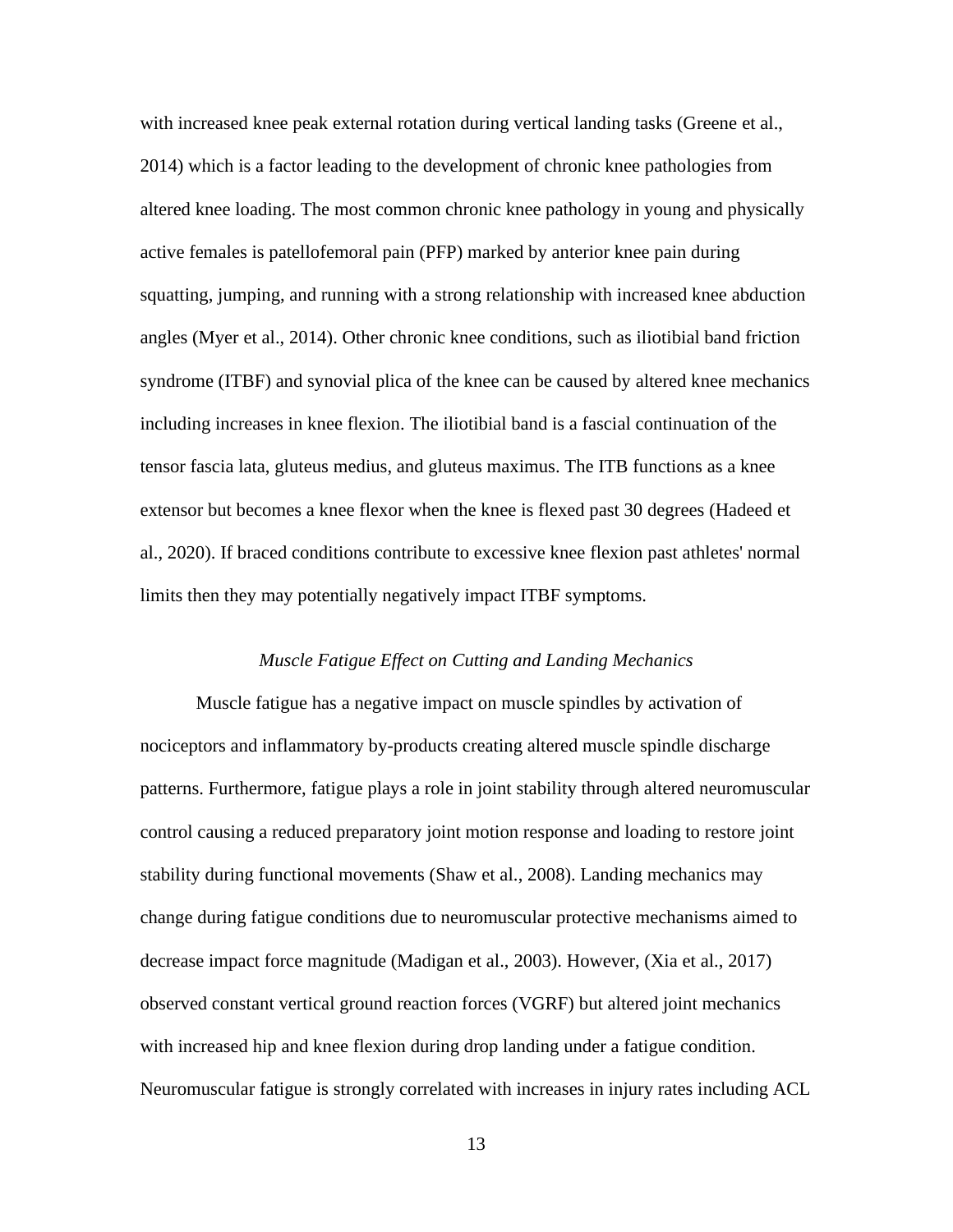ruptures primarily through altered mechanics during landing and cutting tasks (Liederbach et al., 2014 and Thomas et al., 2010 and Haddas et al., 2015) especially in female athletic populations (Liederbach et al., 2014).

Knee mechanics that typically change after fatigue tasks are greater knee flexion at initial contact, greater knee internal rotation angle, and maximal knee flexion angle (Haddas et al., 2015) which are all factors that lead to chronic knee pathologies. During bouts of muscular fatigue, participants show greater knee and ankle flexion angles at initial contact, greater peak ground reaction forces, and require a longer time to stabilize after landing tasks (Brazen et al., 2010). During drop landings, fatigue increases initial and peak abduction/adduction angles, peak knee internal rotation, and females have a further increase in peak knee abduction moments (Mclean et al., 2007). Although significant amounts of research have gone into fatigue altering knee kinematics most researchers have focused on variables leading to increased ACL risk especially knee and hip flexion. Some researchers have observed fatigued athletes displaying increased knee and hip flexion which is favorable in decreasing ACL risk (Bourne et al, 2019).

Cutting tasks immediately following a fatigue protocol elicits similar knee kinematic changes as landing tasks. Following a 60-minute treadmill jogging protocol replicating a game scenario participant performed side-step cutting tasks and had significant increases in knee flexion at initial contact and varus/valgus angles when compared to baseline (Savage et al., 2017). Peak knee valgus angles increase during a side cutting task immediately after fatigue protocol but can return to normal after 20 minutes of rest (Tsai et al., 2009). The is a lack of research studies on the effect fatigue on ankle and knee kinematics of cutting. An investigation into ankle braces during a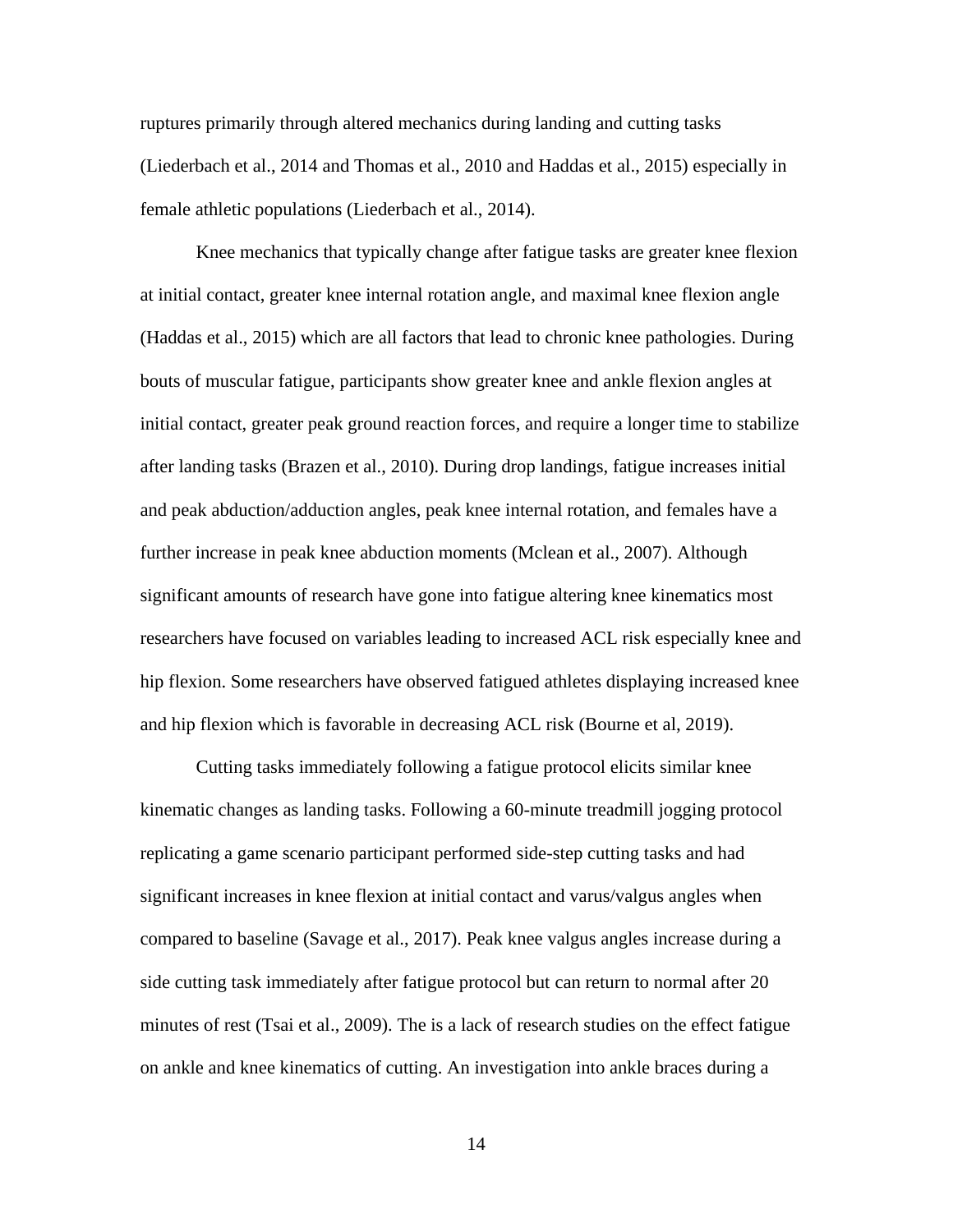fatigue condition is important to fully understand if and how they can influence knee mechanics during cutting and landing tasks.

### *How Ankle Braces Influence Ankle Injuries/Knee Injuries*

<span id="page-22-0"></span>Lace-up ankle braces are used in conjunction with other preventative and rehabilitation techniques to minimize ankle inversion range of motion (Dewer, 2019). Prophylactic ankle braces are designed to limit traumatic ankle injuries by limiting excessive ankle joint motions in the frontal plane, reducing the anterior tibial shear force of the subtalar joint, and improving proprioception by promoting mechanoreception (Klem et al., 2016). Prophylactic ankle bracing that limit dorsiflexion may have a detrimental impact on the knee joint particularly patellar tendinopathy due to increased knee flexion compensating for the decrease in ankle dorsiflexion (West et al., 2013). An increase in eccentric knee flexion and an increase in knee valgus strain during landing tasks is a major risk factor in the development of patellar tendinopathy and other various chronic knee injuries (West et al., 2013). Furthermore, this increase in knee flexion has been linked to ACL injury protection (Sheu et al., 2015) and ankle braces limiting dorsiflexion have been linked to decreasing ACL injury rates (Fong et al., 2011). Reductions in ankle dorsiflexion are also correlated with greater knee-valgus and knee flexion angles (Hansberger et al., 2018) which are also associated with chronic knee pathologies. The possible mechanism for a decrease in ACL rates is less anterior tibial shear force when the knee undergoes increases in knee flexion. Increased knee flexion decreases anterior tibial shear force by decreasing the patellar tendon-tibial shaft angle. This is increase in knee flexion enhances the hamstrings' ability to counteract anterior tibial shear force by producing more posterior tibial shear (Padua et al., 2009).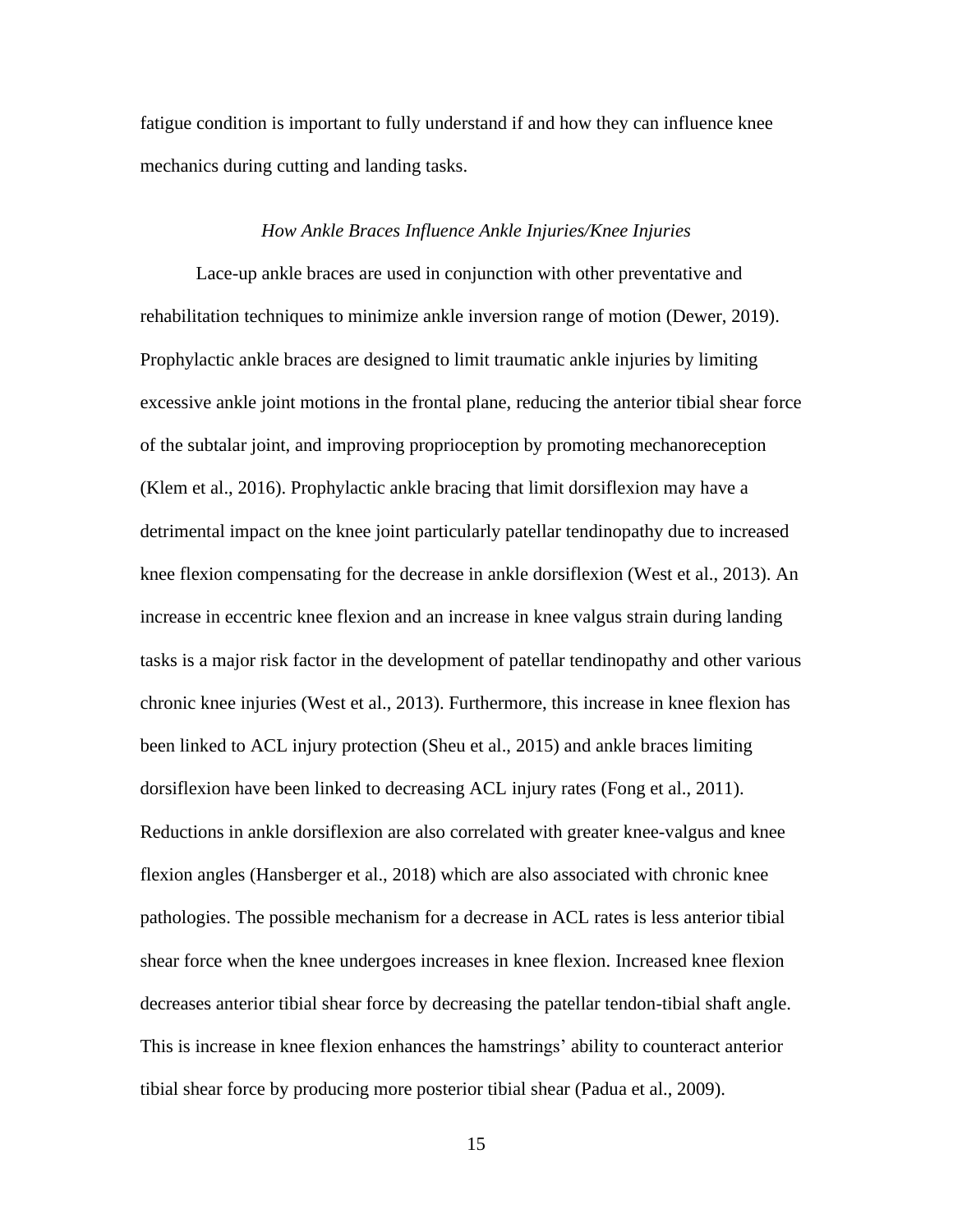### *Conclusion of Literature Review*

<span id="page-23-0"></span>Prophylactic lace-up ankle braces have been shown to alter lower body landing mechanics and joint forces. It is important to identify the types of changes that occur due to prophylactic ankle braces while performing athletic movements (e.g., landing and cutting) because chronic exposure to these changes may ultimately lead to chronic knee pathologies. Athletes often wear braces during games under fatigue and non-fatigued states therefore observing how braces influences both states is crucial. Nevertheless, there is a lack of literature on the potential long-term effect of ankle brace during fatigue (Ihmels et al., 2020 Mason-Mackay et al., 2016 West et al., 2013).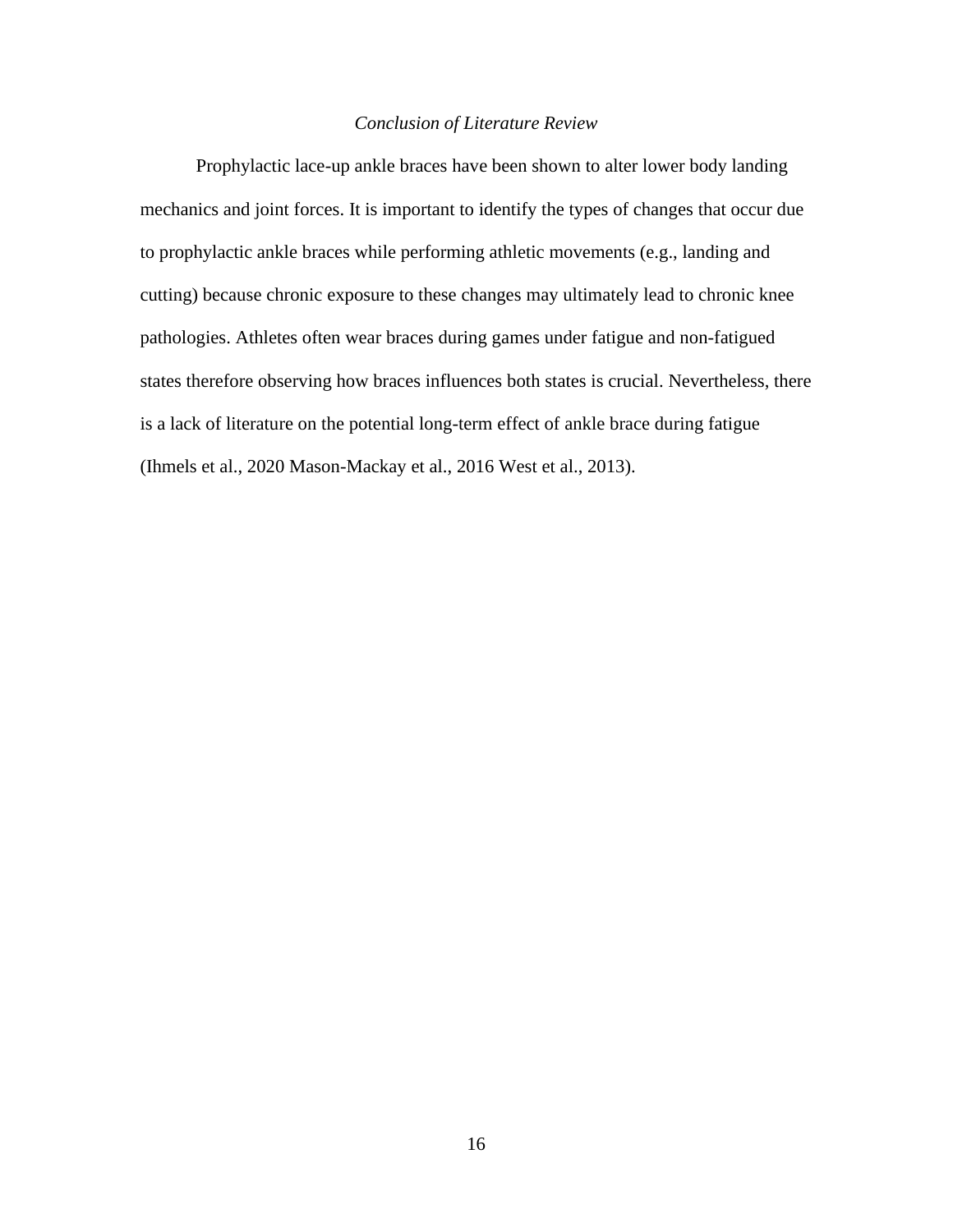# CHAPTER THREE

# Methods

# *Participants*

<span id="page-24-2"></span><span id="page-24-1"></span><span id="page-24-0"></span>There were 14 participants in the study (7 males and 7 females). Participants were physically active young adults between the ages of 18 and 25, who have a history of competitive landing and cutting sports. Subjects were recruited via email, class visits, and flyers. All participants met the following criteria.

- Perform at least 150 min of moderate to vigorous aerobic activity each week
- No previous diagnosis or self-reported ankle injury over the last 6 months (e.g., sprain, fracture, tendonitis)
- No previous significant knee injuries
- No current/previous heart conditions
- Not under doctor's restrictions to participate in heart rate max activities.
- Cannot wear ankle braces during any activities.

### *Study Sites*

<span id="page-24-3"></span>All data collection and subject sessions took place in the Biomotion Lab located

in Baylor Research Innovation and Collaboration (BRIC) at Baylor University, Waco,

TX.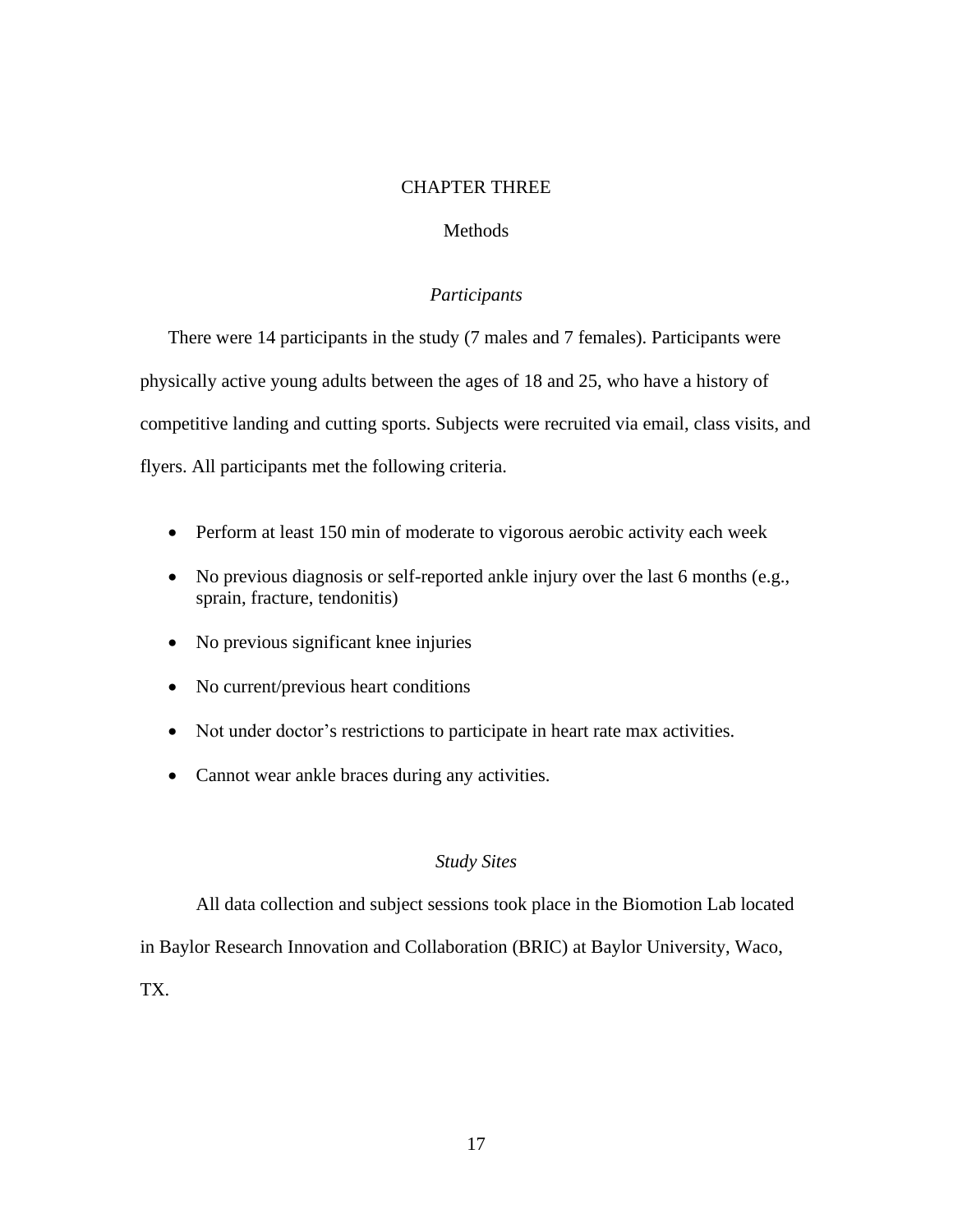#### *Independent and Dependent Variables*

<span id="page-25-0"></span>Independent variables are ankle brace conditions (w/brace and w/o brace). Dependent variables are Initial Contact Plantarflexion (ICPF), Peak Ankle Dorsiflexion (PDF), Peak Ankle Plantarflexion (PPF), Ankle Sagittal Displacement (ASD), Peak Knee Flexion (PKF), Time to Peak Knee Flexion (T2PKF), Knee Frontal Displacement (KFD).

### *Warm-up/Stretch Routine*

<span id="page-25-1"></span>After subjects completed documentation and marker set-up they performed a 10 minute light lower-body focused warm-up then the fatigue protocol. This not only allows an adequate warm-up for subjects but also gives subjects time to get used to the markers and investigators a chance to secure any markers if needed. Subjects performed a light 2 minute jog on the 15-meter track used for the fatigue protocol. The rest of the warm-up was also done on the track. The tasks include floor sweeps, backward hip open ups, high knees, butt kicks, lunge with trunk rotations. For any time left, the subjects could perform a self-warm-up approved by investigators.

#### *Lactate Measurements/Borg Scale*

<span id="page-25-2"></span>A decrease in strength and endurance is associated with increases in blood lactate levels. The ability to tolerate and remove lactic acid is beneficial for performance (Giles et al., 2006). Intense exercise causes metabolic and ionic changes that disrupt muscle excitation-contraction coupling and leads to impaired skeletal force production. A major contribution to impaired muscle function is the accumulation of lactate and H+ during non-steady-state exercise lasting a couple of minutes (Hostrup et al., 2016). Lactate does have physiological benefits as a signaling molecule and fuel for neurons often linking it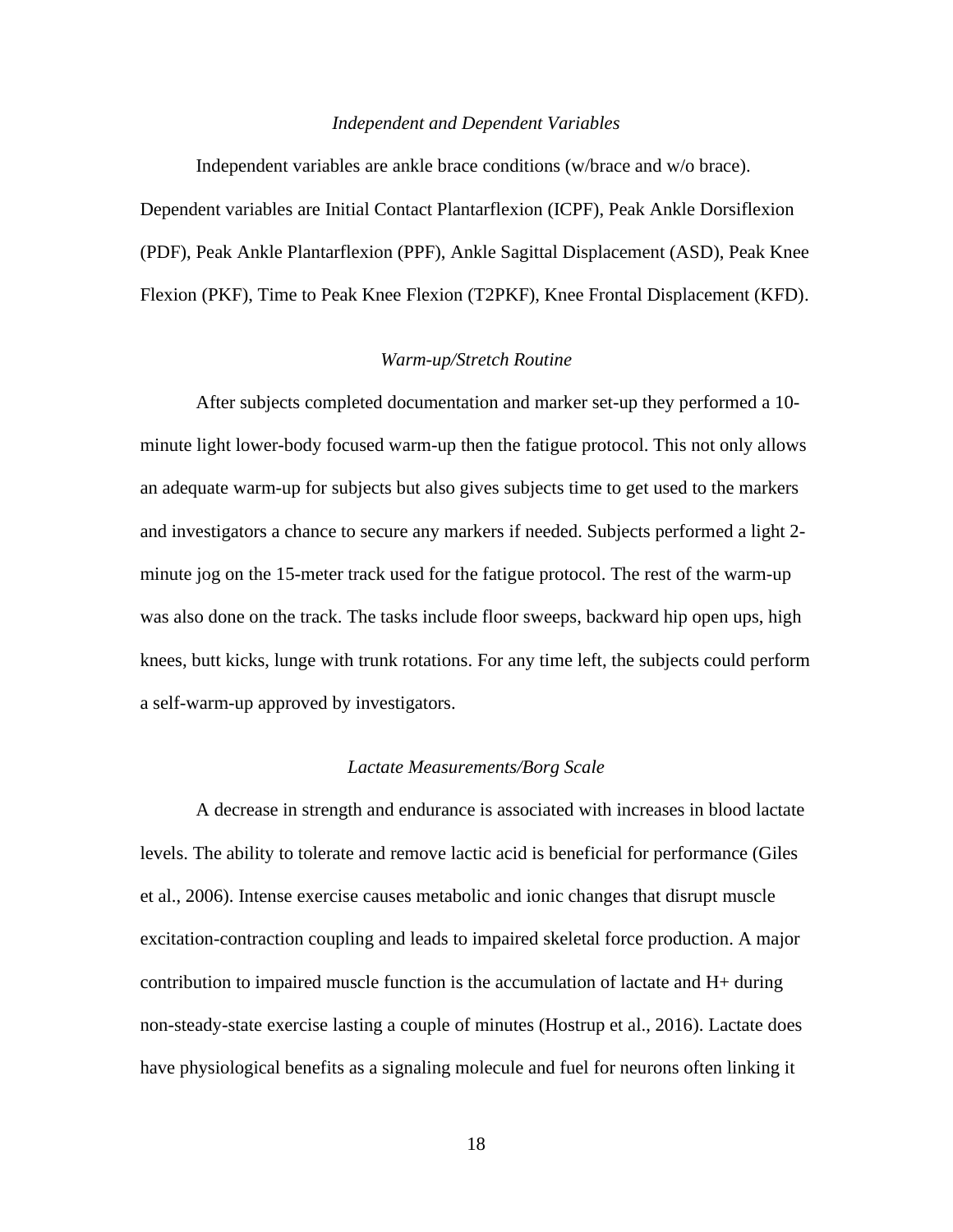to a positive impact of exercise on diminishing neurodegeneration (Proia et al., 2016). Capillary (fingertip) blood lactate and rate of perceived exertion (RPE) on a BORG 6-20 scale were measured before and after the fatigue protocol on both days (Fig. 1.1). Capillary lactate was taken from the dominant arm index finger and was properly sanitized and covered with a bandage by an investigator using all proper personal protective equipment. The lactate supplies used is the Nova Biomedical Lactate Plus and lactate strips along with 23G McKesson safety lancets.

# Table 1.1.

| Rating | How Hard you are Exercising |
|--------|-----------------------------|
| 6      | No exertion at all          |
| 7      | Very very light             |
| 8      |                             |
| 9      | Very light                  |
| 10     |                             |
| 11     | Light                       |
| 12     |                             |
| 13     | Somewhat hard               |
| 14     |                             |
| 15     | Hard                        |
| 16     |                             |
| 17     | Very hard                   |
| 18     |                             |
| 19     | <b>Extremely hard</b>       |
| 20     | Maximal exertion            |
|        |                             |

# *BORG Scale (6-20)*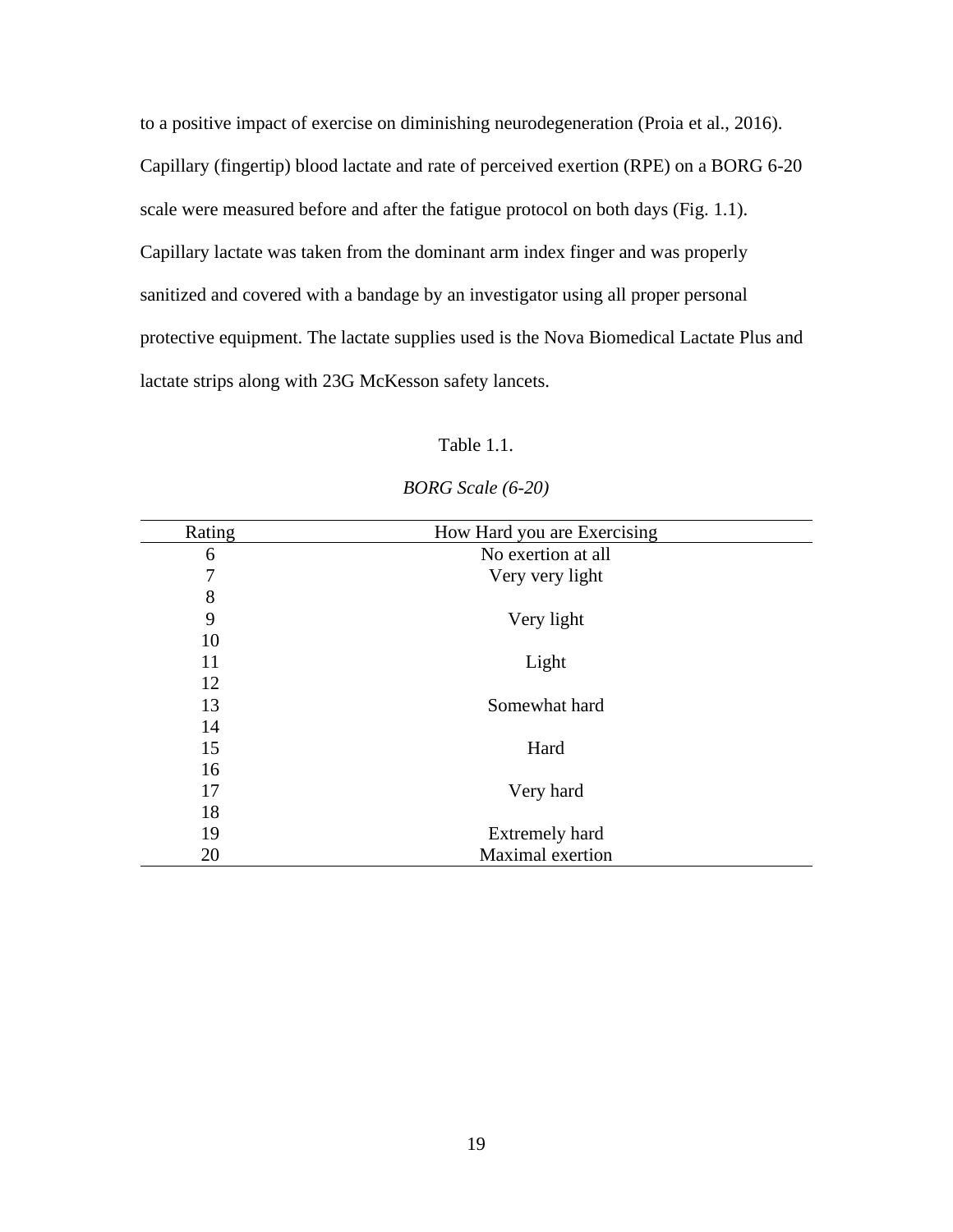#### *Biomotion Set-Up*

<span id="page-27-0"></span>Kinematics and kinetics were calculated based on motion capture and ground reaction force data that were measured at Baylor University's BRIC in Waco, Texas. The BRIC houses the Biomotion Lab complete with a motion capture system that utilizes high-speed cameras and force plates. The system consists of 14 Vicon Vantage cameras (300Hz) for motion capture, 2 Vicon Bonita cameras for video, and 3 ATMI force plates (1500Hz). Markers made of reflective plastic were placed on the subject using adhesive. Subjects wore clothing that does not block the motion capture markers during the collection. Males wore short shorts and females wore short shorts and a sports bra. Once the markers were in place static and range of motion poses were collected to serve as a baseline measure for the overall subject motion quality and to form the standard kinematic and kinetic model. These poses are standard for all data capture session at the Biomotion Lab.

### *Marker Set-Up*

<span id="page-27-1"></span>Markers were placed with double-sided tape based on the lower body plug-in-gait model. The lower body plug-in-gait model consists of 16 total markers on various locations on the pelvis, knee, leg, and ankle (Fig. 2.1). Furthermore, any reflective materials the subject was wearing researchers took off or covered with tape.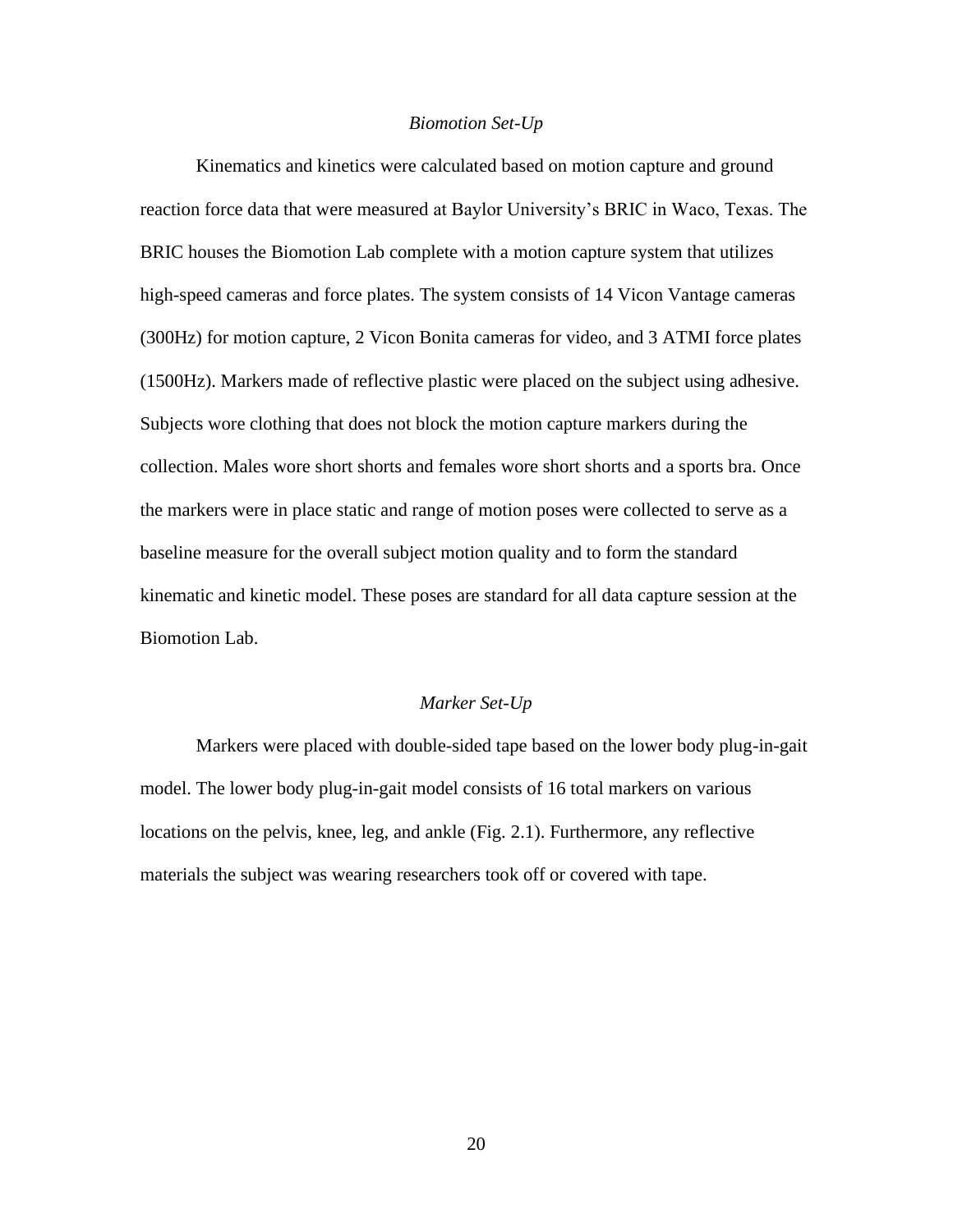

Figure 1.1. *Lower Body Plug-in Gait Marker Placement*

### *Ankle Brace Set-Up*

<span id="page-28-0"></span>Subjects were randomly assigned to wearing an ankle brace during their first session or second session. Subjects wore a semi-rigid ASO Ankle Stabilizer with Stays in sizes small, medium, large, or extra-large. To ensure comfort and same tightness through all subjects researchers tightened participants' shoes and the lace-up portion of the ankle brace. The lace-up portion of the ankle braces was tightened to 30lbs of force (measured with a handheld spring scale) and secured with buckle clamps throughout all participants (Figure 1.2.). Both researchers applying the brace are certified and licensed athletic trainers with experience in proper brace fitting.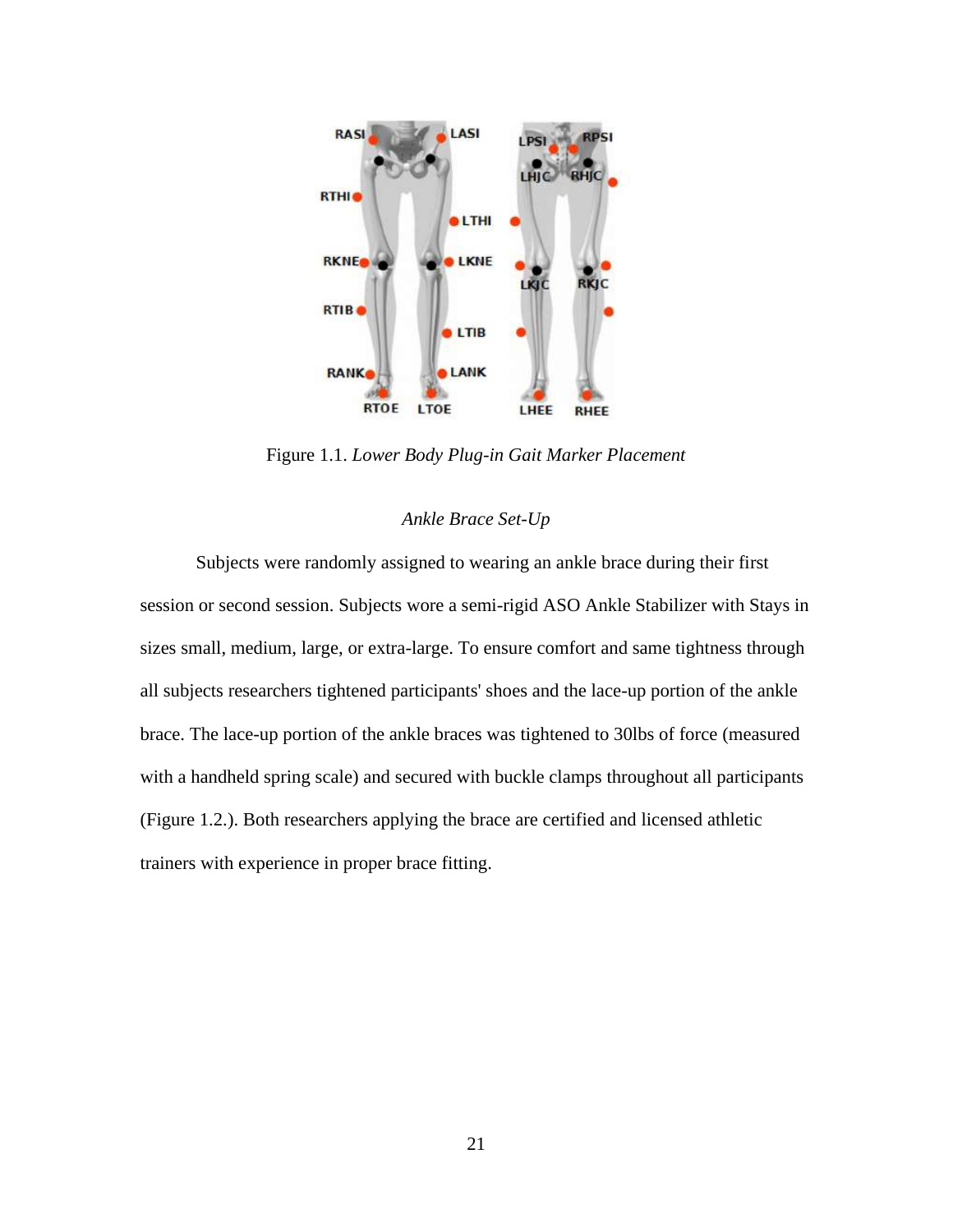

Figure 1.2. *Scale Used for Proper Brace Tightness*

# *15-Meter Beep Test Fatigue Protocol*

<span id="page-29-0"></span>Participants performed a 15-meter beep test similar to the more commonly used 20-meter pacer test. The 15-meter test was chosen due to the size of the Biomotion lab. The accuracy of assessing VO2 max and aerobic capacity using the 15-meter beep test is a reliable measure (McClain et al., 2004). Subjects performed the test until they physically cannot continue, or they cannot make it to the line two times in a row before the beep. Immediately after the beep test, participants had their circulating lactate measured, BORG scale recorded, and any markers that had fallen were secured back on.



Figure 2.1. *15m Beep Test Set-Up*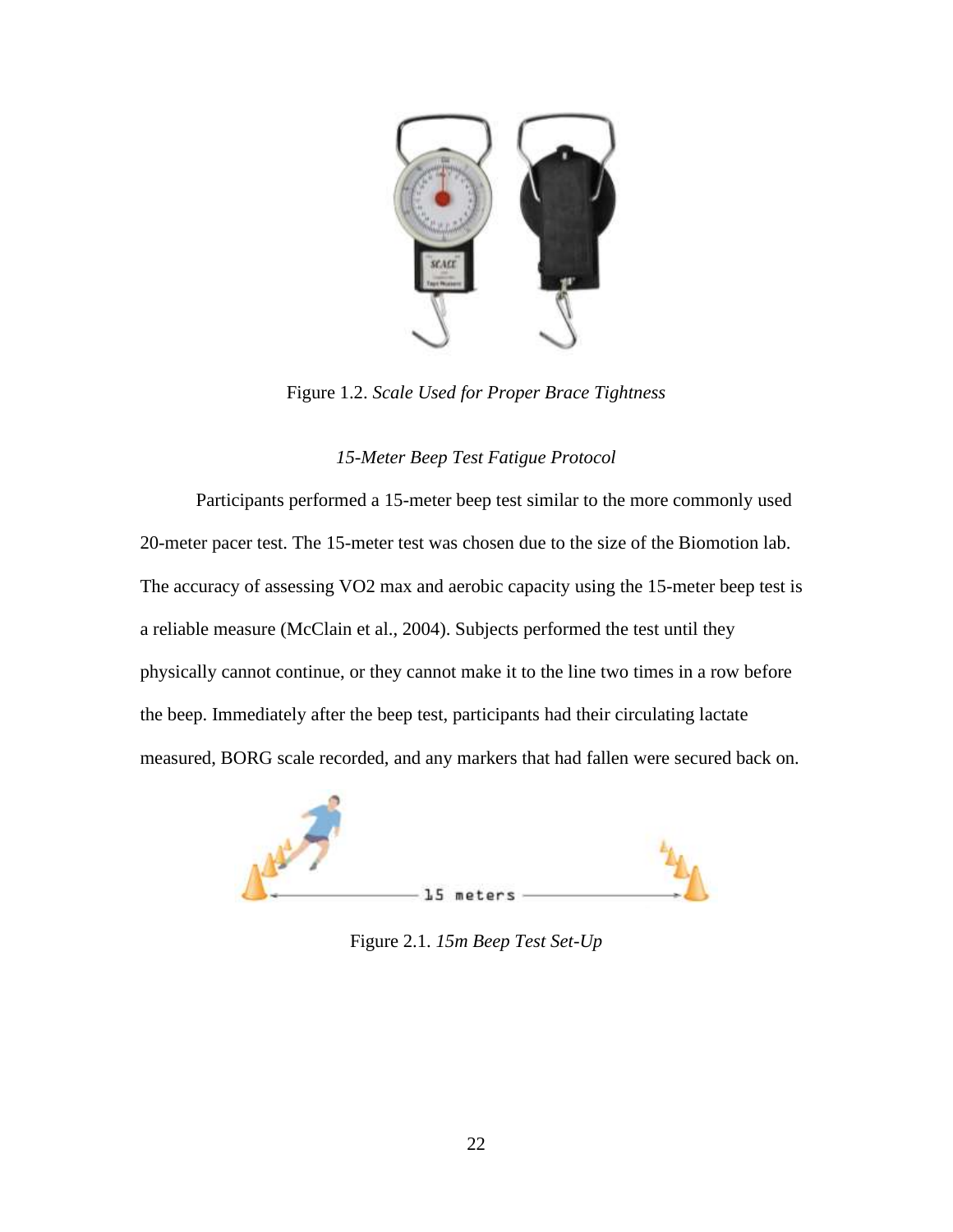### *90 Degree Cutting Task*

<span id="page-30-0"></span>A 90° angle task was chosen due to its ability to place more stress at both the ankle and knee joints. As the degree of the cut angles increase knee flexion angles will increase as well (Sheu et al., 2015). Ankle brace studies have predominantly used 45° tasks (Schroeder et al., 2019, Klem et al., 2017). However, 90° tasks have been used in different studies evaluating knee kinematics (Sheu et al., 2015, Havens et al., 2015 and Imwalle et al., 2009) and are a common maneuver used in sports requiring explosive movements like football, soccer, volleyball, basketball, etc. No previous studies on ankle braces and knee kinematics have used a 90° cutting task when subjects wore ankle braces. Subjects started their approach from 3 meters away and were instructed to plant on the force plate and explode out at a 90° angle off the force plate. Subjects were given a practice trial, so they were comfortable with the process and then completed 5 trials.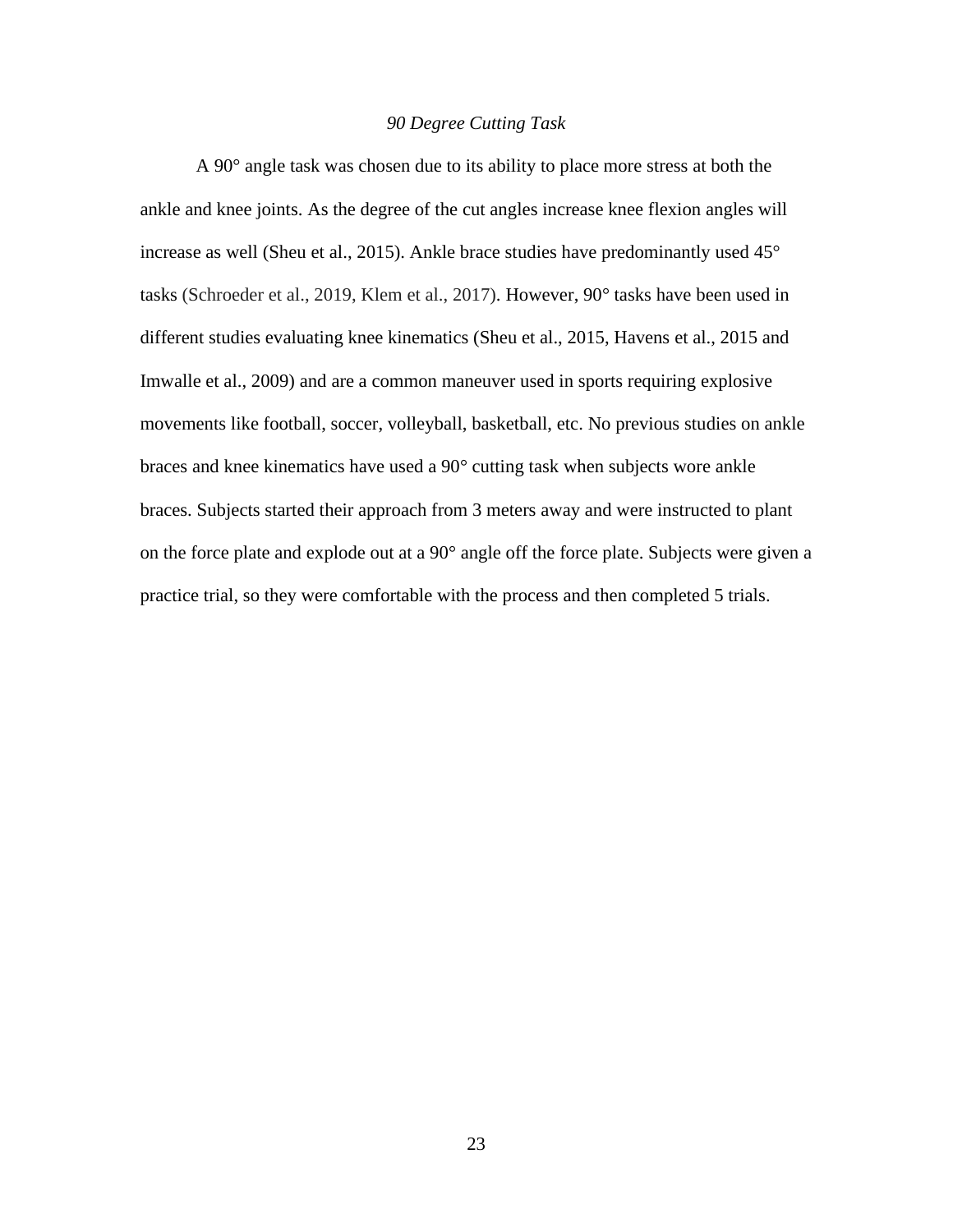<span id="page-31-0"></span>

Figure 3.1. *Subject Visit Timeline*

# *Data Collection*

<span id="page-31-1"></span>Data collection variables of interest were taken during the deceleration phase of the cutting maneuver starting with dominant foot initial contact on the force plate. The collection took part over two sessions with 5 pre-fatigue  $90^{\circ}$  cuts and 5 post-fatigue  $90^{\circ}$ cuts during each session. The participants were informed they may be photographed and videoed during this data collection. Any photos/videos that are used in publication or presentation will be de-identified. All videos and photos are stored on a stand-alone computer in the collection lab that is not connected to the internet.

# *Statistical Analysis*

<span id="page-31-2"></span>All statistical analyses were performed using the IBM SSPS (IBM, Armonk, NY, USA). A 2 (Brace: w/ brace, w/o brace x 2 (Test: pre-fatigue, post-fatigue) analysis of variance (ANOVA) with repeated measures on both factors was performed. Means were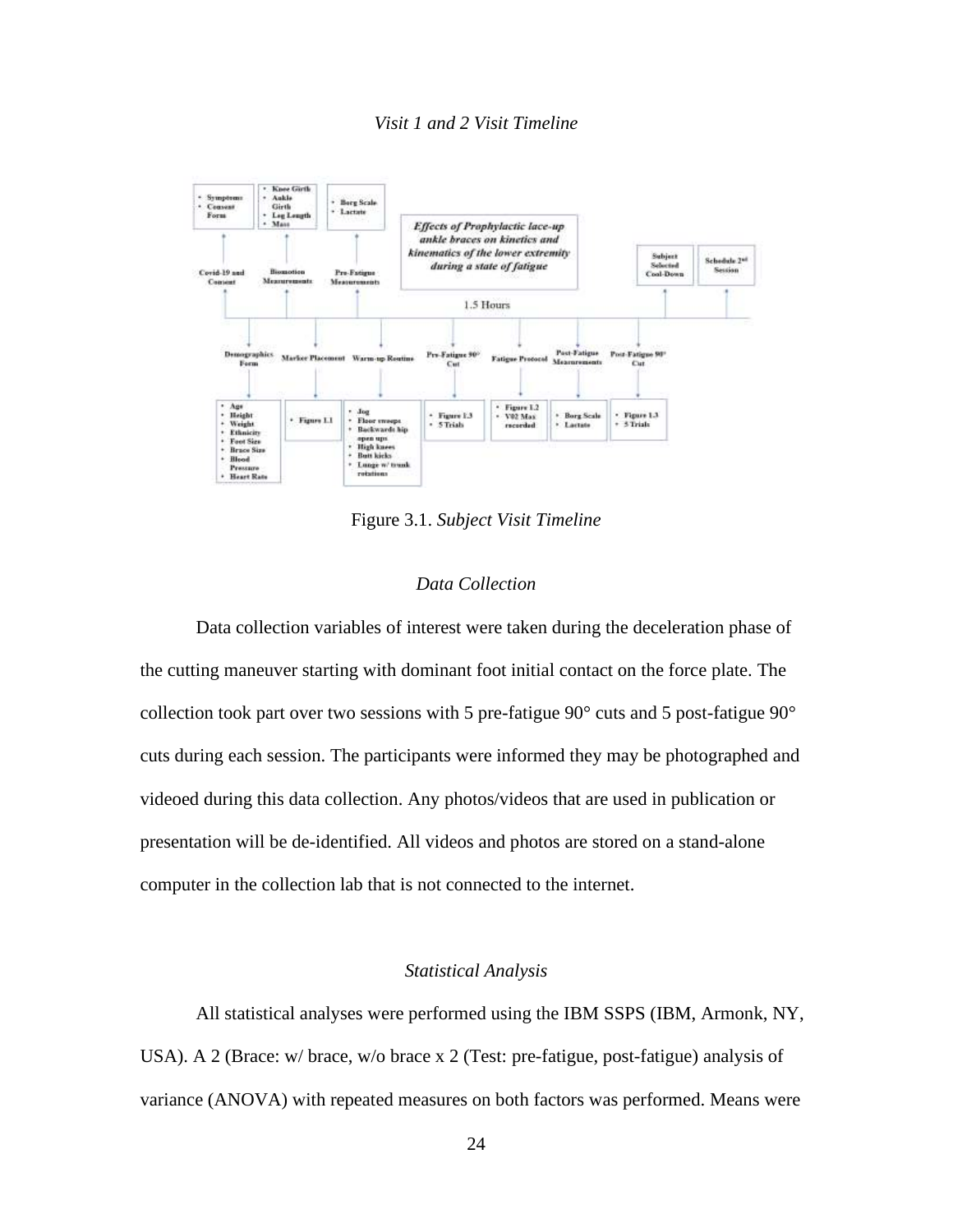considered significantly different when the probability of a type I error was .05 or less. If the sphericity assumption was violated, Huynh-Feldt corrections for the *p*-values were reported. Partial eta-squared  $(\eta_p^2)$  values were computed to determine the proportion of total variability attributable to each factor or combination of factors.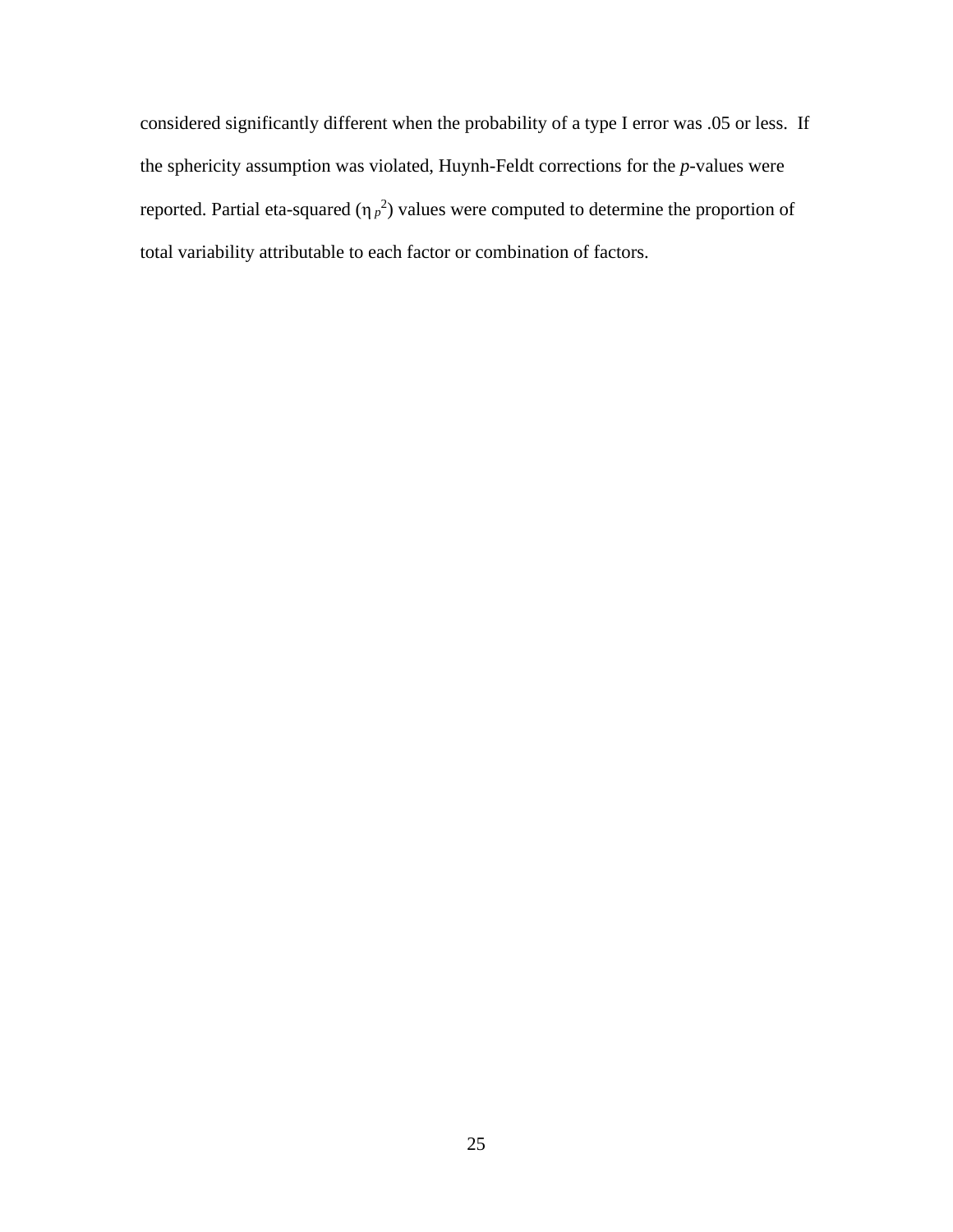# CHAPTER FOUR

# Results

# *Subject Characteristics*

<span id="page-33-2"></span><span id="page-33-1"></span><span id="page-33-0"></span>In total, 14 subjects participated in the study, but one was a significant outlier (means beyond 2SD in kinematic analysis) therefore was excluded. Subject baseline characteristics are displayed in (Table 1.2).

| Variable            | Mean $\pm$ SD     |
|---------------------|-------------------|
| Age                 | $23.5 \pm 1.74$   |
| <b>Foot Size</b>    | $9.25 \pm 1.55$   |
| Height (cm)         | $176.18 \pm 6.98$ |
| Weight (kg)         | $46.65 \pm 13.86$ |
| <b>BMI</b>          | $22.2 \pm 2.25$   |
| Systolic BP (mmHg)  | $128 \pm 11.65$   |
| Diastolic BP (mmHg) | $79 \pm 7.11$     |
| Heart Rate (bpm)    | $69.36 \pm 11.01$ |

Table 1.2 *Participant Baseline Characteristics (n=13)*

*Note*: cm = centimeters;  $SD =$  standard deviation;  $kg =$  kilograms; bpm = beats per minute;  $mmHg = millimeters$  of mercury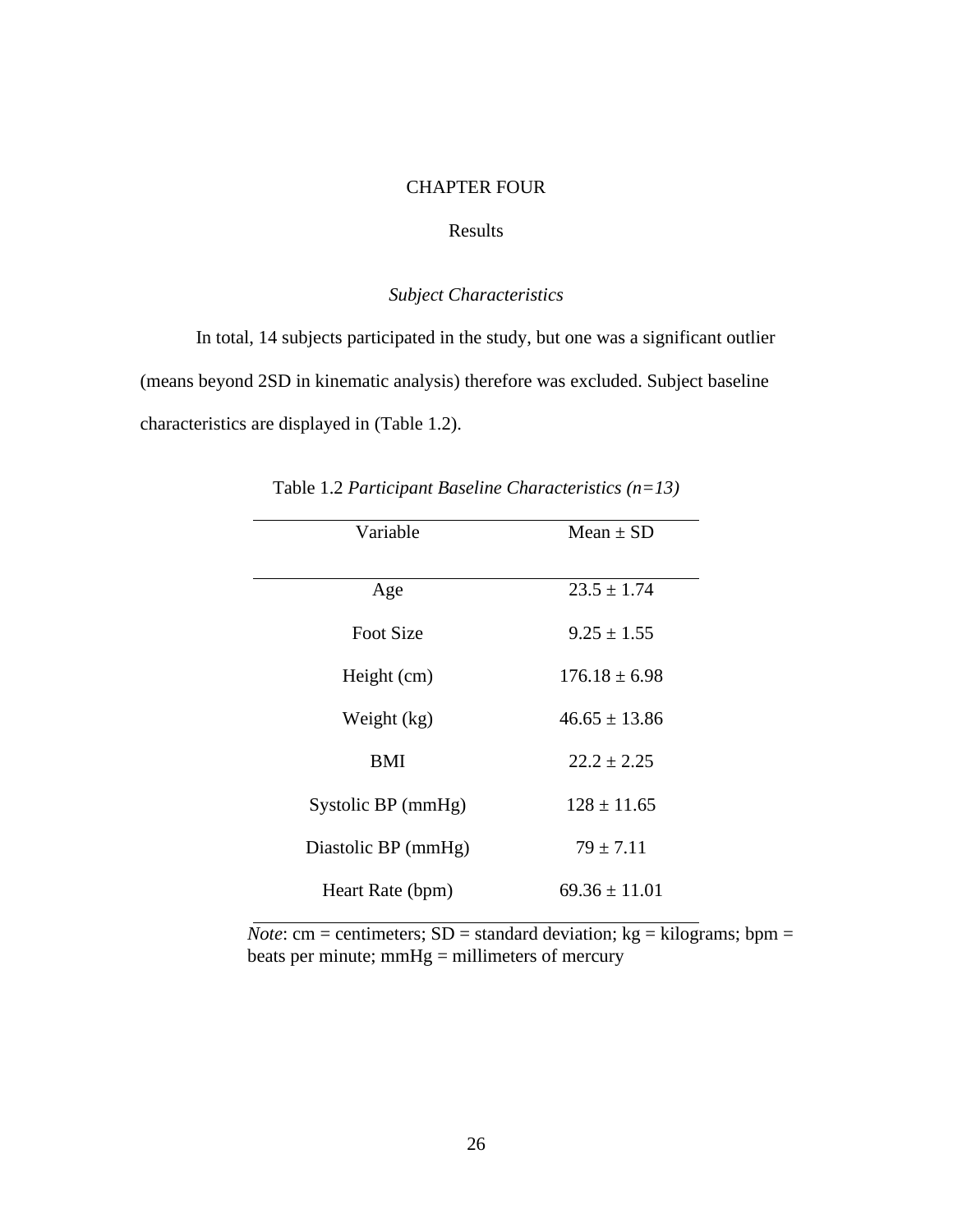### *Fatigue Measurements*

<span id="page-34-0"></span>The 15 Meter Beep test fatigue protocol elicited fatigue on all subjects while wearing the ASO ankle brace causing a significant increase in Borg scale results (prefatigue 6.14  $\pm$  0.53, post-fatigue 15.93  $\pm$  1.49) and lactate (pre-fatigue 1.81  $\pm$  0.97, postfatigue 10.65  $\pm$  2.42). W/o brace conditions showed similar results in Borg scale (prefatigue 6.14  $\pm$  0.53, post-fatigue 16.29  $\pm$  1.33), and lactate (pre-fatigue 2.04  $\pm$  1.05, postfatigue 10.44  $\pm$  1.93). Furthermore, the VO2 max results were not different between w/brace (41.75  $\pm$  5.03) and w/o brace (41.75  $\pm$  4.37). Overall, the fatigue protocol succeeded in creating a dynamic fatigue task causing all subjects to stay in a state of fatigue during their post-fatigue testing. Full subject's fatigue results are shown in (Table 1.3) as well as male and female comparison results are shown in (Table 1.4) with no significant differences.

| Variable            | <b>Brace</b>     | No Brace         |
|---------------------|------------------|------------------|
| VO <sub>2</sub> Max | $41.75 \pm 5.03$ | $41.75 \pm 4.37$ |
| Pre Borg Scale      | $6.14 \pm 0.53$  | $6.14 \pm 0.53$  |
| Post Borg Scale     | $15.93 \pm 1.49$ | $16.29 \pm 1.33$ |
| Pre-Lactate         | $1.81 \pm 0.97$  | $2.04 \pm 1.05$  |
| Post-Lactate        | $10.65 \pm 2.42$ | $10.44 \pm 1.93$ |
| $\Delta$ Borg       | $9.79 \pm 1.48$  | $10.14 \pm 2.46$ |
| A Lactate           | $8.88 \pm 2.45$  | $8.41 \pm 1.85$  |

Table 1.3 *All Subject Fatigue Measurements (n=13)*

*Note*: SD = standard deviation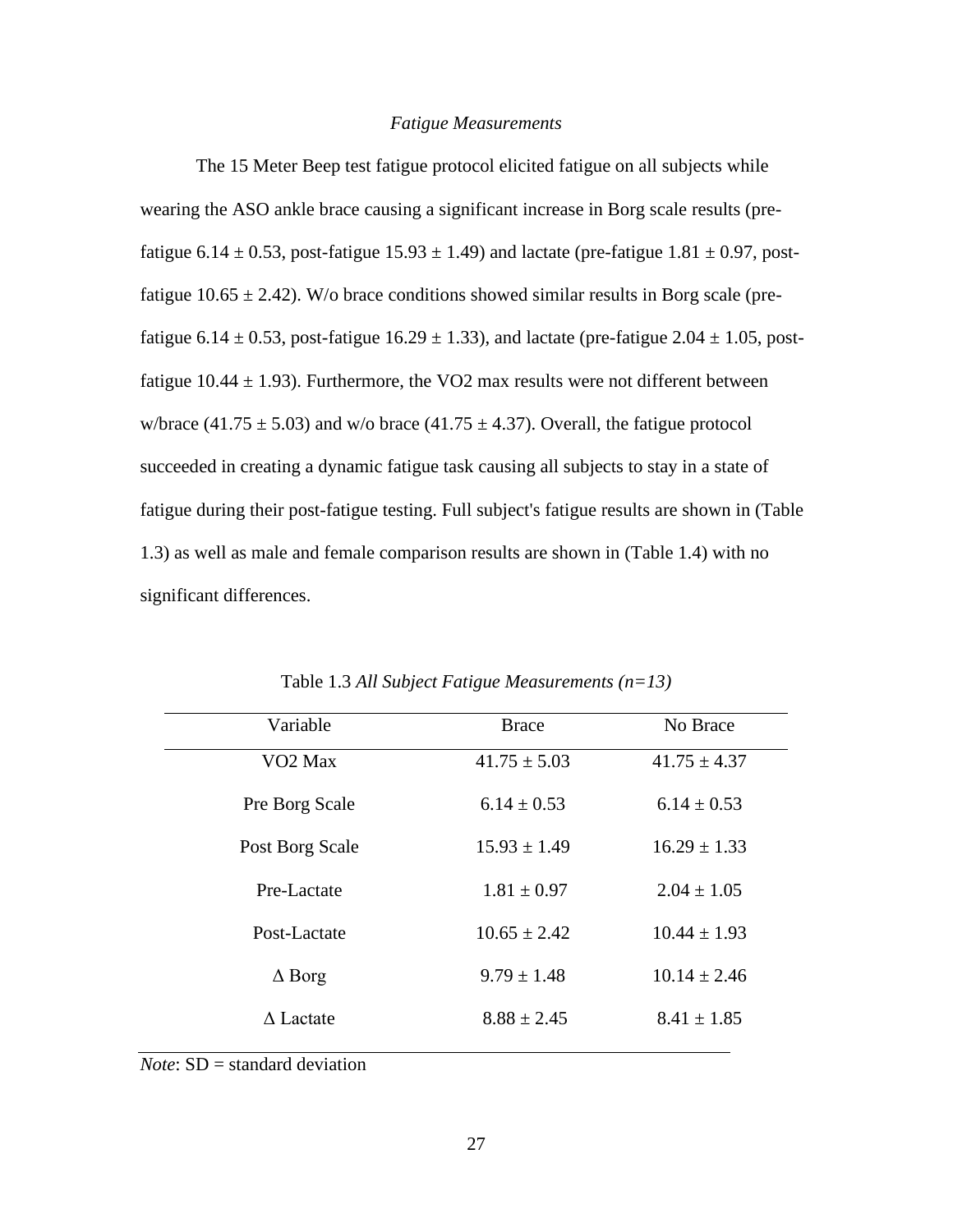| Variable            | Gender | <b>Brace</b>     | No Brace         |
|---------------------|--------|------------------|------------------|
| VO <sub>2</sub> Max | Male   | $45.59 \pm 3.38$ | $44.69 \pm 3.84$ |
|                     | Female | $37.92 \pm 3.00$ | $38.82 \pm 2.58$ |
| Pre Borg Scale      | Male   | $6.00 \pm 0.0$   | $6.00 \pm 0.0$   |
|                     | Female | $6.29 \pm 0.76$  | $6.29 \pm 0.76$  |
| Post Borg Scale     | Male   | $16.29 \pm 1.07$ | $17.14 \pm 6.48$ |
|                     | Female | $15.57 \pm 1.51$ | $15.43 \pm 0.98$ |
| Pre-Lactate         | Male   | $2.07 \pm 1.24$  | $2.07 \pm 1.07$  |
|                     | Female | $1.54 \pm 0.47$  | $2.01 \pm 0.91$  |
| Post-Lactate        | Male   | $12.24 \pm 2.04$ | $11.20 \pm 4.06$ |
|                     | Female | $11.20 \pm 4.06$ | $9.06 \pm 2.07$  |
| $\Delta$ Borg       | Male   | $10.29 \pm 1.07$ | $11.14 \pm 3.95$ |
| $\Delta$ Lactate    | Female | $9.29 \pm 1.38$  | $9.67 \pm 1.61$  |
|                     | Male   | $10.40 \pm 2.02$ | $9.03 \pm 3.28$  |
|                     | Female | $7.37 \pm 2.37$  | $7.79 \pm 1.55$  |

Table 1.4 *Male and Female Fatigue Measurements (n=13)*

*Note*: SD = standard deviation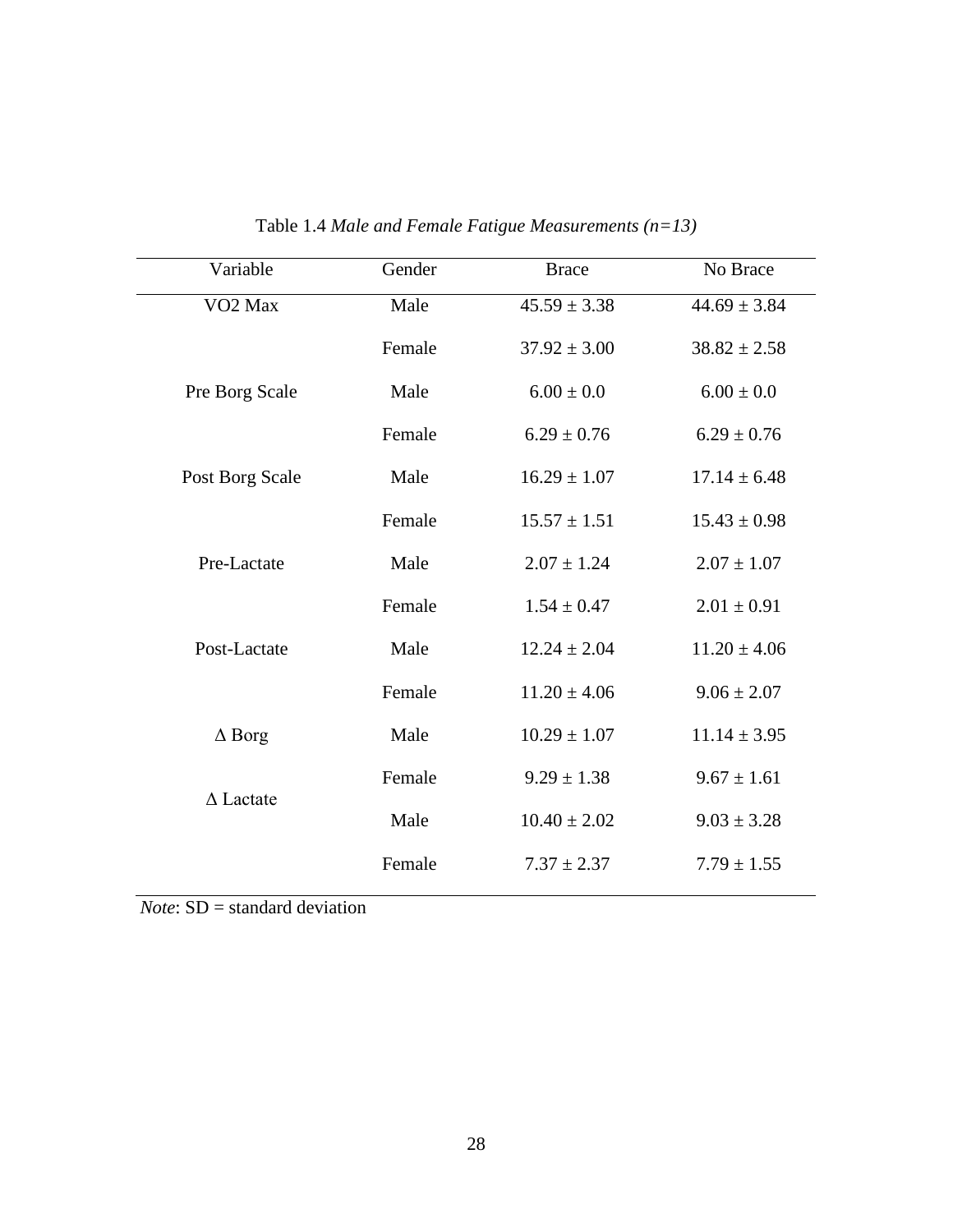### *Kinematics of the Ankle and Knee*

<span id="page-36-0"></span>Data related to all ankle and knee kinematic variables were analyzed using a 2 x 2 (Brace x Fatigue) ANOVA with repeated measures. Small non-significant interaction between brace and fatigue was found only in PKF ( $F_{1, 12} = 1.966$ ,  $P = .186$ ,  $\eta_p^2 = .141$ ). There was no main effect on the brace for PDF, T2PKF, KFD  $(p > .05)$ . However, there was an effect on the brace for ICPF, PPF, ASD, PKF, T2PKF ( $p < .05$ ). Mean values  $\pm$ standard deviations for all ankle variables and conditions are shown below in (Table 1.5) and knee variables (Table 1.6). A graph displaying the results on all variables and conditions are shown in (Figure 4.1) except T2PKF which is on (Figure 4.2)



Figure 4.1 *Comparison of all Variables and Conditions*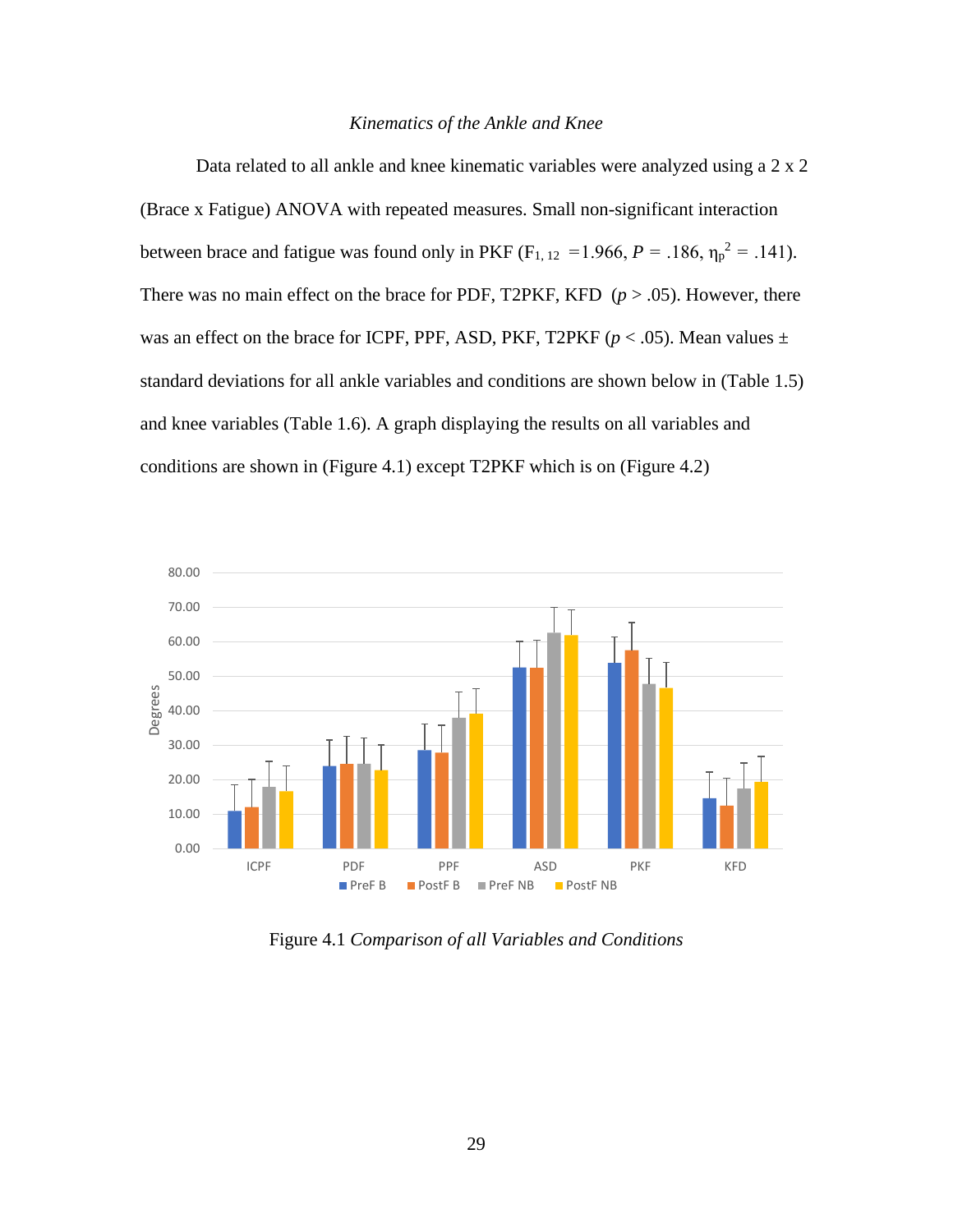

Figure 4.2 *Time to Peak Knee Flexion Values for All Subjects*

| Variable    | <b>Brace</b>                      |                                  | N <sub>0</sub><br><b>Brace</b>   |                                   |
|-------------|-----------------------------------|----------------------------------|----------------------------------|-----------------------------------|
|             | Pre-Fatigue                       | Post-Fatigue                     | Pre-Fatigue                      | Post-Fatigue                      |
| <b>ICPF</b> | $10.99^{\circ} \pm 7.06^{\circ}$  | $12.09^{\circ} \pm 7.11^{\circ}$ | $17.88^{\circ} \pm 8.08^{\circ}$ | $16.66^{\circ} \pm 8.91^{\circ}$  |
| <b>PDF</b>  | $23.95^{\circ} \pm 9.10^{\circ}$  | $24.59^{\circ} \pm 8.70^{\circ}$ | $24.68^{\circ} \pm 7.55^{\circ}$ | $22.77^{\circ} \pm 8.49^{\circ}$  |
| <b>PPF</b>  | $28.59^{\circ} \pm 10.02^{\circ}$ | $27.84^{\circ} \pm 9.24^{\circ}$ | $38.00^{\circ} \pm 9.02^{\circ}$ | $39.15^{\circ} \pm 10.45^{\circ}$ |
| ASD         | $52.54^{\circ} \pm 7.77^{\circ}$  | $52.42^{\circ} + 7.32^{\circ}$   | $62.62^{\circ} + 12.02^{\circ}$  | $61.93^{\circ} \pm 12.94^{\circ}$ |

Table 1.5 *Descriptive Data of Ankle Kinematics*

*Note*: SD = standard deviation

| Variable           | <b>Brace</b>                     | No Brace                         |                                  |                                   |
|--------------------|----------------------------------|----------------------------------|----------------------------------|-----------------------------------|
|                    |                                  |                                  |                                  |                                   |
|                    | Pre-Fatigue                      | Post-Fatigue                     | Pre-Fatigue                      | Post-Fatigue                      |
| <b>PKF</b>         | $53.91^{\circ} \pm 10.7^{\circ}$ | $57.57^{\circ} + 8.43^{\circ}$   | $47.77^{\circ} + 11.62^{\circ}$  | $46.65^{\circ} \pm 13.86^{\circ}$ |
| T <sub>2</sub> PKF | $40.16 + 7.97$                   | $38.64 + 6.51$                   | $36.90^{\circ} \pm 6.68^{\circ}$ | $36.90^{\circ} + 8.47^{\circ}$    |
| <b>KFD</b>         | $14.63^{\circ} \pm 8.16^{\circ}$ | $12.51^{\circ} \pm 7.45^{\circ}$ | $17.40^{\circ} \pm 8.60^{\circ}$ | $19.43^{\circ} \pm 8.99^{\circ}$  |

*Note*: SD = standard deviation, T2PKF = measured in frames per second (300fps)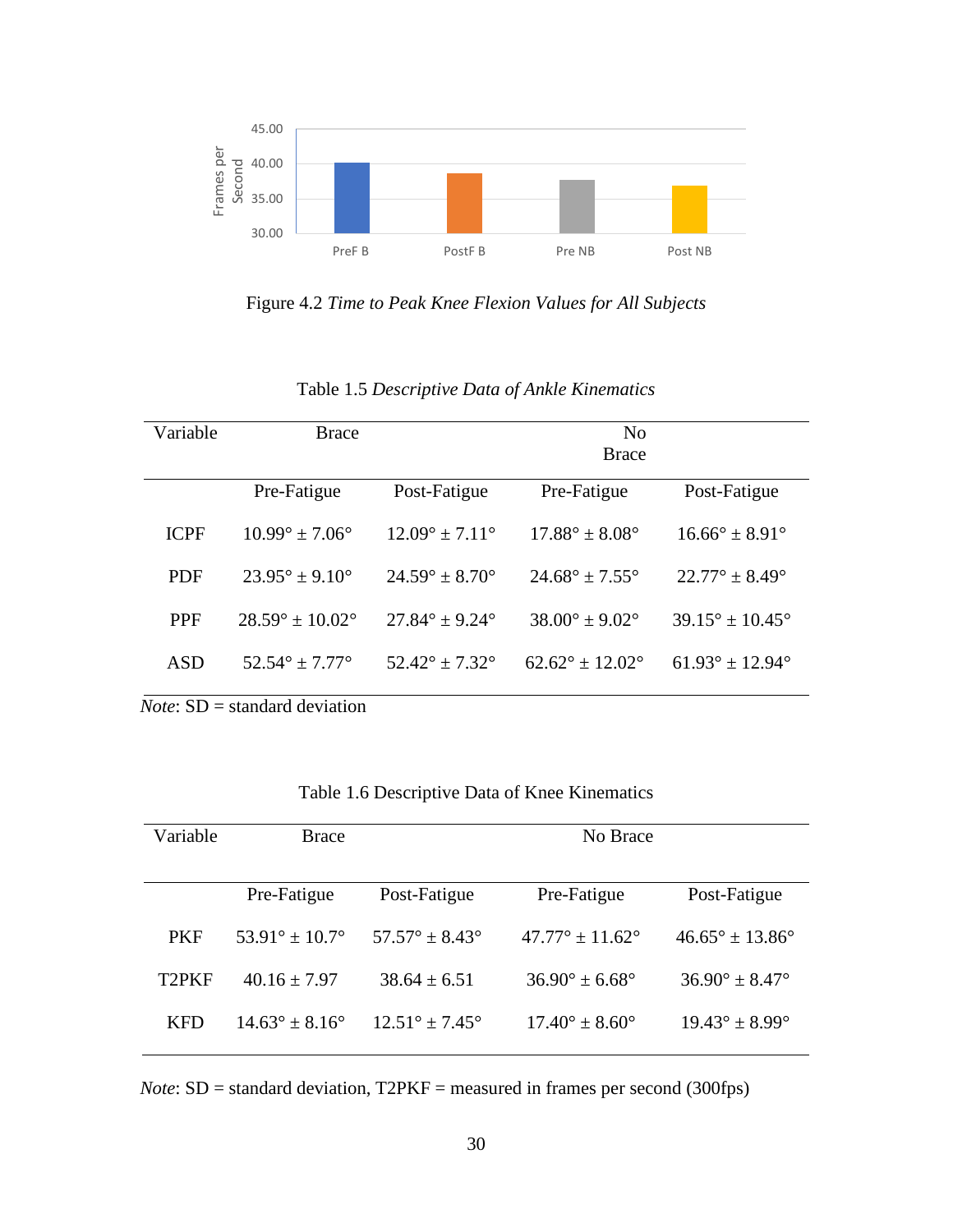### *Initial Contact Ankle Plantarflexion*

<span id="page-38-0"></span>On ICPF, there was a main effect on brace ( $F_{1, 12} = 5.69$ ,  $P = .034$ ,  $\eta_p^2 = .322$ ). However, there was no effect on fatigue ( $F_{1, 12} = 0.003$ ,  $P = 0.956$ ,  $\eta_p^2 = 0.000$ ) and there was no significant interaction between the brace and the fatigue protocol ( $F_{1, 12} = 1.906$ ,  $P = .193$ ,  $\eta_p^2 = .137$ ). Participants showed a decrease in ICPF from pre-fatigue w/ brace  $(10.99^{\circ} \pm 2.04^{\circ})$ , to pre-fatigue w/o brace  $17.88^{\circ} \pm 2.33^{\circ}$ ), as well as post fatigue, w/ brace  $(12.09^{\circ} \pm 2.05^{\circ})$ , post fatigue w/o brace  $16.66^{\circ} \pm 2.57$ ). Overall, subjects showed a decrease in ICPF w/ brace in both pre and post fatigued states. The fatigue protocol increased ICPF w/ brace and decreased ICPF in the w/o brace but there was no interaction effect. Descriptive data of mean  $\pm$  standard deviation as well as 95% confidence intervals for these variables are shown below in (Table 1.5). Mean subject results for ICPF are shown in (Figure 5.1) and ΔICPF from w/ brace to w/o brace in prefatigue test and the post-fatigue test is presented in (Figure 5.2)



Figure 5.1. *Subject Mean ICPF*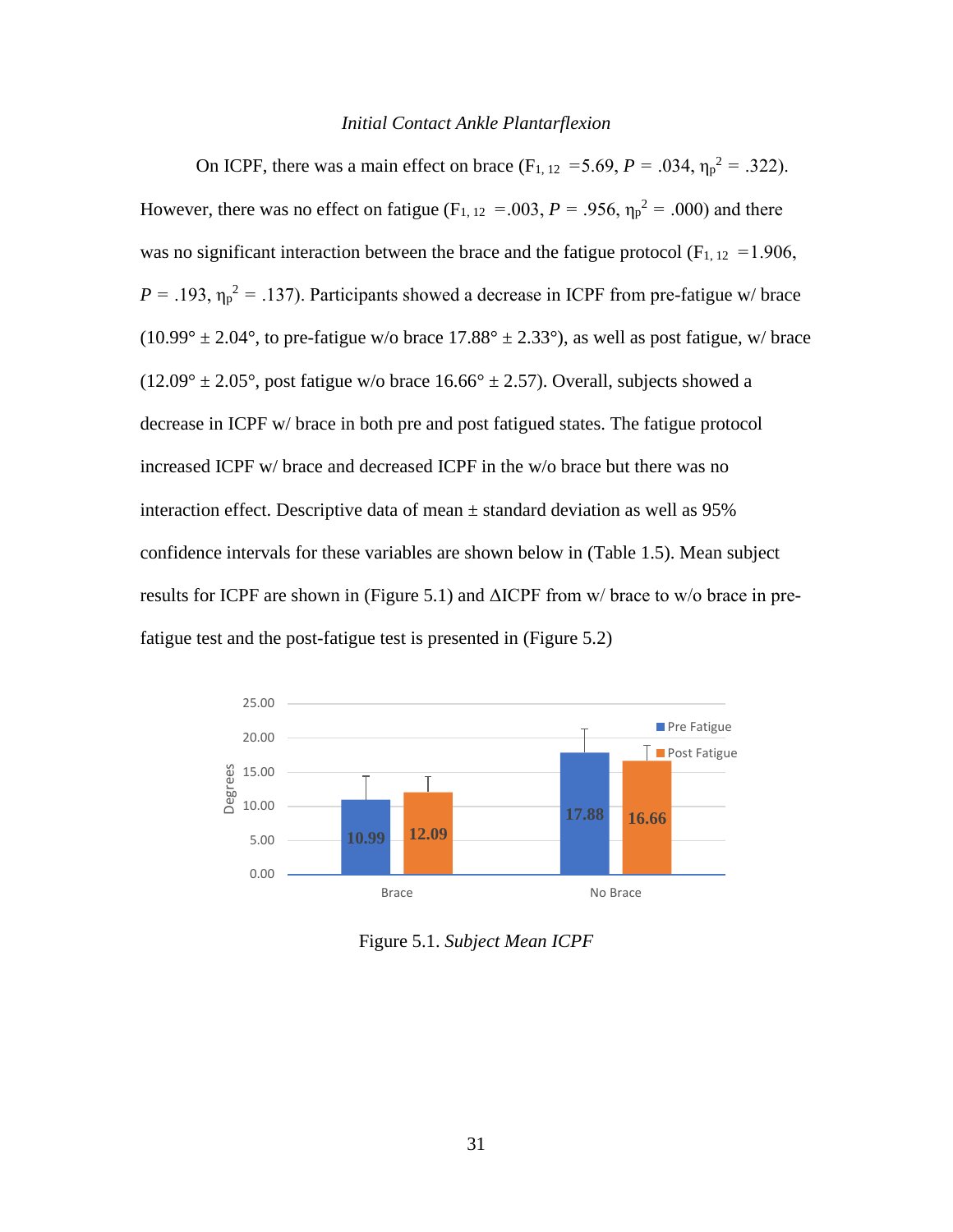

Figure 5.2*. ΔICPF – Pre w/ brace vs w/o brace and Post w/brace vs w/o brace*

# *Peak Ankle Dorsiflexion*

<span id="page-39-0"></span>On PDF, there was no main effect on the brace  $(F_{1, 12} = .061, P = .809, \eta_p^2 =$ .005). Furthermore, there was no effect from the fatigue ( $F_{1, 12} = 368$ ,  $P = 0.556$ ,  $\eta_p^2 =$ .030) and there was a small but not significant interaction between the brace and the fatigue protocol (F<sub>1, 12</sub> = 2.760,  $P = .123$ ,  $\eta_p^2 = .187$ ). Overall, the brace did not affect PDF range of motion and the fatigue protocol did not alter w/ brace or w/o brace conditions as well. Descriptive data of mean  $\pm$  standard deviation as well as 95% confidence intervals for these variables are shown below in (Table 1.5). Mean subject results for PDF are shown in (Figure 5.3).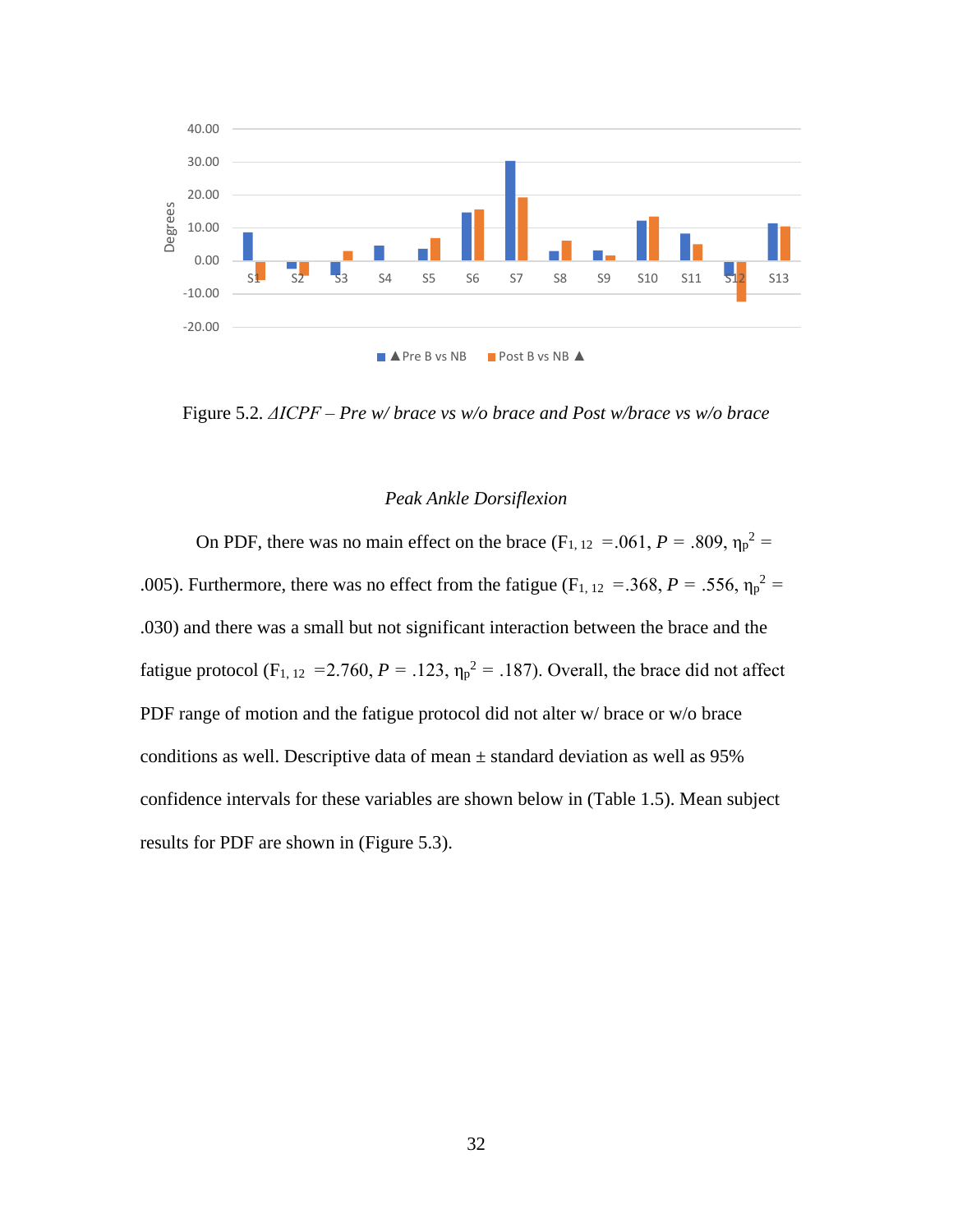

Figure 5.3. *Subject Mean PDF*

# *Peak Ankle Plantarflexion*

<span id="page-40-0"></span>On PPF, there was a main effect on the brace  $(F_{1, 12} = 14.411, P = .003, \eta_p^2 =$ .546). However, there was no effect from the fatigue ( $F_{1, 12} = 0.035$ ,  $P = 0.856$ ,  $\eta_p^2 = 0.003$ ) and there was not a significant interaction between the brace and the fatigue protocol  $(F_{1,})$  $_{12}$  = .846, *P* = .376,  $\eta_p^2$  = .066). Participants showed a significant decrease in PPF (prefatigue w/ brace  $28.59^{\circ} \pm 10.02^{\circ}$ , to pre-fatigue w/o brace  $38.00^{\circ} \pm 9.02^{\circ}$ ), as well as (post fatigue, w/ brace  $27.84^{\circ} \pm 9.24^{\circ}$ , post fatigue w/o brace  $39.15^{\circ} \pm 10.45^{\circ}$ ). The fatigue protocol did not alter PPF in both w/ brace and w/o brace. Descriptive data of mean ± standard deviation as well as 95% confidence intervals for these variables are shown below in (Table 1.5). Mean subject results for PPF are shown in (Figure 5.4) and ΔPPF from w/ brace to w/o brace in pre-fatigue test and post-fatigue test are shown below (Figure 5.5).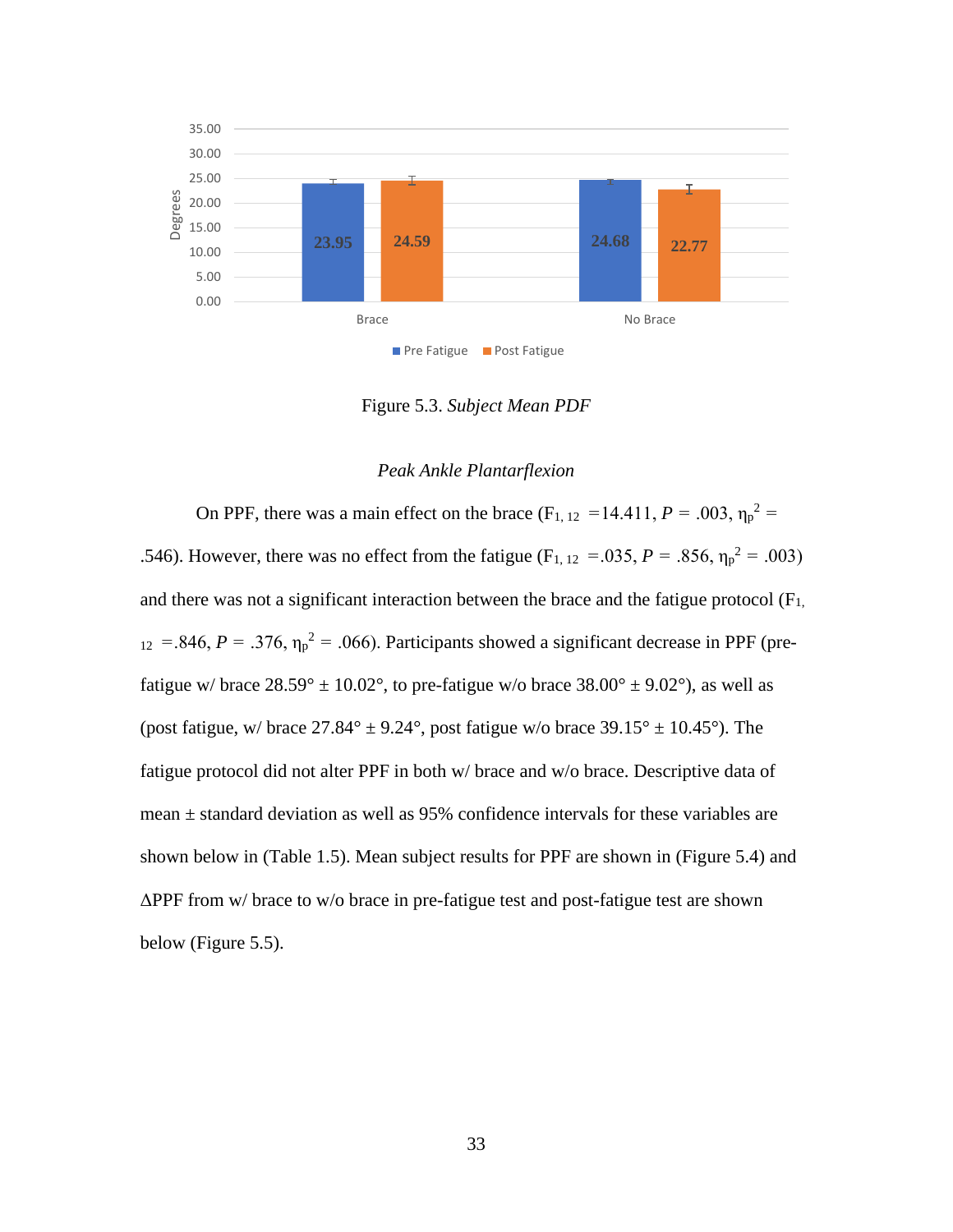

Figure 5.4. *Subject Mean PPF*



Figure 5.5. *ΔPPF – Pre B vs NB and Post B vs NB*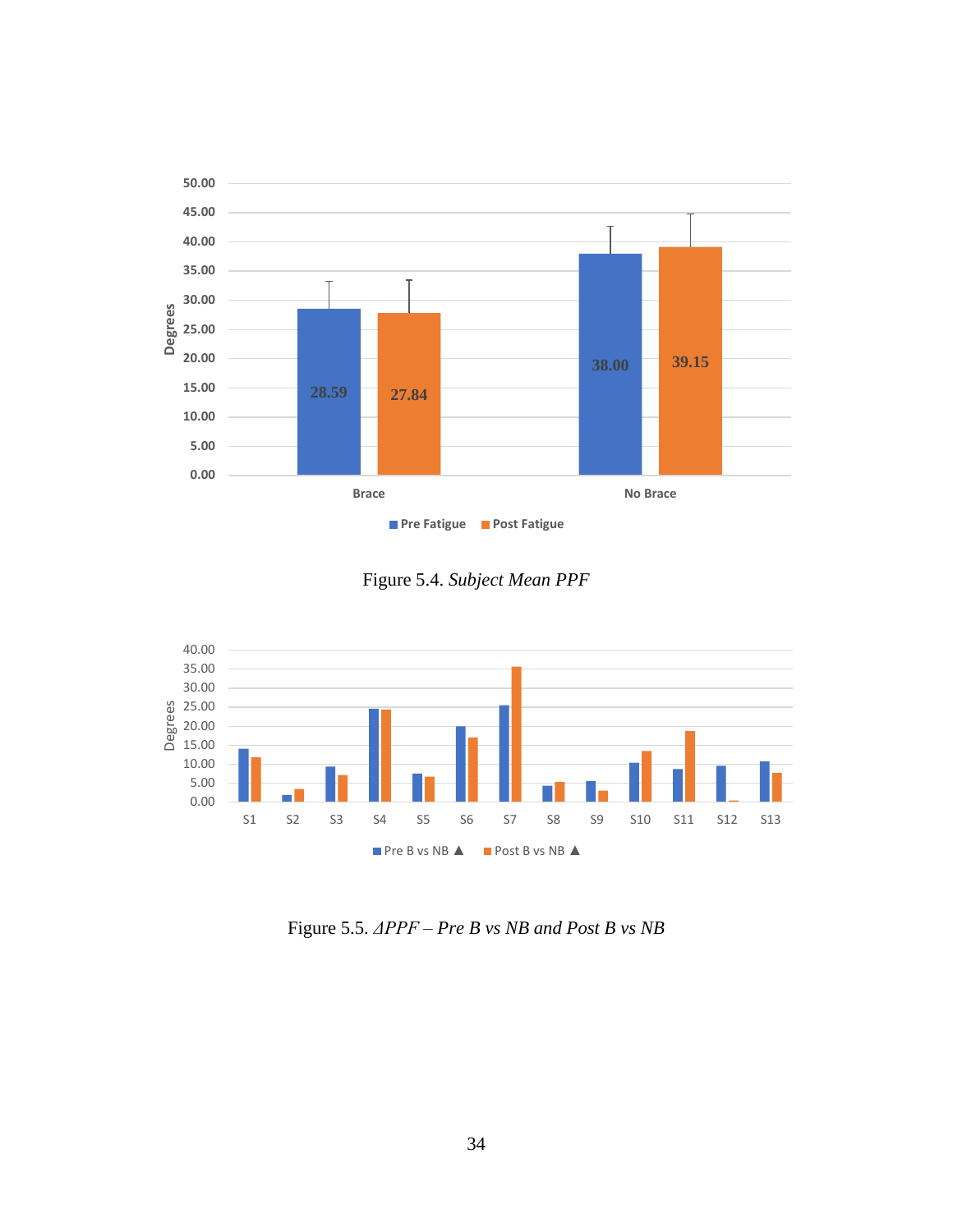### *Ankle Sagittal Displacement*

<span id="page-42-0"></span>On ASD, there was a main effect on the brace ( $F_{1, 12} = 7.801$ ,  $P = .016$ ,  $\eta_p^2 =$ .394). However, there was not a significant effect from the fatigue protocol ( $F_{1, 12} = .779$ ,  $P = .779$ ,  $\eta_p^2 = .007$ ) and no significant interaction between the brace and the fatigue protocol (F<sub>1, 12</sub> = .140,  $P = .715$ ,  $\eta_p^2 = .012$ ). Participants showed a decrease in ASD from (pre-fatigue w/ brace  $52.54^{\circ} \pm 7.77^{\circ}$ , to pre-fatigue w/o brace  $62.62^{\circ} \pm 12.02^{\circ}$ ), as well as (post fatigue, w/ brace  $52.42^{\circ} \pm 7.32^{\circ}$ , post fatigue w/o brace  $61.93^{\circ} \pm 12.94^{\circ}$ ). The fatigue protocol did not alter ASD in both w/ brace and w/o brace. Descriptive data of mean ± standard deviation as well as 95% confidence intervals for these variables are shown below in (Table 1.5). Mean subject results for ASD are shown in (Figure 5.6) and ΔASD from w/ brace to w/o brace in pre-fatigue test and post-fatigue test are shown below (Figure 5.7).



Figure 5.6. *Subject Mean ASD*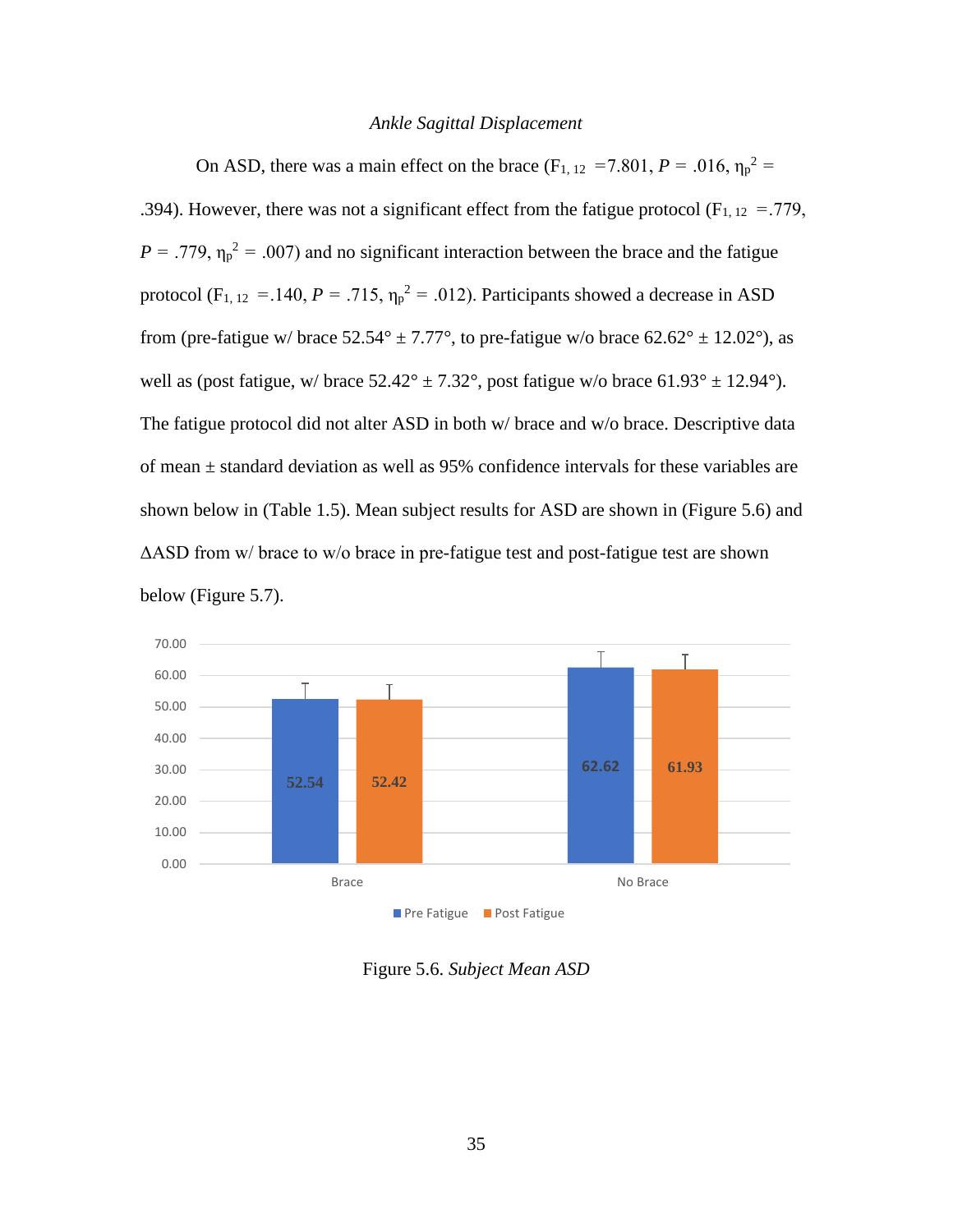

Figure 5.7. ΔASD – *Pre B vs NB and Post B vs NB*

# *Peak Knee Flexion*

<span id="page-43-0"></span>On PKF, there was a main effect on the brace (F<sub>1, 12</sub> = 6.229, P = .028,  $\eta_p^2$  = .342). However, there was no effect from the fatigue protocol ( $F_{1, 12} = .560$ ,  $P = .469$ ,  $\eta_p^2$  = .045) and there was a small but non-significant interaction between the brace and the fatigue protocol ( $F_{1, 12} = 1.966$ ,  $P = .186$ ,  $\eta_p^2 = .141$ ). Participants showed an increase in PKF from (pre-fatigue w/ brace  $53.91^{\circ} \pm 10.7^{\circ}$ , to pre-fatigue w/o brace  $47.77^{\circ} \pm 11.62^{\circ}$ ), as well as (post fatigue, w/ brace  $57.57^{\circ} \pm 8.43^{\circ}$ , post fatigue w/o brace  $46.65^{\circ} \pm 13.86^{\circ}$ ). The fatigue protocol increased PKF w/brace and decreased PKF w/o brace but this was a moderate non-significant effect. Descriptive data of mean  $\pm$  standard deviation as well as 95% confidence intervals for these variables are shown in (Table 1.6). Mean subject results for PKF are shown in (Figure 6.1). Furthermore, ΔPKF from w/ brace to w/o brace in pre-fatigue test and post-fatigue test are shown below (Figure 6.2).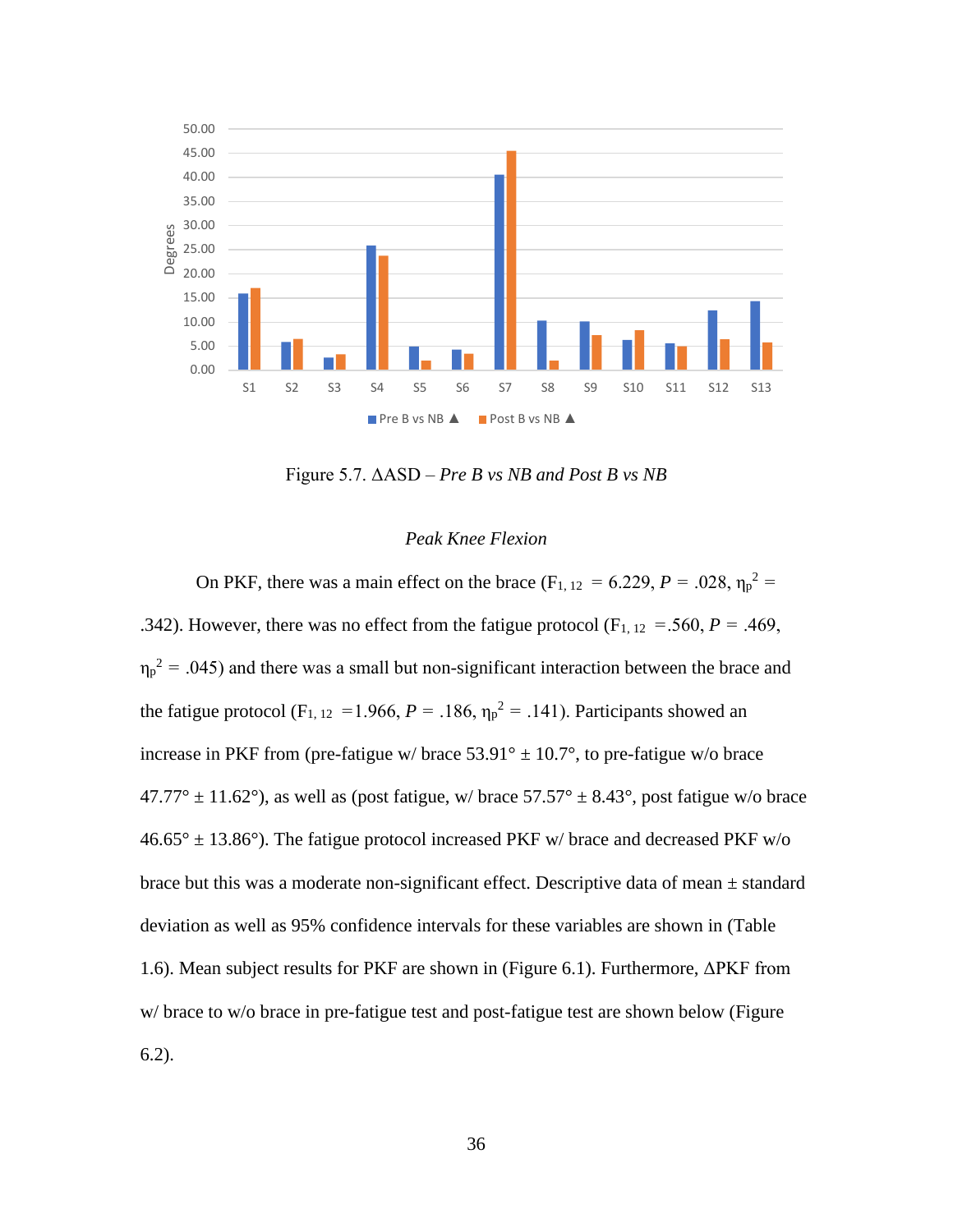

Figure 6.1. *Subject Mean PKF*



Figure 6.2. ΔPKF – *Pre w/ brace vs w/o brace and Post w/brace vs w/o brace*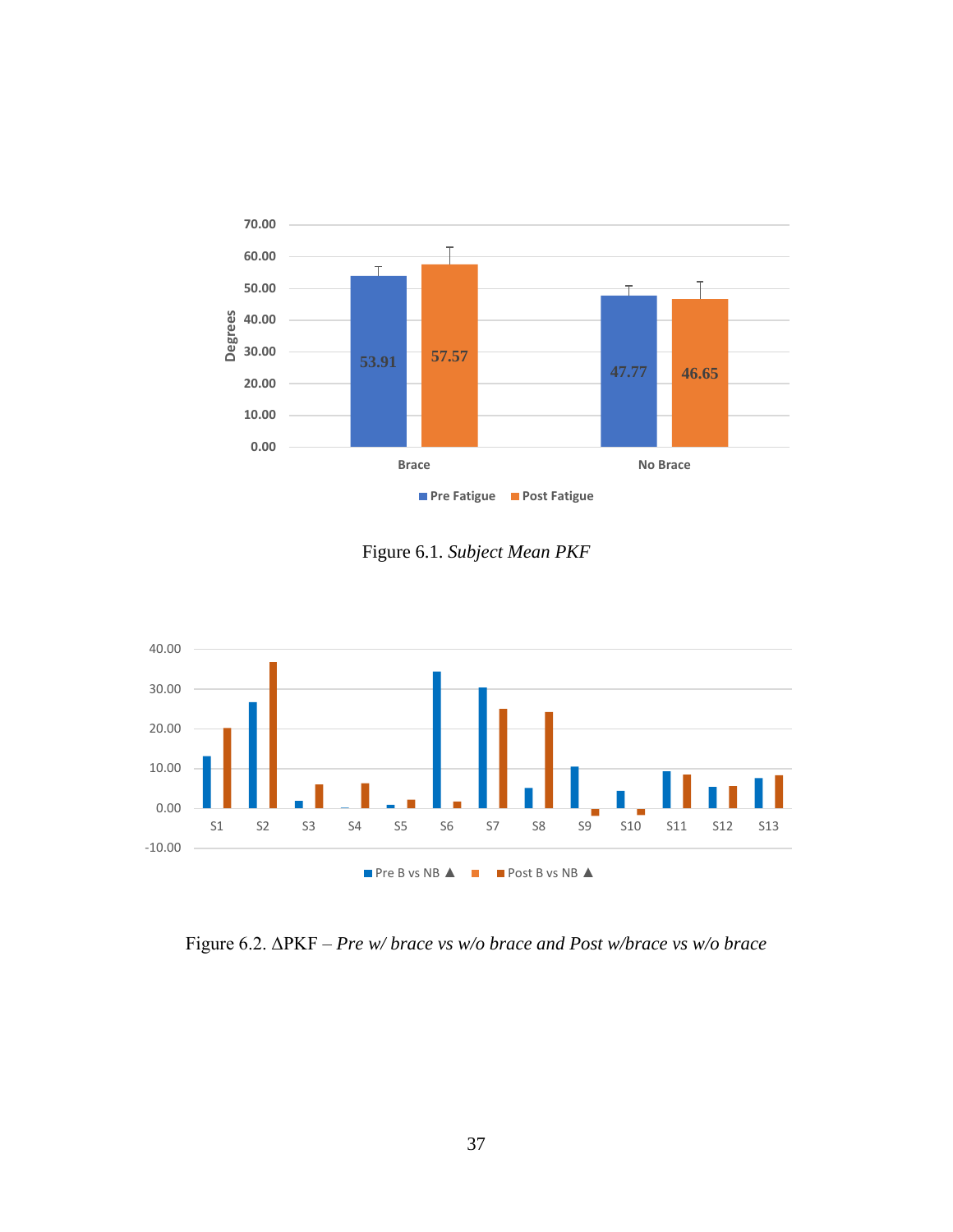### *Time to Peak Knee Flexion*

<span id="page-45-0"></span>On T2PKF, there was a main effect on the brace ( $F_{1, 12} = 4.899$ ,  $P = .047$ ,  $\eta_p^2 =$ .290). However, there was small but not a significant effect from the fatigue protocol  $(F<sub>1</sub>,$  $_{12}$  = 2.379, *P* = .149,  $\eta_p^2$  = .165) and there was a small but not-significant interaction between the brace and the fatigue protocol ( $F_{1, 12} = 0.085$ ,  $P = 0.776$ ,  $\eta_p^2 = 0.007$ ). Participants showed an increase in T2PKF from (pre-fatigue w/ brace  $40.16 \pm 7.97$ , to pre-fatigue w/o brace  $36.90 \pm 6.68$ ), as well as (post fatigue, w/ brace  $38.64 \pm 6.51$ , post fatigue w/o brace  $36.90 \pm 8.47$ ). The fatigue protocol decreased T2PKF in both w/ brace and w/o brace, but this was a moderate non-significant effect. Descriptive data of mean  $\pm$ standard deviation as well as 95% confidence intervals for these variables are shown in (Table 1.6). Mean subject results for T2PKF are shown in (Figure 6.3) and  $\triangle$ T2PKF from w/ brace to w/o brace in pre-fatigue test and post-fatigue test are shown below (Figure





Figure 6.3. *Subjects Mean T2PKF*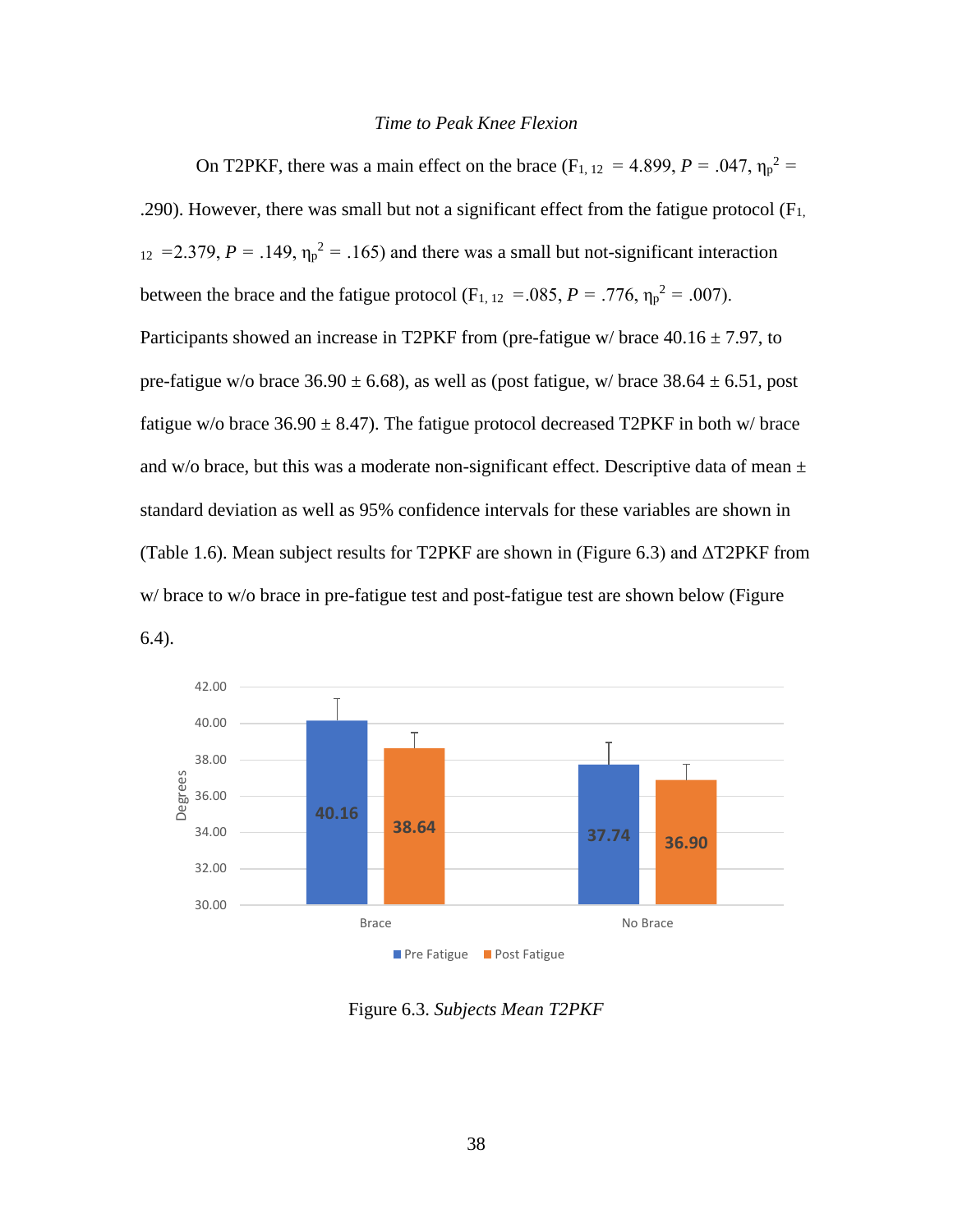

Figure 6.4 *ΔT2PKF – Pre w/ brace vs w/o brace and Post w/brace vs w/o brace*

#### *Knee Frontal Displacement*

<span id="page-46-0"></span>On KFD, there was a main effect the brace (F1, 12 = 6.586, P = .025,  $\eta_p^2$  = .354). However, there was a small but non-significant main effect in the KFD across participant w/brace and w/o brace (F1,  $12 = 3.165$ , P = .101,  $\eta_p^2 = .209$ ) and no significant effect from the fatigue protocol (F1,  $12 = .001$ ,  $P = .971$ ,  $\eta_p^2 = .000$ ). Overall, subjects showed an interaction from the brace and the fatigue protocol where the w/o brace increased (6.92°) compared to the w/ brace (2.77°) from the fatigue protocol. The braced seemed to decrease KFD more effectively when subjects were fatigued. Descriptive data of mean  $\pm$  standard deviation as well as 95% confidence intervals for these variables are shown in (Table 1.6). Mean subject results for KFD are shown in (Figure 6.5).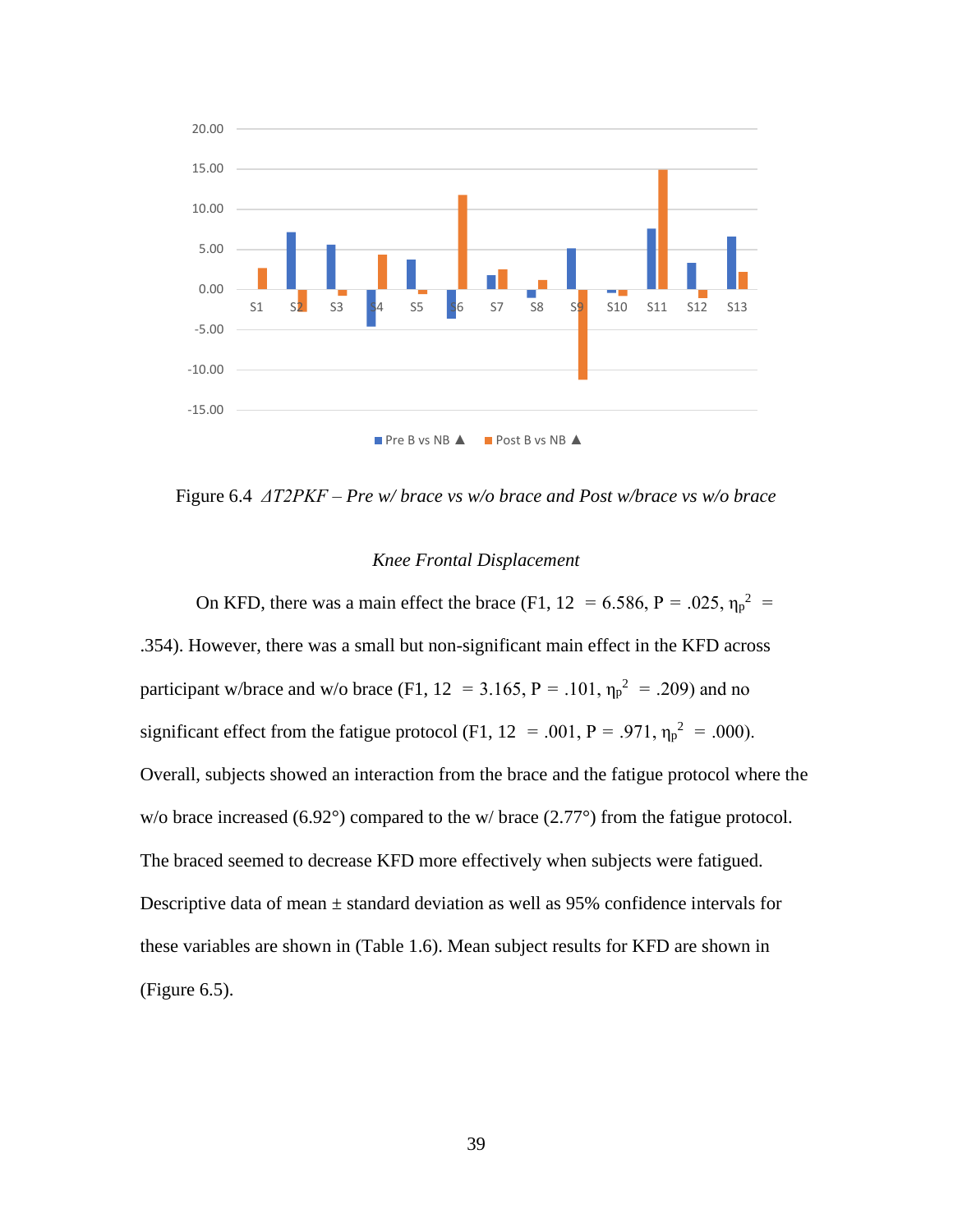

Figure 6.5. *Subjects Mean KFD*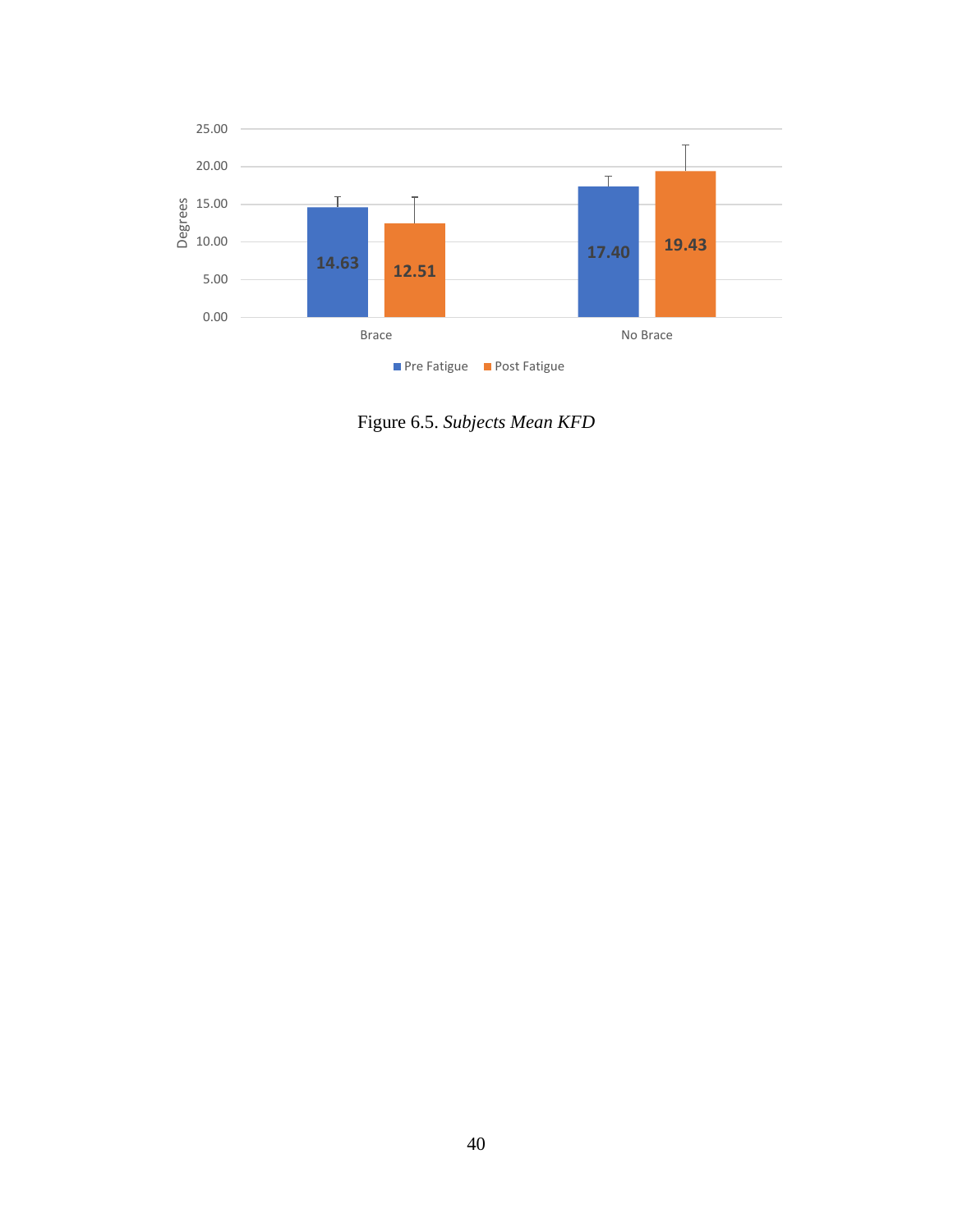### CHAPTER FIVE

### **Discussion**

<span id="page-48-1"></span><span id="page-48-0"></span>This study assessed ankle sagittal range of motion restrictions of semi-rigid laceup ankle braces and how they can influence knee kinematics before and after a state of fatigue. Participants were moderately active individuals with experience in landing and cutting sports. Previously published studies have consistently reported a range of motion restriction in all directions of the ankle when prophylactic ankle braces are applied (Cordova et al., 2000, Willeford et al., 2018, Greene et al., 2014). Ankle range of motion restriction is important in limiting ankle inversion ankle sprains. However, it is important to observe if this is necessary for the athlete without previous history of ankle sprains.

Our results showed statistically significant results in restriction of ICPF, PPF, and ASD during the cutting task when subjects were braced. Furthermore, PDF range of motion was restricted as well but this was not statistically significant in braced conditions. Interestingly, the fatigue protocol didn't significantly alter ankle mechanics when fatigue protocols have been found to increase knee flexion and ankle range of motion compared to non-fatigued conditions (Brazen et al., 2010, Haddaset al., 2015, Xia et al., 2017).

Overall, the participant's ankle range of motion was restricted in the sagittal plane which has been linked to altered knee mechanics (Klem et al., 2016 and Distefano et al, 2008). This is primarily due to less absorption of impact forces from the ankle leading to the knee joint having to take the load and increase knee flexion to compensate (Greene et al., 2014) (Malliaras et al., 2006). The brace caused subjects to shift from forefoot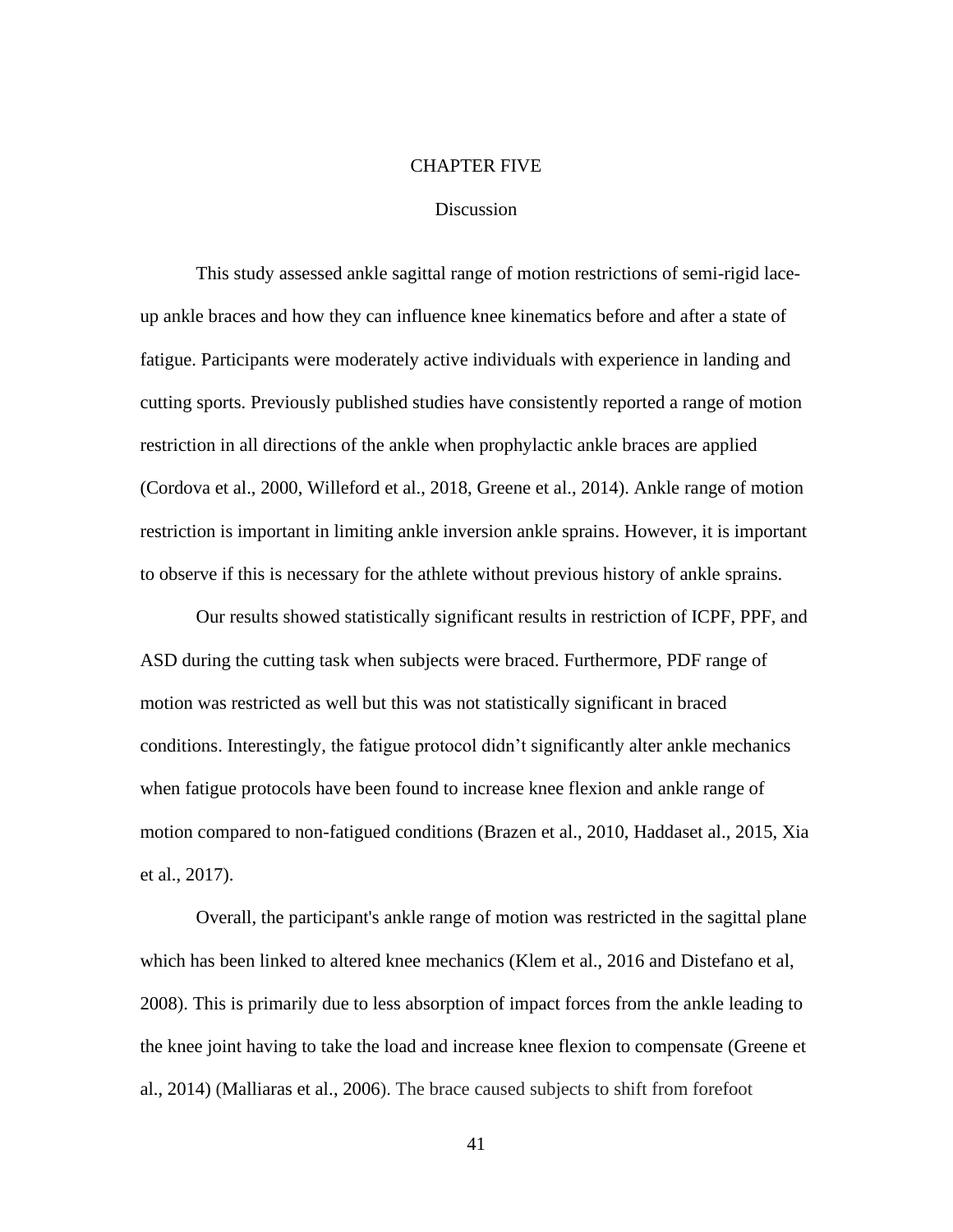landing to more rearfoot landing at initial contact which could be the potential cause for increased knee flexion. Rearfoot landing is associated with increases in knee flexion during landing and cutting maneuvers (Xie et al., 2016).

Previous studies have shown a significant reduction in ankle sagittal plane range of motion when compared to standard conditions by  $8.9^{\circ} \pm 2.4^{\circ}$  (Greene et al., 2014). Peak dorsiflexion was only slightly decreased by braced conditions. However, knee flexion and frontal displacement were still altered most likely due to inadequate ankle plantarflexion at peak angles and initial ground contact. A previous study found similar results in a cutting task where participants displayed decreased plantarflexion angles at touchdown (Gudibanda et al., 2005). The ankle kinematic results from this study further demonstrate that ankle range of motion in the sagittal plane can be decreased during dynamic tasks while wearing a prophylactic lace-up ankle brace. This decrease in ASD creates a more neutral ankle during a cutting maneuver. As mentioned before this is linked to decreases in athletic performance and possible contributions to altered knee mechanics associated with chronic knee pathologies.

Knee kinematics when subjects were braced showed increases PKF while simultaneously taking longer to get to PKF causing an increase in the need for eccentric contractions of the quadriceps to maintain joint stability. Previous studies involving depth jumps have shown when ASD was restricted (brace  $= 56^{\circ} \pm 14^{\circ}$ , no brace  $= 59^{\circ} \pm 14^{\circ}$ 16°,  $P = .001$ ) the participants increased knee flexion (brace =  $79^{\circ} \pm 16^{\circ}$ , no brace =  $82^{\circ}$ )  $\pm 16^{\circ}$ , *P* = .036) (DiStefano et al., 2008). Another study indicated that subjects showed 3° more knee flexion during landing positions (Simpson et al., 2013). Our greater changes in knee flexion compared to these studies is due to our participants' having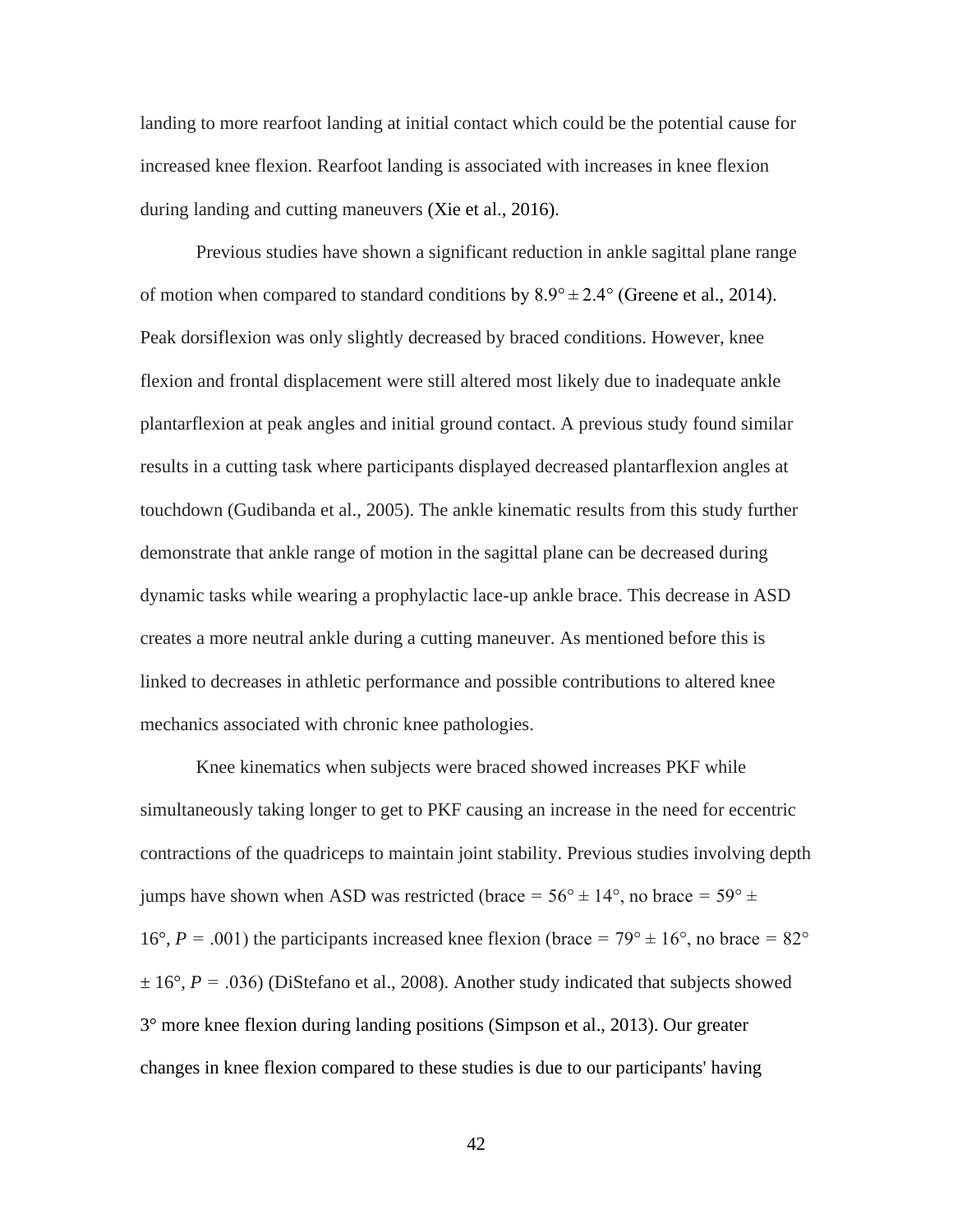greater ASD and we choose a cutting task instead of drop jumps. To our knowledge, we are the only study to evaluate participants during a 90° cutting task which is crucial in observing typical athletic maneuvers.

An increase in knee flexion has previously been identified in fatigued subjects however our results showed only a minor increase in PKF during the brace conditions after completing the fatigue protocol. This may be due to the fatigue protocol aerobically fatiguing subjects without eliciting enough muscle damage to disrupt muscle spindle discharge patterns which commonly causes athletes to have altered landing and cutting mechanics. Interestingly, braced conditions showed a possible trend in a protective mechanism for the knee since they showed a small difference in KFD. Excessive valgus and varus displacements are associated with multiple acute and chronic knee pathologies in physically active populations since they create a less stable knee joint.

Overall, results from the present study show restricted ankle sagittal range of motion especially dorsiflexion at ground contact during the deceleration phase of a 90° cutting task which negatively influenced knee flexion angles. Clinicians should consider the impact prophylactic lace-up ankle braces may have on non-injured athletes and initial injury prevention can be done through other means. Other prophylactic options to consider that are effective and have fewer complications are hinged ankle braces and various preventative rehab programs.

Hinge braces are not used as frequently as lace-up braces in physically active populations. Furthermore, hinge braces allow more ankle sagittal range of motion than lace-up braces making them less likely to decrease athletic performance or alter knee mechanics. Hinge braces can limit ankle inversion without altering knee flexion angles in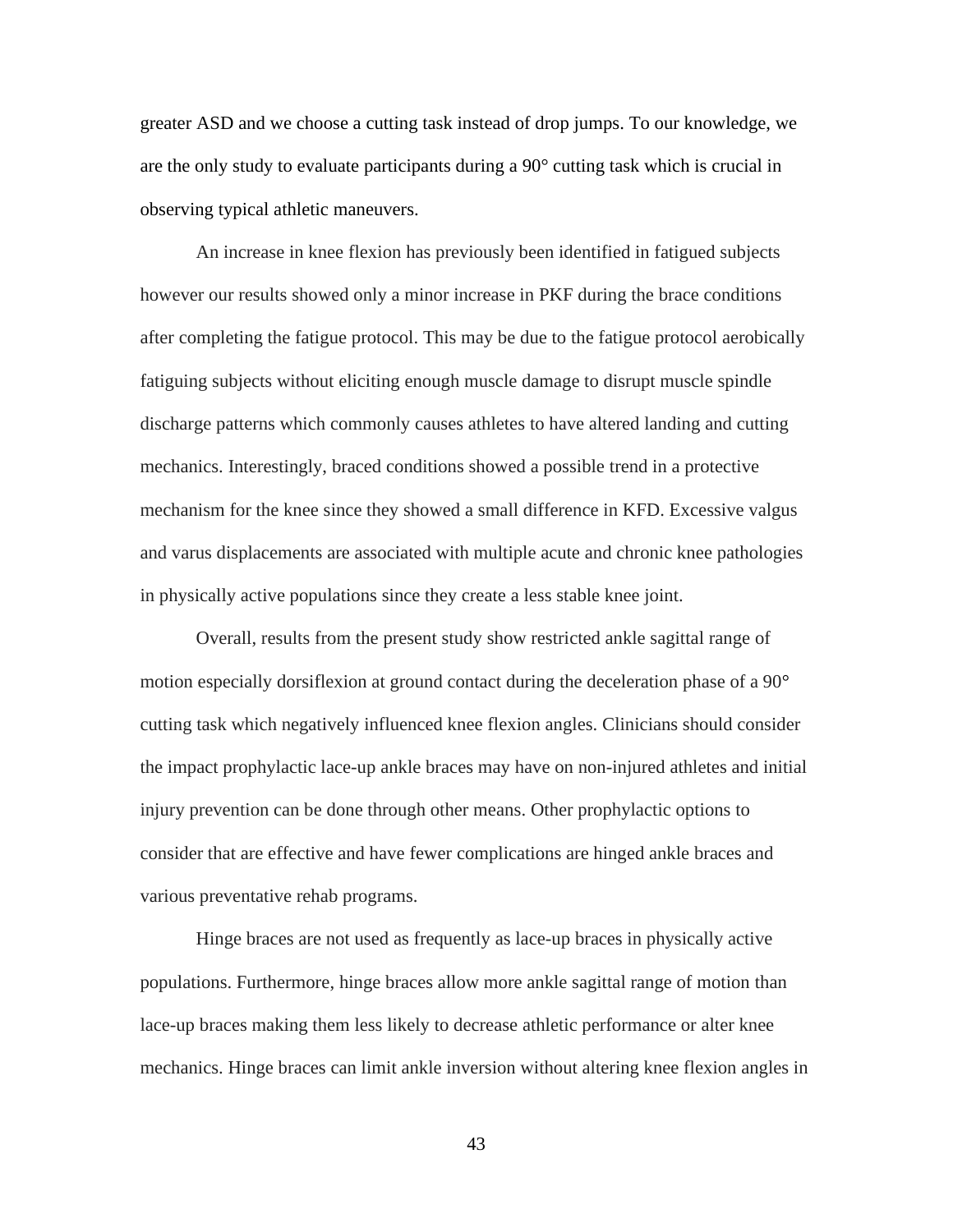a 45° cutting task (Schroeder et al., 2019) as well as decreased ankle and knee joint forces (Klem et al., 2016). Due to our results and other studies showing altered knee mechanics due to ankle restriction of a lace-up brace, hinge braces might be a better alternative since they allow more ankle sagittal range motion while still restricting ankle frontal range of motion.

Preventative programs require more compliance and typically can take 15-30 minutes with multiple sessions a week. However, they can easily be incorporated into warmup routines. Additionally, the preventative programs and their prophylactic effect extends past the ankle since they incorporate stretching, proprioception exercises, power, neuromuscular control, and agility which can benefit the whole lower extremity. A recent review including over 3,000 subjects found ankle preventative programs focusing on proprioception exercises are effective in reducing ankle sprains, including athletes without a previous history of an ankle injury (Rivera et al., 2017). A systematic review on the Prevent Injury and Enhance Performance (PEP) Program which is a commonly used prevention program for ACL and lower extremity injuries showed reductions in all lower extremities after athletes participated in the program for 3 months (Herman et al., 2012).

Our study used a novel approach to guaranteeing brace tightness from subject to subject (Figure 1.2). This is crucial for guaranteeing participants are equally restricted in in the sagittal and frontal plane. Future studies should adopt this approach to ensure adequate tightness and inter-subject consistency. Furthermore, we used a 90° cutting task which may be a better measurement for future kinematic analysis studies on the ankle and knee. This cutting task places greater stress on the ankle and knee while replicating a common sports movement pattern.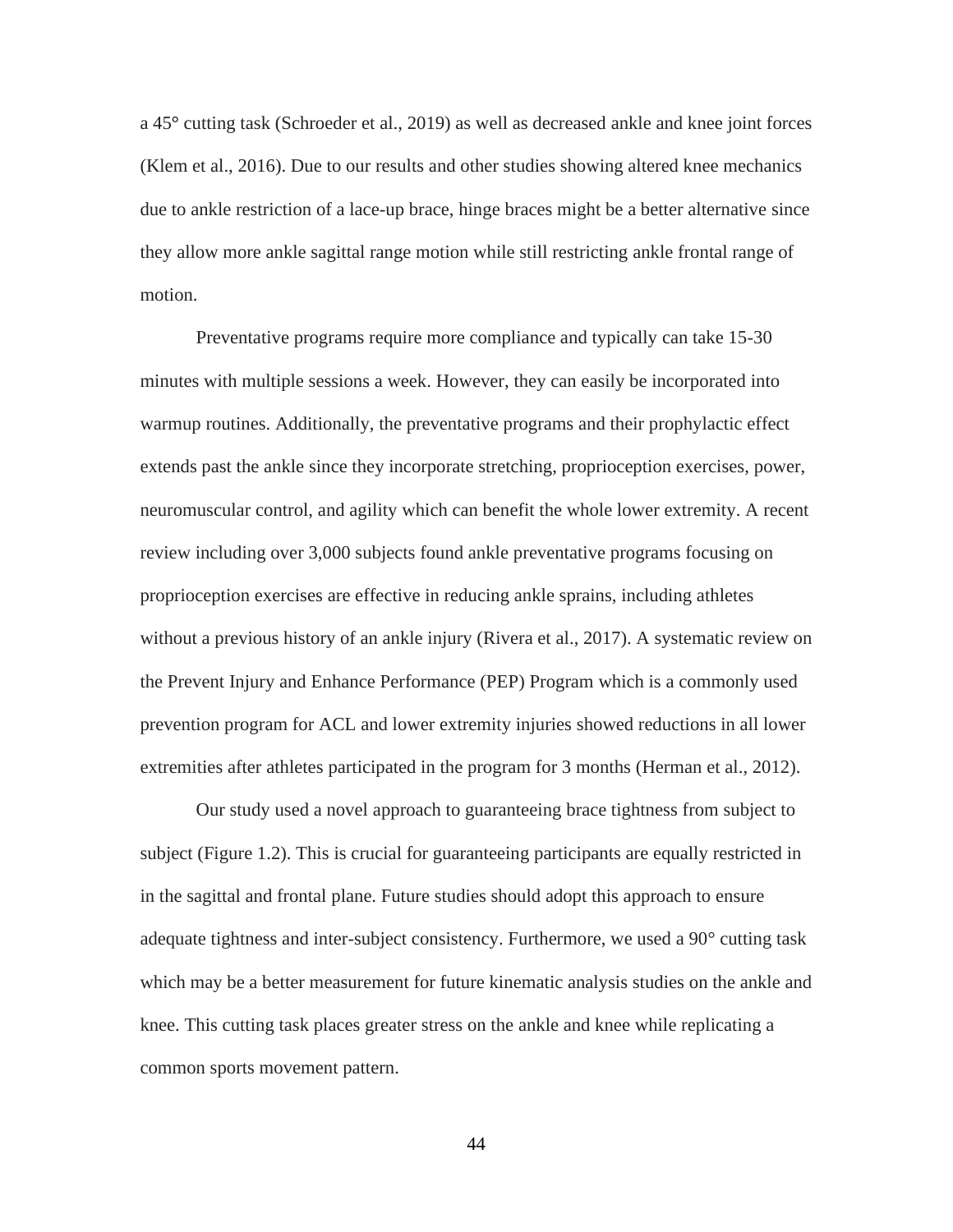# *Conclusion*

<span id="page-52-0"></span>Results from this study show prophylactic lace-up ankle braces used by athletes without ankle injury history decrease ICPF, PPF, and ASD leading to the altered knee mechanic during a 90° cutting task. Our results showed the knee compensated for these changes by increasing PKF and concurrently taking more time to achieve peak knee flexion. Furthermore, we showed that the fatigue protocol did not significantly affect braced and non-braced conditions separately and the changes from the fatigue protocol were consistent between the conditions. Clinicians should consider the implications laceup ankle braces can have on non-injured athletes and possibly implement other prophylactic measures instead. For future studies, implementation of a longer duration dynamic protocol should be considered to elicit more muscle damage while also replicating typical athletic activity.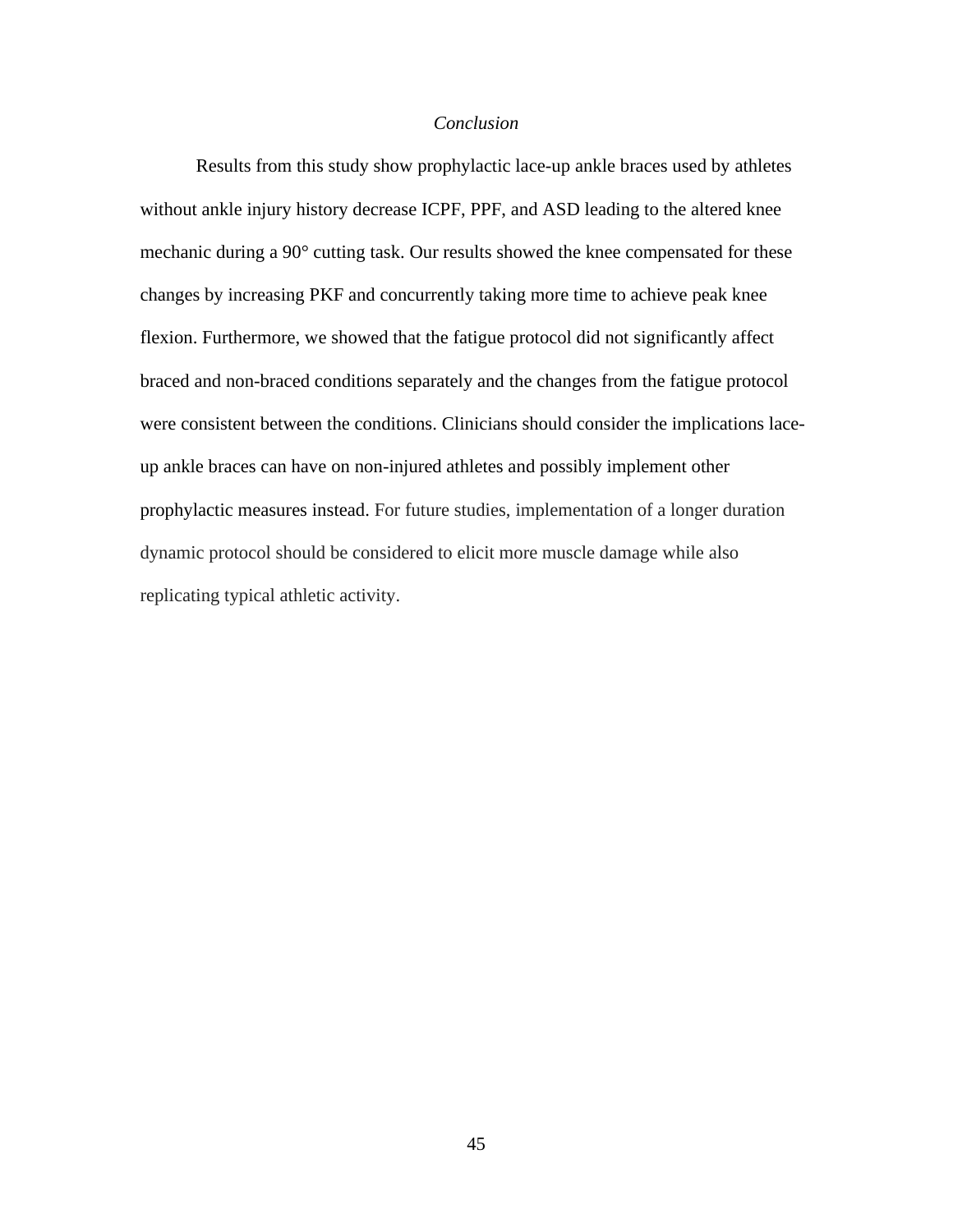### BIBLIOGRAPHY

- <span id="page-53-0"></span>1. Aiyegbusi, A., Tella, B., & Okeke, C. (2019). Lower Limb Biomechanical Variables Are Indicators of the Pattern of Presentation of Patella Tendinopathy in Elite African Basketball and Volleyball Players. *Revista brasileira de ortopedia*, *54*(5), 540–548.<https://doi.org/10.1055/s-0039-1693743>
- 2. Backman, L. J., & Danielson, P. (2011). Low Range of Ankle Dorsiflexion Predisposes for Patellar Tendinopathy in Junior Elite Basketball Players. *The American Journal of Sports Medicine*, *39*(12), 2626–2633. <https://doi.org/10.1177/0363546511420552>
- 3. Bellows, R., & Wong, C. K. (2018). The Effect Of Bracing and Balance Training on Ankle Sprain Incidence Among Athletes: A Systematic Review with Meta-Analysis. *International Journal of Sports Physical Therapy*, *13*(3), 379–388. <https://doi.org/10.26603/ijspt20180379>
- 4. Beriau, M. R., Cox, W. B., & Manning, J. (1994). Effects of ankle braces upon agility course performance in high school athletes. *Journal of athletic training*, *29*(3), 224–230.
- 5. Bodendorfer, B., Stover, G., James, C. R., Arnold, N. R., Summerhays, B., Gray, A. D., & Sherman, S. L. (2015). Do Ankle Sleeves And Lace-Up Braces Effect Neuromuscular Control And Athletic Performance? *Orthopaedic Journal of Sports Medicine*, *3*(7\_suppl2), 2325967115S0004. <https://doi.org/10.1177/2325967115s00042>
- 6. Bourne, M. N., Webster, K. E., & Hewett, T. E. (2019). Is Fatigue a Risk Factor for Anterior Cruciate Ligament Rupture? *Sports Medicine*, *49*(11), 1629–1635. <https://doi.org/10.1007/s40279-019-01134-5>
- 7. Brazen, D. M., Todd, M. K., Ambegaonkar, J. P., Wunderlich, R., & Peterson, C. (2010). The Effect of Fatigue on Landing Biomechanics in Single-Leg Drop Landings. *Clinical Journal of Sport Medicine*, *20*(4), 286–292. <https://doi.org/10.1097/jsm.0b013e3181e8f7dc>
- 8. Burger, M., Dreyer, D., Fisher, R. L., Foot, D., O'Connor, D. H., Galante, M., & Zalgaonkir, S. (2018). The effectiveness of proprioceptive and neuromuscular training compared to bracing in reducing the recurrence rate of ankle sprains in athletes: A systematic review and meta-analysis. *Journal of Back and Musculoskeletal Rehabilitation*, *31*(2), 221–229. [https://doi.org/10.3233/bmr-](https://doi.org/10.3233/bmr-170804)[170804](https://doi.org/10.3233/bmr-170804)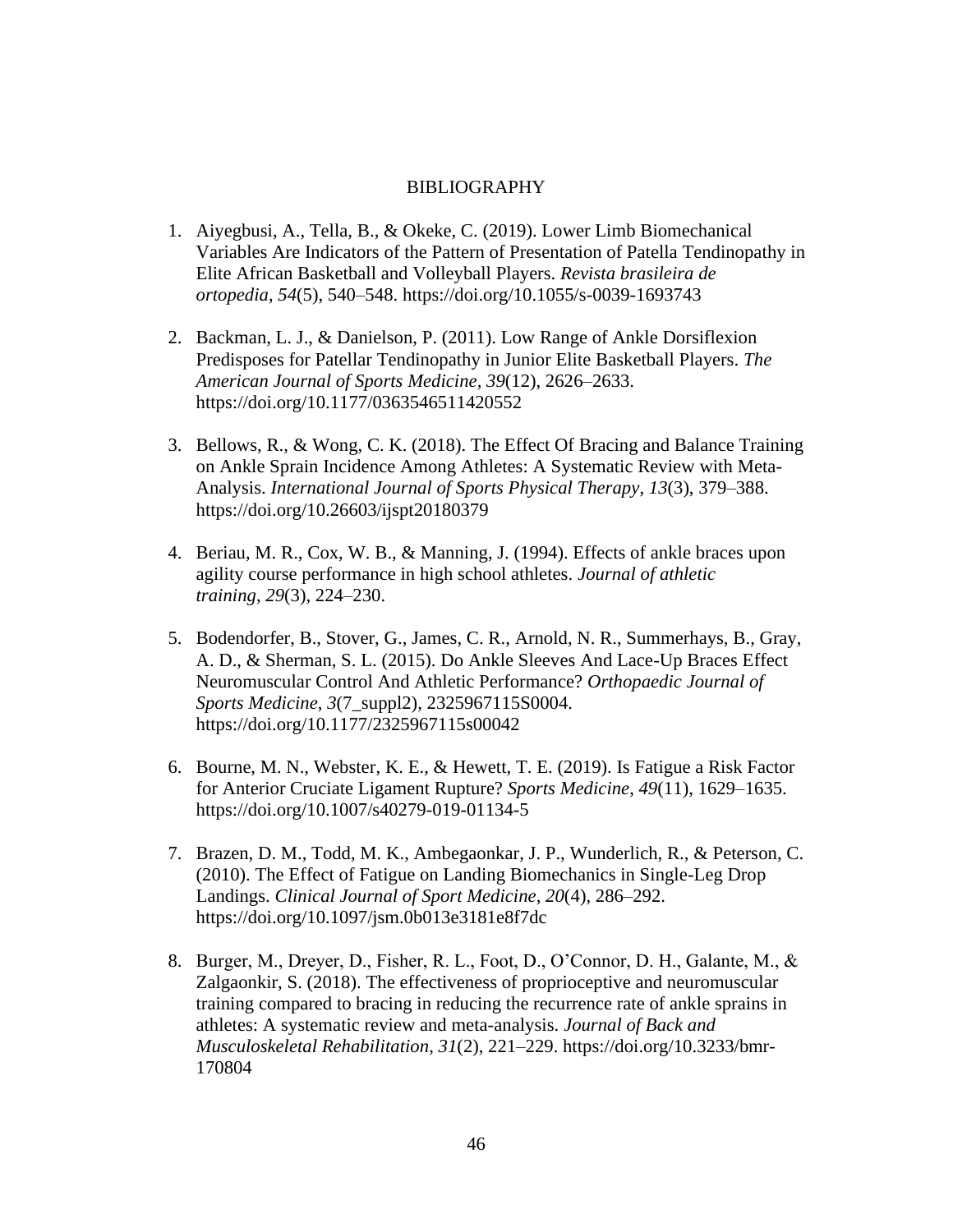- 9. Cordova, M. L., Ingersoll, C. D., & LeBlanc, M. J. (2000). Influence of Ankle Support on Joint Range of Motion Before and After Exercise: A Meta-Analysis. *Journal of Orthopaedic & Sports Physical Therapy*, *30*(4), 170–182. <https://doi.org/10.2519/jospt.2000.30.4.170>
- 10. Delahunt, E., & Remus, A. (2019). Risk Factors for Lateral Ankle Sprains and Chronic Ankle Instability. *Journal of Athletic Training*, *54*(6), 611–616. <https://doi.org/10.4085/1062-6050-44-18>
- 11. Devita, P., & Skelly, W. A. (1992). Effect of landing stiffness on joint kinetics and energetics in the lower extremity. *Medicine & Science in Sports & Exercise*, *24*(1), 108???115.<https://doi.org/10.1249/00005768-199201000-00018>
- 12. Dewar, R. A., Arnold, G. P., Wang, W., Drew, T. S., & Abboud, R. J. (2019). Comparison of 3 ankle braces in reducing ankle inversion in a basketball rebounding task. *The Foot*, *39*, 129–135. <https://doi.org/10.1016/j.foot.2019.05.007>
- 13. DiStefano, L. J., Padua, D. A., Brown, C. N., & Guskiewicz, K. M. (2008). Lower Extremity Kinematics and Ground Reaction Forces After Prophylactic Lace-Up Ankle Bracing. *Journal of Athletic Training*, *43*(3), 234–241. <https://doi.org/10.4085/1062-6050-43.3.234>
- 14. Dizon, J. R., & Reyes, J. B. (2007). The Effectiveness of External Ankle Supports in the Prevention of Inversion Ankle Sprains among Elite and Recreational Players. *JBI Library of Systematic Reviews*, *5*(Supplement), 1–12. <https://doi.org/10.11124/jbisrir-2007-776>
- 15. Fong, C.-M., Blackburn, J. T., Norcross, M. F., McGrath, M., & Padua, D. A. (2011). Ankle-Dorsiflexion Range of Motion and Landing Biomechanics. *Journal of Athletic Training*, *46*(1), 5–10.<https://doi.org/10.4085/1062-6050-46.1.5>
- 16. Forbes, H., Thrussell, S., Haycock, N., Lohkamp, M., & White, M. (2013). The Effect of Prophylactic Ankle Support During Simulated Soccer Activity. *Journal of Sport Rehabilitation*, *22*(3), 170–176.<https://doi.org/10.1123/jsr.22.3.170>
- 17. Giles, L. V., Rhodes, E. C., & Taunton, J. E. (2006). The Physiology of Rock Climbing. *Sports Medicine*, *36*(6), 529–545. [https://doi.org/10.2165/00007256-](https://doi.org/10.2165/00007256-200636060-00006) [200636060-00006](https://doi.org/10.2165/00007256-200636060-00006)
- 18. Greene, A. J., Stuelcken, M. C., Smith, R. M., & Vanwanseele, B. (2014). The effect of external ankle support on the kinematics and kinetics of the lower limb during a side step cutting task in netballers. *BMC Sports Science, Medicine and Rehabilitation*, *6*(1).<https://doi.org/10.1186/2052-1847-6-42>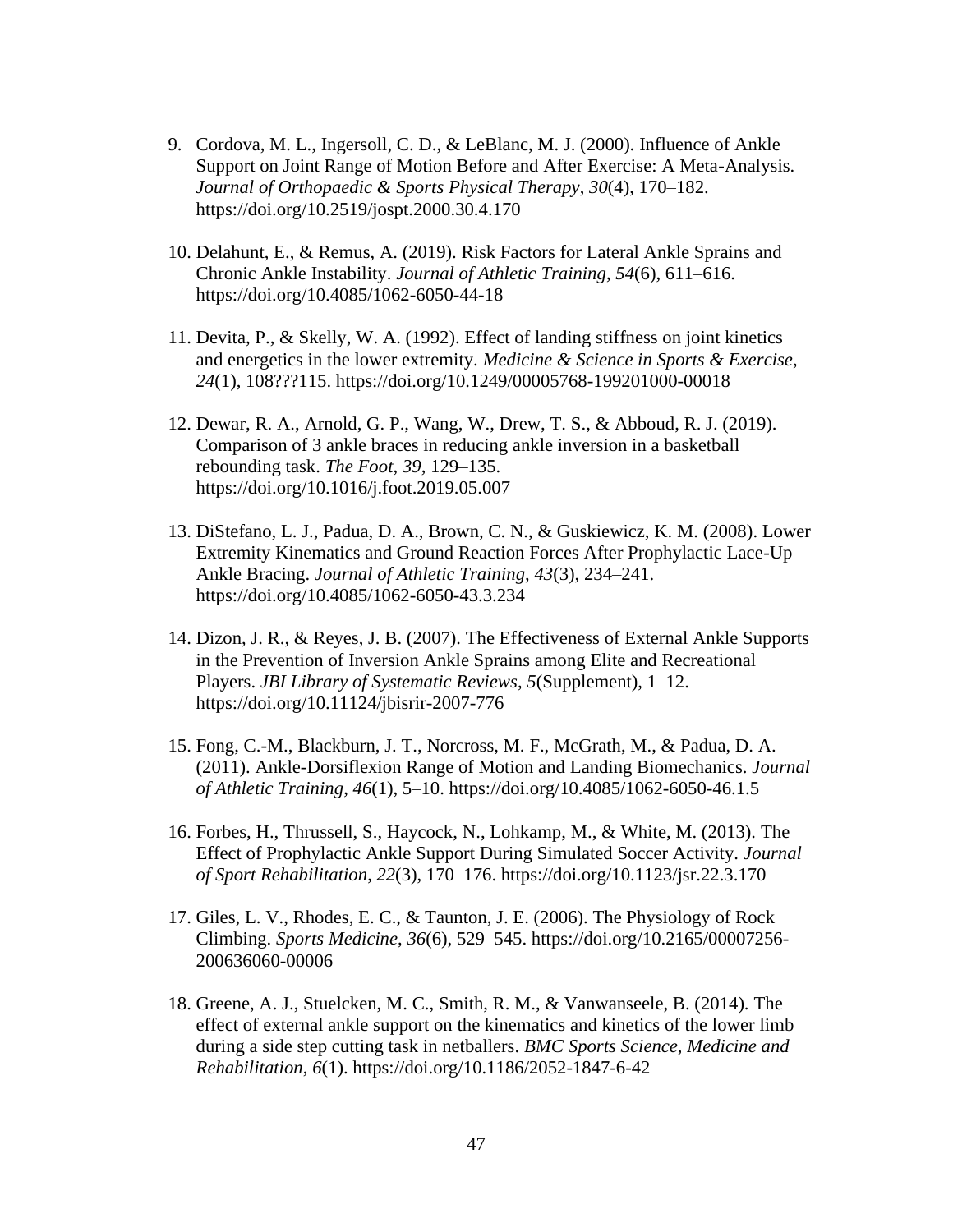- 19. Gudibanda, A., & Tai" Wang, Y. (2005). Effect of the Ankle Stabilizing Orthosis on Foot and Ankle Kinematics During Cutting Maneuvers. *Research in Sports Medicine*, *13*(2), 111–126.<https://doi.org/10.1080/15438620590956115>
- 20. Haddas, R., James, C. R., & Hooper, T. L. (2015). Lower Extremity Fatigue, Sex, and Landing Performance in a Population With Recurrent Low Back Pain. *Journal of Athletic Training*, *50*(4), 378–384. [https://doi.org/10.4085/1062-6050-](https://doi.org/10.4085/1062-6050-49.3.61) [49.3.61](https://doi.org/10.4085/1062-6050-49.3.61)
- 21. Hadeed A, Tapscott DC. (2020). Iliotibial Band Friction Syndrome. StatPearls Publishing]. Treasure Island (FL):; PMID: 31194342.
- 22. Hansberger, B. L., Acocello, S., Slater, L. V., Hart, J. M., & Ambegaonkar, J. P. (2018). Peak Lower Extremity Landing Kinematics in Dancers and Nondancers. *Journal of Athletic Training*, *53*(4), 379–385. [https://doi.org/10.4085/1062-6050-](https://doi.org/10.4085/1062-6050-465-16) [465-16](https://doi.org/10.4085/1062-6050-465-16)
- 23. Havens, K. L., & Sigward, S. M. (2015). Joint and segmental mechanics differ between cutting maneuvers in skilled athletes. *Gait & Posture*, *41*(1), 33–38. <https://doi.org/10.1016/j.gaitpost.2014.08.005>
- 24. Henderson, Z. J., Sanzo, P., Zerpa, C., & Kivi, D. (2019). Corrigendum to "Ankle bracing's effects on lower extremity iEMG activity, force production, and jump height during a Vertical Jump Test: An exploratory study" [Phys. Ther. Sport 37 (2019) 171–178]. *Physical Therapy in Sport*. <https://doi.org/10.1016/j.ptsp.2019.04.021>
- 25. Henderson, Z. J., Sanzo, P., Zerpa, C., & Kivi, D. (2020). Ankle bracing's effects during a modified agility task: analysis of sEMG, impulse, and time to complete using a crossover, repeated measures design. *Sports Biomechanics*, 1–15. <https://doi.org/10.1080/14763141.2020.1778777>
- 26. Herman, K., Barton, C., Malliaras, P., & Morrissey, D. (2012). The effectiveness of neuromuscular warm-up strategies, that require no additional equipment, for preventing lower limb injuries during sports participation: a systematic review. *BMC Medicine*, *10*(1).<https://doi.org/10.1186/1741-7015-10-75>
- 27. Hertel, J., & Corbett, R. O. (2019). An Updated Model of Chronic Ankle Instability. *Journal of Athletic Training*, *54*(6), 572–588. <https://doi.org/10.4085/1062-6050-344-18>
- 28. Herzog, M. M., Kerr, Z. Y., Marshall, S. W., & Wikstrom, E. A. (2019). Epidemiology of Ankle Sprains and Chronic Ankle Instability. *Journal of Athletic Training*, *54*(6), 603–610.<https://doi.org/10.4085/1062-6050-447-17>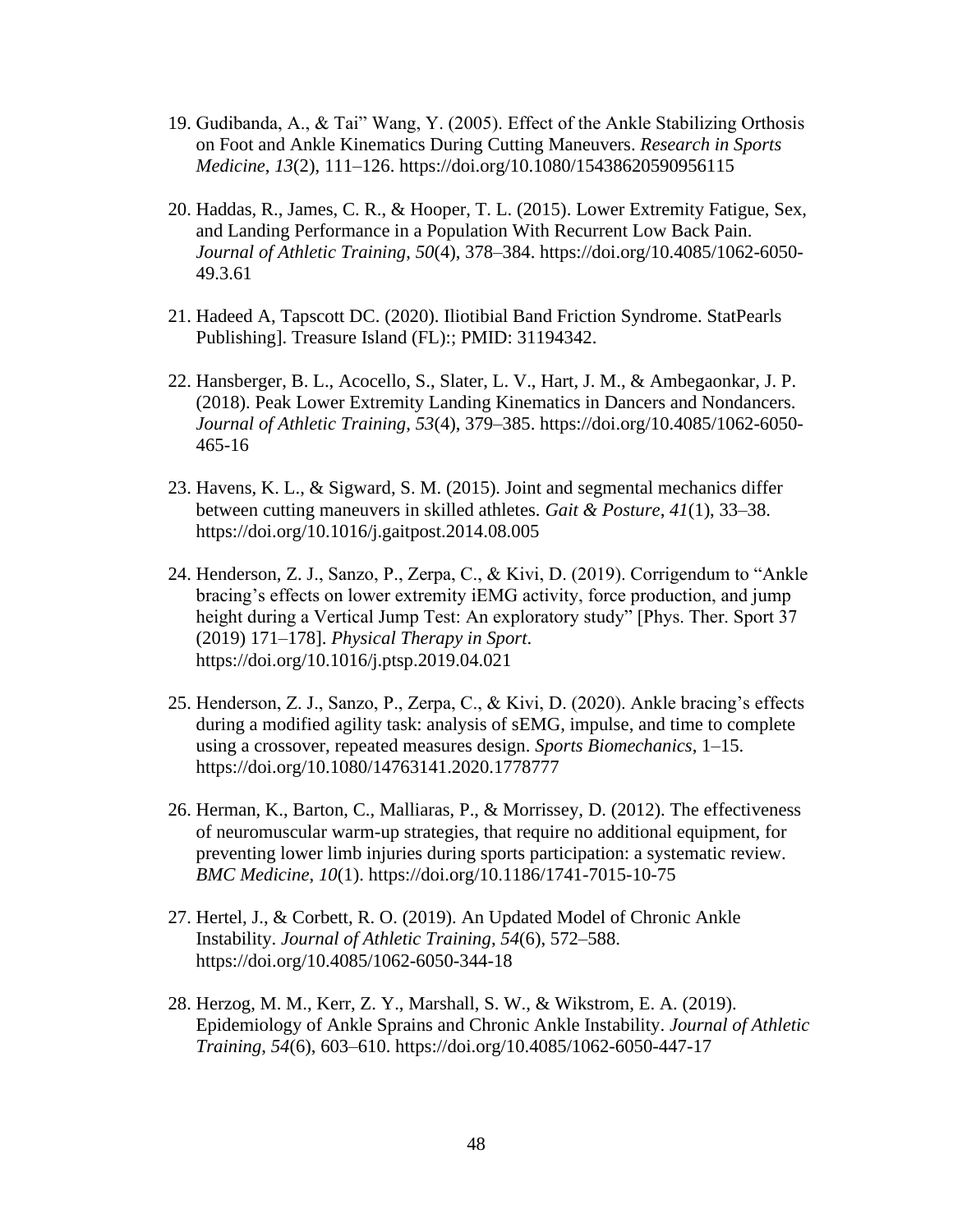- 29. Hostrup, M., & Bangsbo, J. (2016). Limitations in intense exercise performance of athletes - effect of speed endurance training on ion handling and fatigue development. *The Journal of Physiology*, *595*(9), 2897–2913. <https://doi.org/10.1113/jp273218>
- 30. Huang, T. . P., Shorter, K. A., Adamczyk, P. G., & Kuo, A. D. (2015). Mechanical and energetic consequences of reduced ankle plantar-flexion in human walking. *Journal of Experimental Biology*, *218*(22), 3541–3550. <https://doi.org/10.1242/jeb.113910>
- 31. Ihmels, W. D., Seymore, K. D., & Brown, T. N. (2020). Effect of Sex and Ankle Brace Design on Knee Biomechanics During a Single-Leg Cut. *The American Journal of Sports Medicine*, 036354652091104. <https://doi.org/10.1177/0363546520911048>
- 32. Imwalle, L. E., Myer, G. D., Ford, K. R., & Hewett, T. E. (2009). Relationship Between Hip and Knee Kinematics in Athletic Women During Cutting Maneuvers: A Possible Link to Noncontact Anterior Cruciate Ligament Injury and Prevention. *Journal of Strength and Conditioning Research*, *23*(8), 2223– 2230.<https://doi.org/10.1519/jsc.0b013e3181bc1a02>
- 33. Janssen, K., Van Den Berg, A., Van Mechelen, W., & Verhagen, E. (2017). User Survey of 3 Ankle Braces in Soccer, Volleyball, and Running: Which Brace Fits Best? *Journal of Athletic Training*, *52*(8), 730–737. [https://doi.org/10.4085/1062-](https://doi.org/10.4085/1062-2050-52.4.06) [2050-52.4.06](https://doi.org/10.4085/1062-2050-52.4.06)
- 34. Kaminski, T. W., Needle, A. R., & Delahunt, E. (2019). Prevention of Lateral Ankle Sprains. *Journal of Athletic Training*, *54*(6), 650–661. <https://doi.org/10.4085/1062-6050-487-17>
- 35. Klem, N.-R., Wild, C. Y., Williams, S. A., & Ng, L. (2016). Effect of External Ankle Support on Ankle and Knee Biomechanics During the Cutting Maneuver in Basketball Players. *The American Journal of Sports Medicine*, *45*(3), 685–691. <https://doi.org/10.1177/0363546516673988>
- 36. Liederbach, M., Kremenic, I. J., Orishimo, K. F., Pappas, E., & Hagins, M. (2014). Comparison of Landing Biomechanics Between Male and Female Dancers and Athletes, Part 2. *The American Journal of Sports Medicine*, *42*(5), 1089–1095.<https://doi.org/10.1177/0363546514524525>
- 37. MacKean, L. C., Bell, G., & Burnham, R. S. (1995). Prophylactic Ankle Bracing Vs. Taping: Effects on Functional Performance in Female Basketball Players. *Journal of Orthopaedic & Sports Physical Therapy*, *22*(2), 77–81. <https://doi.org/10.2519/jospt.1995.22.2.77>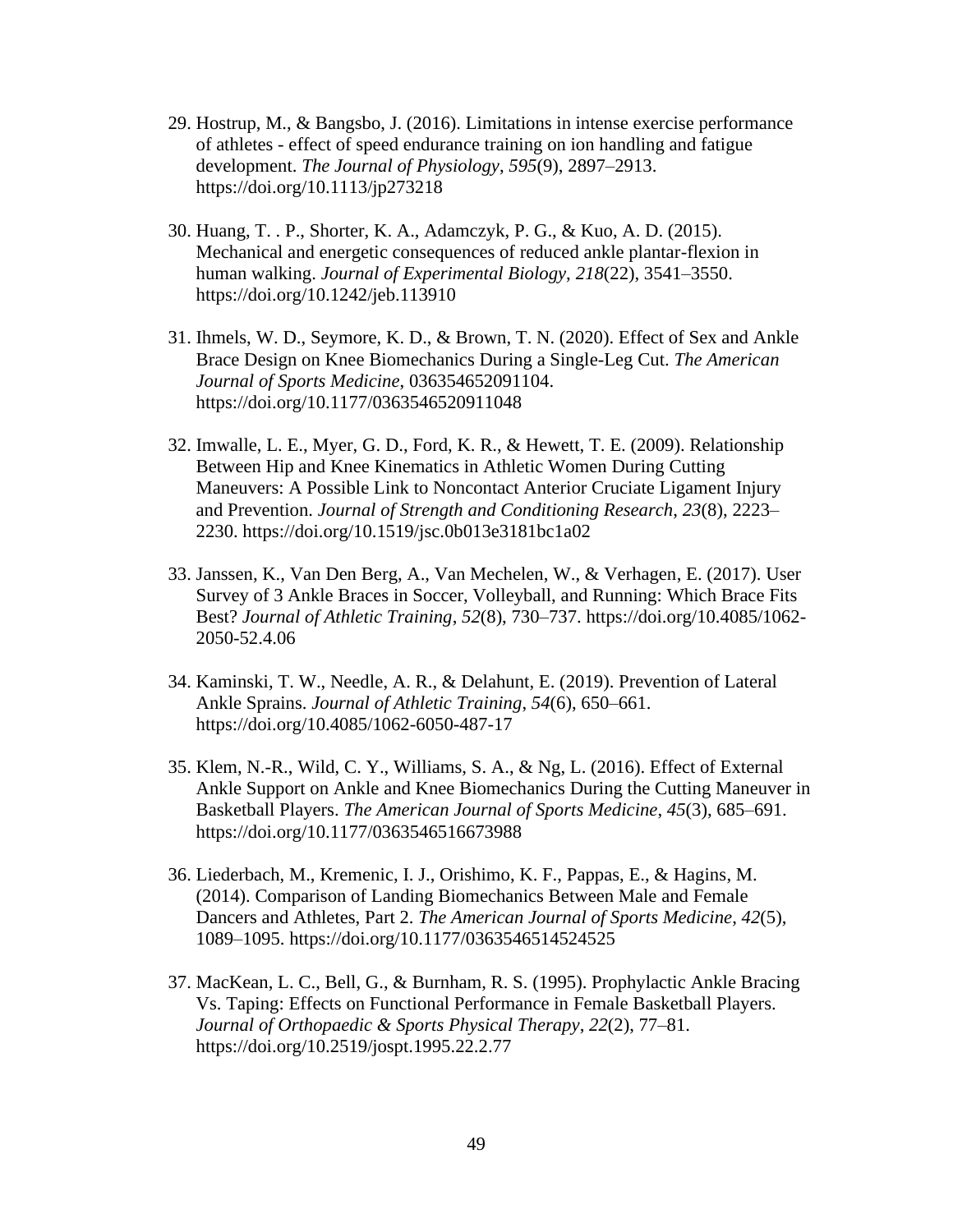- 38. Madigan, M. L., & Pidcoe, P. E. (2003). Changes in landing biomechanics during a fatiguing landing activity. *Journal of Electromyography and Kinesiology*, *13*(5), 491–498. [https://doi.org/10.1016/s1050-6411\(03\)00037-3](https://doi.org/10.1016/s1050-6411(03)00037-3)
- 39. Malliaras, P., Cook, J. L., & Kent, P. (2006). Reduced ankle dorsiflexion range may increase the risk of patellar tendon injury among volleyball players. *Journal of Science and Medicine in Sport*, *9*(4), 304–309. <https://doi.org/10.1016/j.jsams.2006.03.015>
- 40. Malloy, P., Morgan, A., Meinerz, C., Geiser, C., & Kipp, K. (2014). The association of dorsiflexion flexibility on knee kinematics and kinetics during a drop vertical jump in healthy female athletes. *Knee Surgery, Sports Traumatology, Arthroscopy*, *23*(12), 3550–3555. [https://doi.org/10.1007/s00167-](https://doi.org/10.1007/s00167-014-3222-z) [014-3222-z](https://doi.org/10.1007/s00167-014-3222-z)
- 41. Mason-Mackay, A. R., Whatman, C., & Reid, D. (2016). The effect of ankle bracing on lower extremity biomechanics during landing: A systematic review. *Journal of Science and Medicine in Sport*, *19*(7), 531–540. <https://doi.org/10.1016/j.jsams.2015.07.014>
- 42. Mason-Mackay, A. R., Whatman, C., & Reid, D. (2017). The effect of reduced ankle dorsiflexion on lower extremity mechanics during landing: A systematic review. *Journal of Science and Medicine in Sport*, *20*(5), 451–458. <https://doi.org/10.1016/j.jsams.2015.06.006>
- 43. McClain, J. J., & Welk, G. J. (2004). Comparison of Two Versions of the PACER Aerobic Fitness Test. *Medicine & Science in Sports & Exercise*, *36*(Supplement), S5.<https://doi.org/10.1249/00005768-200405001-00022>
- 44. McGuine, T. A., Brooks, A., & Hetzel, S. (2011). The Effect of Lace-up Ankle Braces on Injury Rates in High School Basketball Players. *The American Journal of Sports Medicine*, *39*(9), 1840–1848. <https://doi.org/10.1177/0363546511406242>
- 45. Mclean, S. G., Felin, R. E., Suedekum, N., Calabrese, G., Passerallo, A., & Joy, S. (2007). Impact of Fatigue on Gender-Based High-Risk Landing Strategies. *Medicine & Science in Sports & Exercise*, *39*(3), 502–514. <https://doi.org/10.1249/mss.0b013e3180d47f0>
- 46. Medina McKeon, J. M., & Hoch, M. C. (2019). The Ankle-Joint Complex: A Kinesiologic Approach to Lateral Ankle Sprains. Journal of Athletic Training, 54(6), 589–602. https://doi.org/10.4085/1062-6050-472-17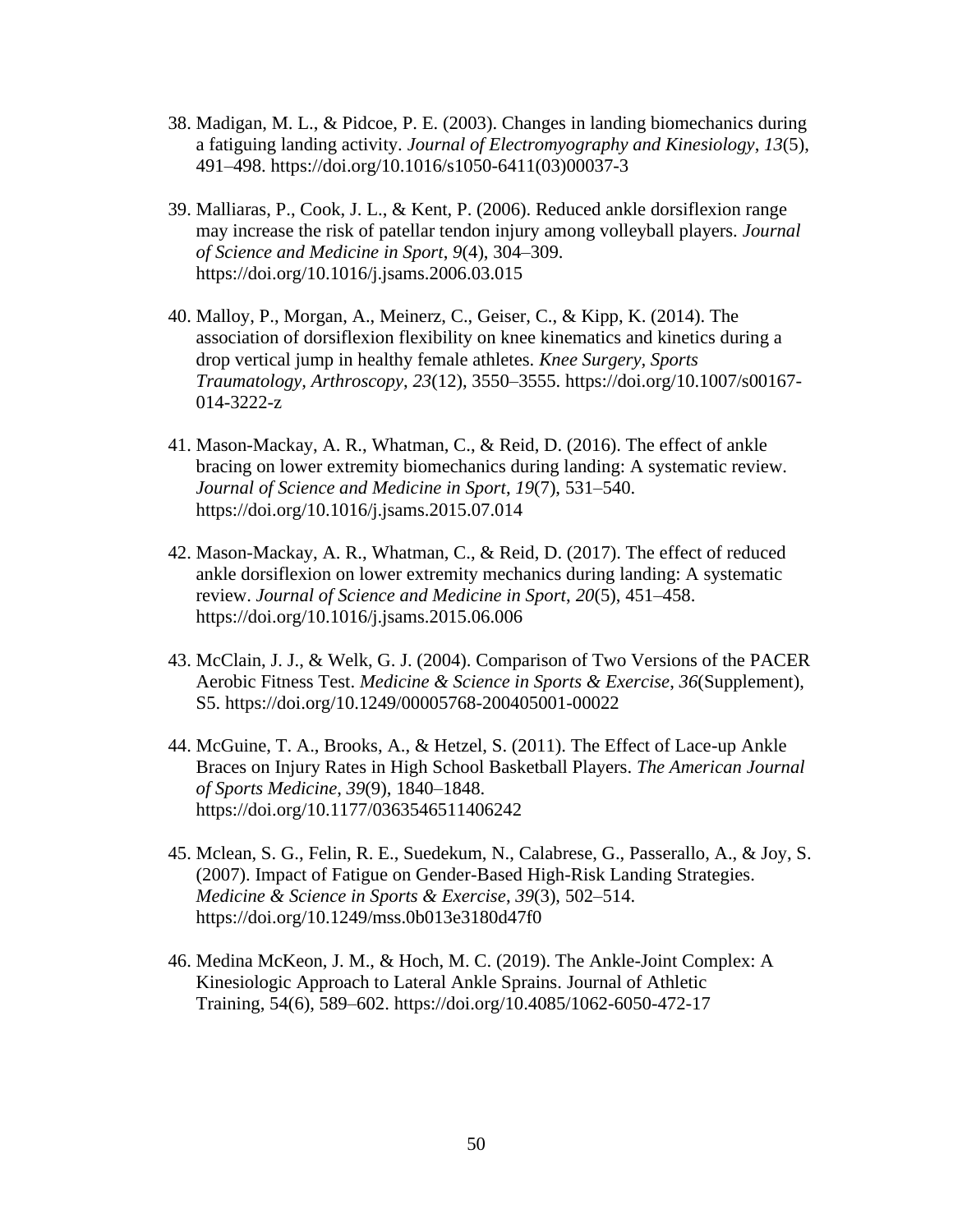- 47. Myer, G. D., Ford, K. R., Di Stasi, S. L., Foss, K. D. B., Micheli, L. J., & Hewett, T. E. (2014). High knee abduction moments are common risk factors for patellofemoral pain (PFP) and anterior cruciate ligament (ACL) injury in girls: Is PFP itself a predictor for subsequent ACL injury? *British Journal of Sports Medicine*, *49*(2), 118–122.<https://doi.org/10.1136/bjsports-2013-092536>
- 48. Newman, T. M., Gay, M. R., & Buckley, W. E. (2017). Prophylactic Ankle Bracing in Military Settings: A Review of the Literature. *Military Medicine*, *182*(3), e1596–e1602.<https://doi.org/10.7205/milmed-d-16-00160>
- 49. Newman, T. M., Vairo, G. L., & Buckley, W. E. (2018). The Comparative Effects of Ankle Bracing on Functional Performance. *Journal of Sport Rehabilitation*, *27*(5), 491–502.<https://doi.org/10.1123/jsr.2016-0136>
- 50. Odak, S., Ahluwalia, R., Shivarathre, D. G., Mahmood, A., Blucher, N., Hennessy, M., & Platt, S. (2015). Arthroscopic Evaluation of Impingement and Osteochondral Lesions in Chronic Lateral Ankle Instability. *Foot & Ankle International*, *36*(9), 1045–1049.<https://doi.org/10.1177/1071100715585525>
- 51. Padua, D. A., & DiStefano, L. J. (2009). Sagittal Plane Knee Biomechanics and Vertical Ground Reaction Forces Are Modified Following ACL Injury Prevention Programs: A Systematic Review. *Sports Health: A Multidisciplinary Approach*, *1*(2), 165–173.<https://doi.org/10.1177/1941738108330971>
- 52. Pedowitz, D. I., Reddy, S., Parekh, S. G., Huffman, G. R., & Sennett, B. J. (2008). Prophylactic Bracing Decreases Ankle Injuries in Collegiate Female Volleyball Players. *The American Journal of Sports Medicine*, *36*(2), 324–327. <https://doi.org/10.1177/0363546507308358>
- 53. Proia, P., Di Liegro, C., Schiera, G., Fricano, A., & Di Liegro, I. (2016). Lactate as a Metabolite and a Regulator in the Central Nervous System. *International Journal of Molecular Sciences*, *17*(9), 1450. <https://doi.org/10.3390/ijms17091450>
- 54. Rivera, M. J., Winkelmann, Z. K., Powden, C. J., & Games, K. E. (2017). Proprioceptive Training for the Prevention of Ankle Sprains: An Evidence-Based Review. *Journal of Athletic Training*, *52*(11), 1065–1067. <https://doi.org/10.4085/1062-6050-52.11.16>
- 55. Savage, R. J., Lay, B. S., Wills, J. A., Lloyd, D. G., & Doyle, T. L. A. (2018). Prolonged running increases knee moments in sidestepping and cutting manoeuvres in sport. *Journal of Science and Medicine in Sport*, *21*(5), 508–512. <https://doi.org/10.1016/j.jsams.2017.07.007>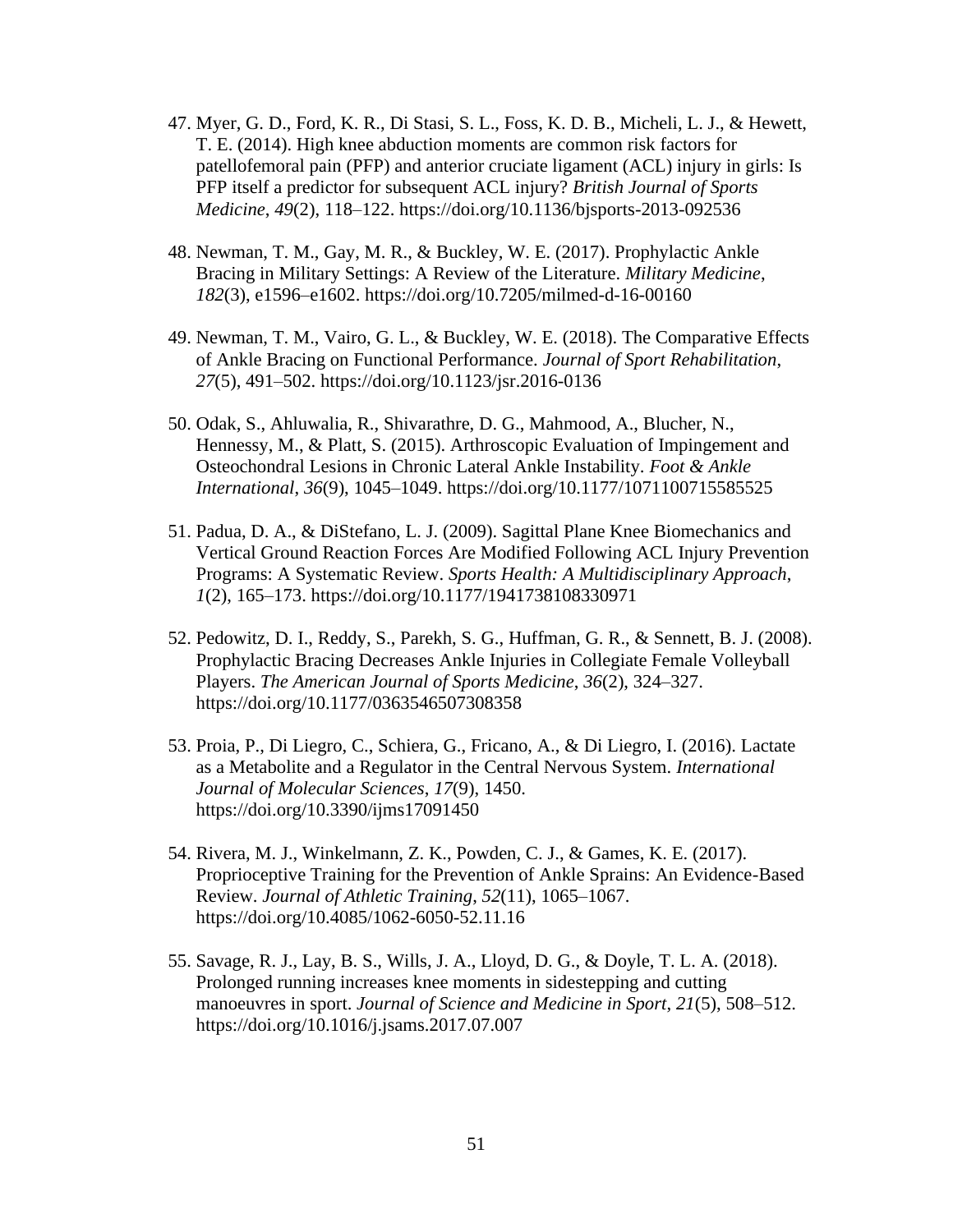- 56. Schroeder, L. E., & Weinhandl, J. T. (2019). Hinged ankle braces do not alter knee mechanics during sidestep cutting. *Journal of Biomechanics*, *84*, 191–196. <https://doi.org/10.1016/j.jbiomech.2018.12.046>
- 57. Shaw, M. Y., Gribble, P. A., & Frye, J. L. (2008). Ankle Bracing, Fatigue, and Time to Stabilization in Collegiate Volleyball Athletes. *Journal of Athletic Training*, *43*(2), 164–171.<https://doi.org/10.4085/1062-6050-43.2.164>
- 58. Sheu, C. L., Gray, A. M., Brown, D., & Smith, B. A. (2015). Sex Differences in Knee Flexion Angle During a Rapid Change of Direction While Running. *Orthopaedic Journal of Sports Medicine*, *3*(12), 232596711561793. <https://doi.org/10.1177/2325967115617932>
- 59. Simpson, K. J., Yom, J. P., Fu, Y.-C., Arnett, S. W., O'Rourke, S., & Brown, C. N. (2013). Does Wearing a Prophylactic Ankle Brace During Drop Landings Affect Lower Extremity Kinematics and Ground Reaction Forces? *Journal of Applied Biomechanics*, *29*(2), 205–213.<https://doi.org/10.1123/jab.29.2.205>
- 60. Smith, B., Claiborne, T., & Liberi, V. (2016). Ankle Bracing Decreases Vertical Jump Height and Alters Lower Extremity Kinematics. *International Journal of Athletic Therapy and Training*, *21*(2), 39–46. [https://doi.org/10.1123/ijatt.2014-](https://doi.org/10.1123/ijatt.2014-0143) [0143](https://doi.org/10.1123/ijatt.2014-0143)
- 61. Sprague, A., Epsley, S., & Silbernagel, K. G. (2019). Distinguishing Quadriceps Tendinopathy and Patellar Tendinopathy: Semantics or Significant? *Journal of Orthopaedic & Sports Physical Therapy*, *49*(9), 627–630. <https://doi.org/10.2519/jospt.2019.0611>
- 62. Talusan, P. G., Toy, J., Perez, J. L., Milewski, M. D., & Reach, J. S. (2014). Anterior Ankle Impingement. *Journal of the American Academy of Orthopaedic Surgeons*, *22*(5), 333–339.<https://doi.org/10.5435/jaaos-22-05-333>
- 63. Teng, P. S. P., Leong, K. F., Huang, P. Y., & McLaren, J. (2013). The Effect of a Knee-ankle Restraint on ACL Injury Risk Reduction during Jump-landing. *Procedia Engineering*, *60*, 300–306.<https://doi.org/10.1016/j.proeng.2013.07.036>
- 64. Thacker, S. B., Stoup, D. F., C.M Branche, Gilchrist, J., Goodman, R. A., & Weitman, E. A. (1999). The prevention of ankle sprains in sports. A systematic review of the literature. *American Journal of Sports Medicine*, *27*(6), 753–760. <https://doi.org/10.1177/03635465990270061201>
- 65. Theodorakos, I., Rueterbories, J., Lund, M. E., Andersen, M. S., de Zee, M., & Kersting, U. G. (2016). Ankle bracing effects on knee and hip mechanics during landing on inclined surfaces. *International Biomechanics*, *3*(1), 22–32. <https://doi.org/10.1080/23335432.2015.1132638>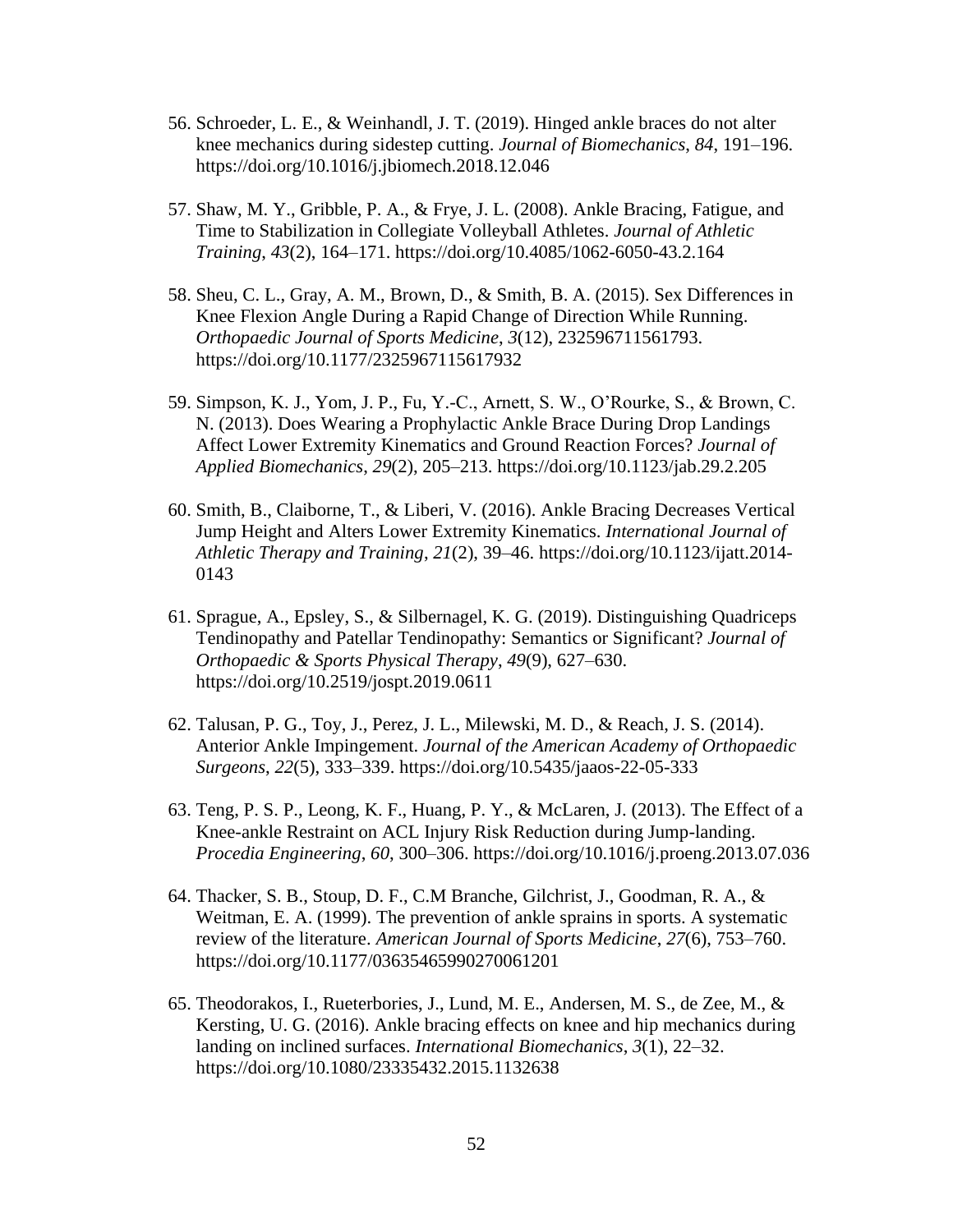- 66. Thomas, A. C., McLean, S. G., & Palmieri-Smith, R. M. (2010). Quadriceps and Hamstrings Fatigue Alters Hip and Knee Mechanics. *Journal of Applied Biomechanics*, *26*(2), 159–170.<https://doi.org/10.1123/jab.26.2.159>
- 67. Tsai, L.-C., Sigward, S. M., Pollard, C. D., Fletcher, M. J., & Powers, C. M. (2009). Effects of Fatigue and Recovery on Knee Mechanics during Side-Step Cutting. *Medicine & Science in Sports & Exercise*, *41*(10), 1952–1957. <https://doi.org/10.1249/mss.0b013e3181a4b266>
- 68. Vanwanseele, B., Stuelcken, M., Greene, A., & Smith, R. (2014). The effect of external ankle support on knee and ankle joint movement and loading in netball players. *Journal of Science and Medicine in Sport*, *17*(5), 511–515. <https://doi.org/10.1016/j.jsams.2013.07.009>
- 69. Wahlstedt, C., & Rasmussen-Barr, E. (2014). Anterior cruciate ligament injury and ankle dorsiflexion. *Knee Surgery, Sports Traumatology, Arthroscopy*, *23*(11), 3202–3207.<https://doi.org/10.1007/s00167-014-3123-1>
- 70. Webster, C. A., Nussbaum, M. A., & Madigan, M. L. (2017). Stiffness and proprioceptive contributions of ankle braces and the influence of localized muscle fatigue. *Journal of Electromyography and Kinesiology*, *34*, 37–43. <https://doi.org/10.1016/j.jelekin.2017.02.009>
- 71. West, T., Ng, L., & Campbell, A. (2013). The effect of ankle bracing on knee kinetics and kinematics during volleyball-specific tasks. *Scandinavian Journal of Medicine & Science in Sports*, *24*(6), 958–963.<https://doi.org/10.1111/sms.12130>
- 72. Willeford, K., Stanek, J. M., & McLoda, T. A. (2018). Collegiate Football Players' Ankle Range of Motion and Dynamic Balance in Braced and Self-Adherent–Taped Conditions. *Journal of Athletic Training*, *53*(1), 66–71. <https://doi.org/10.4085/1062-6050-486-16>
- 73. Wu, D., Zheng, C., Wu, J., Hu, T., Huang, R., Wang, L., & Fan, Y. (2018). Prophylactic Ankle Braces and the Kinematics and Kinetics of Half-Squat Parachute Landing. *Aerospace Medicine and Human Performance*, *89*(2), 141– 146. <https://doi.org/10.3357/amhp.4950.2018>
- 74. Wutzke, C. J., Sawicki, G. S., & Lewek, M. D. (2012). The influence of a unilateral fixed ankle on metabolic and mechanical demands during walking in unimpaired young adults. *Journal of Biomechanics*, *45*(14), 2405–2410. <https://doi.org/10.1016/j.jbiomech.2012.06.035>
- 75. Xia, R., Zhang, X., Wang, X., & Fu, W. (2017). The Effects of Different Fatigue Protocols on Lower Extremity Kinematics and Impact Forces during Landings. *Medicine & Science in Sports & Exercise*, *49*(5S), 516. <https://doi.org/10.1249/01.mss.0000518324.00735.8f>